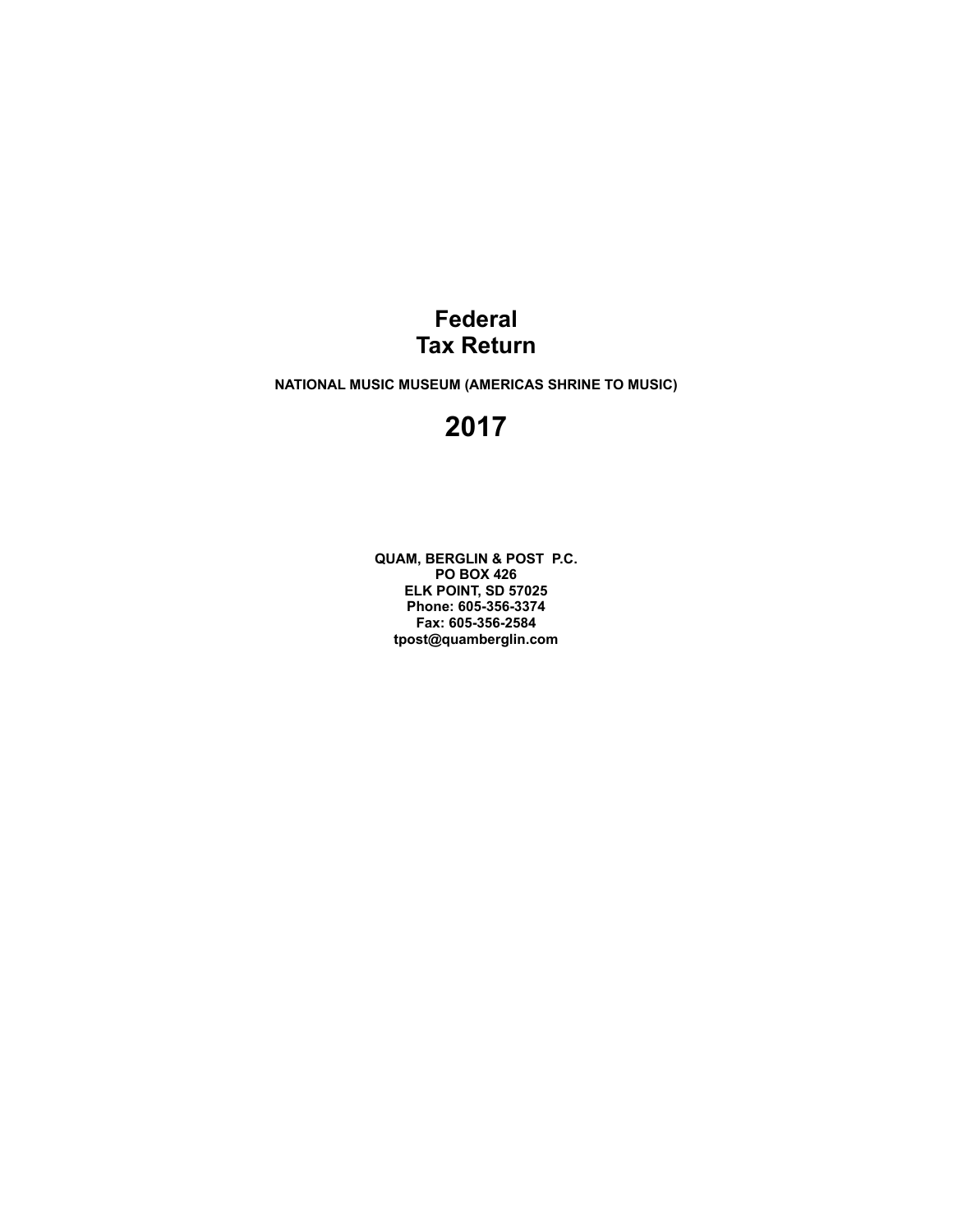|                                | Form $990$     | <b>Return of Organization Exempt From Income Tax</b>                                                                                                                               |                                                     |          | OMB No. 1545-0047                       |  |  |  |  |  |  |
|--------------------------------|----------------|------------------------------------------------------------------------------------------------------------------------------------------------------------------------------------|-----------------------------------------------------|----------|-----------------------------------------|--|--|--|--|--|--|
|                                |                |                                                                                                                                                                                    |                                                     |          | $201$ <b>7</b>                          |  |  |  |  |  |  |
|                                |                | Under section 501(c), 527, or 4947(a)(1) of the Internal Revenue Code (except private foundations)<br>Do not enter social security numbers on this form as it may be made public.  |                                                     |          | <b>Open to Public</b>                   |  |  |  |  |  |  |
|                                |                | Department of the Treasury<br>Go to www.irs.gov/Form990 for instructions and the latest information.<br>Internal Revenue Service                                                   |                                                     |          | <b>Inspection</b>                       |  |  |  |  |  |  |
|                                |                | 7/1/2017<br>A For the 2017 calendar year, or tax year beginning<br>and ending                                                                                                      | 6/30/2018                                           |          |                                         |  |  |  |  |  |  |
|                                |                | C Name of organization<br>NATIONAL MUSIC MUSEUM (AMERICAS SHRINE TO MUS<br><b>B</b> Check if applicable:                                                                           | D Employer identification number                    |          |                                         |  |  |  |  |  |  |
|                                | Address change | Doing business as                                                                                                                                                                  |                                                     |          |                                         |  |  |  |  |  |  |
|                                | Name change    | Number and street (or P.O. box if mail is not delivered to street address)<br>Room/suite                                                                                           | 23-7266823                                          |          |                                         |  |  |  |  |  |  |
|                                |                | 414 EAST CLARK<br>ZIP code                                                                                                                                                         | E Telephone number                                  |          |                                         |  |  |  |  |  |  |
|                                | Initial return | City or town<br>State<br>VERMILLION<br><b>SD</b><br>57069                                                                                                                          | 605-677-5306                                        |          |                                         |  |  |  |  |  |  |
|                                |                | Final return/terminated<br>Foreign country name<br>Foreign postal code<br>Foreign province/state/county                                                                            |                                                     |          |                                         |  |  |  |  |  |  |
|                                | Amended return |                                                                                                                                                                                    | <b>G</b> Gross receipts \$                          |          | 1,128,297                               |  |  |  |  |  |  |
|                                |                | F Name and address of principal officer:<br>Application pending                                                                                                                    | H(a) Is this a group return for subordinates?       |          | Yes X No                                |  |  |  |  |  |  |
|                                |                | TOM LILLIBRIDGE 414 EAST CLARK ST, VERMILLION, SD 57069                                                                                                                            | H(b) Are all subordinates included?                 |          | Yes<br><b>No</b>                        |  |  |  |  |  |  |
|                                |                | $X \ 501(c)(3)$                                                                                                                                                                    | If "No," attach a list. (see instructions)          |          |                                         |  |  |  |  |  |  |
|                                |                | 501(c)<br>4947(a)(1) or<br>527<br>Tax-exempt status:<br>$\blacktriangleleft$ (insert no.)                                                                                          |                                                     |          |                                         |  |  |  |  |  |  |
|                                |                | J Website: > WWW.USD.EDU/SMM                                                                                                                                                       | $H(c)$ Group exemption number $\blacktriangleright$ |          |                                         |  |  |  |  |  |  |
|                                |                | $X$ Corporation<br>K Form of organization:<br>Trust<br>Association<br>Other $\blacktriangleright$                                                                                  | L Year of formation: 1973                           |          | M State of legal domicile:<br><b>SD</b> |  |  |  |  |  |  |
|                                | Part I         | <b>Summary</b>                                                                                                                                                                     |                                                     |          |                                         |  |  |  |  |  |  |
|                                | $\mathbf 1$    | Briefly describe the organization's mission or most significant activities:                                                                                                        | Serves the people of South Dakota and the           |          |                                         |  |  |  |  |  |  |
| Governance                     |                | Nation as an international center for collecting and conserving musical instruments of all                                                                                         |                                                     |          |                                         |  |  |  |  |  |  |
|                                |                | cultures and bringing people together to study, enjoy, and understand our diverse musical                                                                                          |                                                     |          |                                         |  |  |  |  |  |  |
|                                | $\mathbf{2}$   | Check this box $\blacktriangleright$   if the organization discontinued its operations or disposed of more than 25% of its net assets.                                             |                                                     |          |                                         |  |  |  |  |  |  |
|                                | 3              | Number of voting members of the governing body (Part VI, line 1a)                                                                                                                  |                                                     | 3        |                                         |  |  |  |  |  |  |
|                                | -4             | Number of independent voting members of the governing body (Part VI, line 1b)                                                                                                      |                                                     | 4        | 24                                      |  |  |  |  |  |  |
| Activities &                   | 5              | Total number of individuals employed in calendar year 2017 (Part V, line 2a)                                                                                                       |                                                     | 5        | 26                                      |  |  |  |  |  |  |
|                                | 6              |                                                                                                                                                                                    |                                                     | 6        |                                         |  |  |  |  |  |  |
|                                | 7a             | Total unrelated business revenue from Part VIII, column (C), line 12                                                                                                               | $\overline{7a}$                                     |          | 0                                       |  |  |  |  |  |  |
|                                | b              | Net unrelated business taxable income from Form 990-T, line 34                                                                                                                     | $\overline{7b}$                                     |          | $\Omega$                                |  |  |  |  |  |  |
|                                |                |                                                                                                                                                                                    | <b>Prior Year</b>                                   |          | <b>Current Year</b>                     |  |  |  |  |  |  |
|                                | 8              | Contributions and grants (Part VIII, line 1h)                                                                                                                                      | 1,013,444                                           |          | 977,498                                 |  |  |  |  |  |  |
|                                | 9              | Program service revenue (Part VIII, line 2g)                                                                                                                                       | 2,602                                               |          | 5,861                                   |  |  |  |  |  |  |
| Revenue                        | 10             | Investment income (Part VIII, column (A), lines 3, 4, and 7d)                                                                                                                      | 105,346                                             |          | 113,204                                 |  |  |  |  |  |  |
|                                | 11             | Other revenue (Part VIII, column (A), lines 5, 6d, 8c, 9c, 10c, and 11e)                                                                                                           | 30,279                                              |          | 1,961                                   |  |  |  |  |  |  |
|                                | 12             | Total revenue—add lines 8 through 11 (must equal Part VIII, column (A), line 12). .                                                                                                | 1,151,671                                           |          | 1,098,524                               |  |  |  |  |  |  |
|                                | 13             | Grants and similar amounts paid (Part IX, column (A), lines 1-3)                                                                                                                   |                                                     | $\Omega$ |                                         |  |  |  |  |  |  |
|                                | 14             | Benefits paid to or for members (Part IX, column (A), line 4)                                                                                                                      |                                                     | $\Omega$ | 0                                       |  |  |  |  |  |  |
| Expenses                       | 15             | Salaries, other compensation, employee benefits (Part IX, column (A), lines 5-10).                                                                                                 | 929,976                                             |          | 927,718                                 |  |  |  |  |  |  |
|                                | <b>16a</b>     | Professional fundraising fees (Part IX, column (A), line 11e)                                                                                                                      |                                                     |          |                                         |  |  |  |  |  |  |
|                                | b              | Total fundraising expenses (Part IX, column (D), line 25) $\blacktriangleright$<br>32,013                                                                                          |                                                     |          |                                         |  |  |  |  |  |  |
|                                | 17             | Other expenses (Part IX, column (A), lines 11a-11d, 11f-24e)                                                                                                                       | 720,638                                             |          | 419,194                                 |  |  |  |  |  |  |
|                                | 18             | Total expenses. Add lines 13-17 (must equal Part IX, column (A), line 25).                                                                                                         | 1,650,614                                           |          | 1,346,912                               |  |  |  |  |  |  |
|                                | 19             | Revenue less expenses. Subtract line 18 from line 12.                                                                                                                              | $-498,943$                                          |          | $-248,388$                              |  |  |  |  |  |  |
| Net Assets or<br>Fund Balances |                |                                                                                                                                                                                    | <b>Beginning of Current Year</b>                    |          | <b>End of Year</b>                      |  |  |  |  |  |  |
|                                | 20             |                                                                                                                                                                                    | 6,888,514                                           |          | 7,138,698                               |  |  |  |  |  |  |
|                                | 21             |                                                                                                                                                                                    | 40,390                                              |          | 68,726                                  |  |  |  |  |  |  |
|                                | 22             | Net assets or fund balances. Subtract line 21 from line 20                                                                                                                         | 6,848,124                                           |          | 7,069,972                               |  |  |  |  |  |  |
|                                | Part II        | <b>Signature Block</b><br>Under penalties of perjury, I declare that I have examined this return, including accompanying schedules and statements, and to the best of my knowledge |                                                     |          |                                         |  |  |  |  |  |  |
|                                |                | and belief, it is true, correct, and complete. Declaration of preparer (other than officer) is based on all information of which preparer has any knowledge.                       |                                                     |          |                                         |  |  |  |  |  |  |
|                                |                |                                                                                                                                                                                    |                                                     |          |                                         |  |  |  |  |  |  |
| Sign                           |                | Signature of officer                                                                                                                                                               | Date                                                |          |                                         |  |  |  |  |  |  |
| Here                           |                |                                                                                                                                                                                    |                                                     |          |                                         |  |  |  |  |  |  |

| .                           | NATHAN WELCH                                                                       | <b>TREASURER</b>     |           |                            |
|-----------------------------|------------------------------------------------------------------------------------|----------------------|-----------|----------------------------|
|                             | Type or print name and title                                                       |                      |           |                            |
| Paid                        | Print/Type preparer's name                                                         | Preparer's signature | Date      | <b>PTIN</b><br>Check       |
|                             | <b>TERRIL POST</b>                                                                 |                      | 4/26/2019 | self-employed<br>P00027869 |
| Preparer<br><b>Use Only</b> | ► QUAM, BERGLIN & POST P.C.<br>Firm's name                                         |                      |           | Firm's EIN > 46-0440166    |
|                             | Firm's address > PO BOX 426, ELK POINT, SD 57025                                   |                      | Phone no. | 605-356-3374               |
|                             | May the IRS discuss this return with the preparer shown above? (see instructions). |                      |           | X<br>Yes<br><b>No</b>      |

For Paperwork Reduction Act Notice, see the separate instructions.<br>
Form 990 (2017)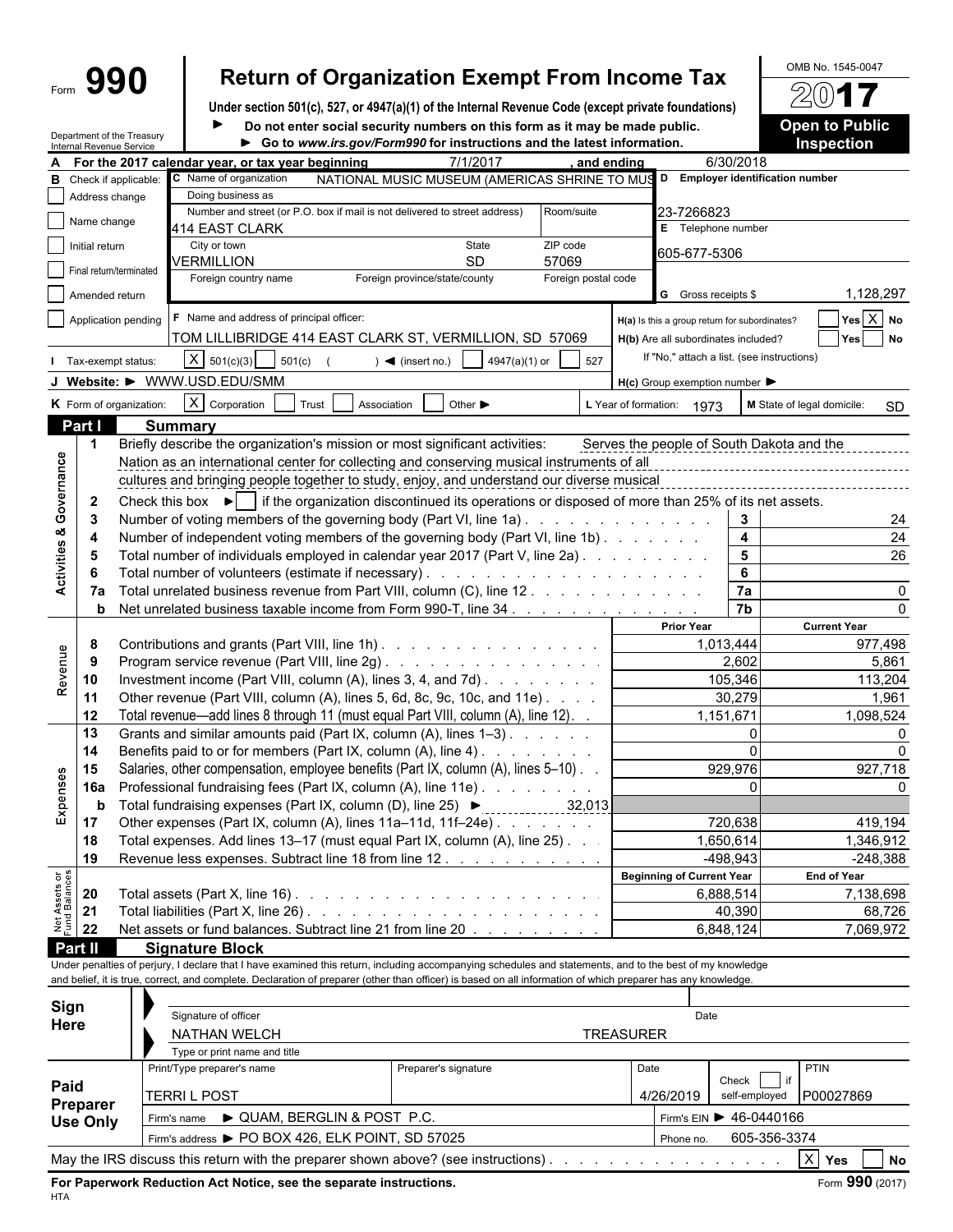| <b>Statement of Program Service Accomplishments</b><br>Part III<br>Check if Schedule O contains a response or note to any line in this Part III<br>Briefly describe the organization's mission:<br>$\mathbf 1$<br>enjoy, and understand our diverse musical heritage.<br>Did the organization undertake any significant program services during the year which were not listed on<br>$\overline{\mathbf{2}}$<br>$\boxed{\phantom{1}}$ Yes $\boxed{\phantom{1}}$ No<br>If "Yes," describe these new services on Schedule O.<br>Did the organization cease conducting, or make significant changes in how it conducts, any program<br>3<br>Yes $X$ No<br>If "Yes," describe these changes on Schedule O.<br>Describe the organization's program service accomplishments for each of its three largest program services, as measured by<br>4<br>expenses. Section 501(c)(3) and 501(c)(4) organizations are required to report the amount of grants and allocations to others,<br>the total expenses, and revenue, if any, for each program service reported.<br>4a<br>PERSONNEL, AQUISITION AND EXHIBITING OF WORLD CLASS MUSICAL INSTRUMENTS<br>4b<br>) (Expenses $\frac{1}{2}$ set of $\frac{1}{2}$ including grants of $\frac{1}{2}$ set of $\frac{1}{2}$ (Revenue $\frac{1}{2}$ )<br>4c<br>(Code:<br>4d Other program services. (Describe in Schedule O.)<br>(Expenses \$<br>0 including grants of \$<br>$0$ ) (Revenue \$<br>Total program service expenses<br>800,292<br>4e<br>▶ | Form 990 (2017) | NATIONAL MUSIC MUSEUM (AMERICAS SHRINE TO MUSIC) | 23-7266823 | Page 2 |
|--------------------------------------------------------------------------------------------------------------------------------------------------------------------------------------------------------------------------------------------------------------------------------------------------------------------------------------------------------------------------------------------------------------------------------------------------------------------------------------------------------------------------------------------------------------------------------------------------------------------------------------------------------------------------------------------------------------------------------------------------------------------------------------------------------------------------------------------------------------------------------------------------------------------------------------------------------------------------------------------------------------------------------------------------------------------------------------------------------------------------------------------------------------------------------------------------------------------------------------------------------------------------------------------------------------------------------------------------------------------------------------------------------------------------------------------------------------------------------------|-----------------|--------------------------------------------------|------------|--------|
|                                                                                                                                                                                                                                                                                                                                                                                                                                                                                                                                                                                                                                                                                                                                                                                                                                                                                                                                                                                                                                                                                                                                                                                                                                                                                                                                                                                                                                                                                      |                 |                                                  |            |        |
|                                                                                                                                                                                                                                                                                                                                                                                                                                                                                                                                                                                                                                                                                                                                                                                                                                                                                                                                                                                                                                                                                                                                                                                                                                                                                                                                                                                                                                                                                      |                 |                                                  |            |        |
|                                                                                                                                                                                                                                                                                                                                                                                                                                                                                                                                                                                                                                                                                                                                                                                                                                                                                                                                                                                                                                                                                                                                                                                                                                                                                                                                                                                                                                                                                      |                 |                                                  |            |        |
|                                                                                                                                                                                                                                                                                                                                                                                                                                                                                                                                                                                                                                                                                                                                                                                                                                                                                                                                                                                                                                                                                                                                                                                                                                                                                                                                                                                                                                                                                      |                 |                                                  |            |        |
|                                                                                                                                                                                                                                                                                                                                                                                                                                                                                                                                                                                                                                                                                                                                                                                                                                                                                                                                                                                                                                                                                                                                                                                                                                                                                                                                                                                                                                                                                      |                 |                                                  |            |        |
|                                                                                                                                                                                                                                                                                                                                                                                                                                                                                                                                                                                                                                                                                                                                                                                                                                                                                                                                                                                                                                                                                                                                                                                                                                                                                                                                                                                                                                                                                      |                 |                                                  |            |        |
|                                                                                                                                                                                                                                                                                                                                                                                                                                                                                                                                                                                                                                                                                                                                                                                                                                                                                                                                                                                                                                                                                                                                                                                                                                                                                                                                                                                                                                                                                      |                 |                                                  |            |        |
|                                                                                                                                                                                                                                                                                                                                                                                                                                                                                                                                                                                                                                                                                                                                                                                                                                                                                                                                                                                                                                                                                                                                                                                                                                                                                                                                                                                                                                                                                      |                 |                                                  |            |        |
|                                                                                                                                                                                                                                                                                                                                                                                                                                                                                                                                                                                                                                                                                                                                                                                                                                                                                                                                                                                                                                                                                                                                                                                                                                                                                                                                                                                                                                                                                      |                 |                                                  |            |        |
|                                                                                                                                                                                                                                                                                                                                                                                                                                                                                                                                                                                                                                                                                                                                                                                                                                                                                                                                                                                                                                                                                                                                                                                                                                                                                                                                                                                                                                                                                      |                 |                                                  |            |        |
|                                                                                                                                                                                                                                                                                                                                                                                                                                                                                                                                                                                                                                                                                                                                                                                                                                                                                                                                                                                                                                                                                                                                                                                                                                                                                                                                                                                                                                                                                      |                 |                                                  |            |        |
|                                                                                                                                                                                                                                                                                                                                                                                                                                                                                                                                                                                                                                                                                                                                                                                                                                                                                                                                                                                                                                                                                                                                                                                                                                                                                                                                                                                                                                                                                      |                 |                                                  |            |        |
|                                                                                                                                                                                                                                                                                                                                                                                                                                                                                                                                                                                                                                                                                                                                                                                                                                                                                                                                                                                                                                                                                                                                                                                                                                                                                                                                                                                                                                                                                      |                 |                                                  |            |        |
|                                                                                                                                                                                                                                                                                                                                                                                                                                                                                                                                                                                                                                                                                                                                                                                                                                                                                                                                                                                                                                                                                                                                                                                                                                                                                                                                                                                                                                                                                      |                 |                                                  |            |        |
|                                                                                                                                                                                                                                                                                                                                                                                                                                                                                                                                                                                                                                                                                                                                                                                                                                                                                                                                                                                                                                                                                                                                                                                                                                                                                                                                                                                                                                                                                      |                 |                                                  |            |        |
|                                                                                                                                                                                                                                                                                                                                                                                                                                                                                                                                                                                                                                                                                                                                                                                                                                                                                                                                                                                                                                                                                                                                                                                                                                                                                                                                                                                                                                                                                      |                 |                                                  |            |        |
|                                                                                                                                                                                                                                                                                                                                                                                                                                                                                                                                                                                                                                                                                                                                                                                                                                                                                                                                                                                                                                                                                                                                                                                                                                                                                                                                                                                                                                                                                      |                 |                                                  |            |        |
|                                                                                                                                                                                                                                                                                                                                                                                                                                                                                                                                                                                                                                                                                                                                                                                                                                                                                                                                                                                                                                                                                                                                                                                                                                                                                                                                                                                                                                                                                      |                 |                                                  |            |        |
|                                                                                                                                                                                                                                                                                                                                                                                                                                                                                                                                                                                                                                                                                                                                                                                                                                                                                                                                                                                                                                                                                                                                                                                                                                                                                                                                                                                                                                                                                      |                 |                                                  |            |        |
|                                                                                                                                                                                                                                                                                                                                                                                                                                                                                                                                                                                                                                                                                                                                                                                                                                                                                                                                                                                                                                                                                                                                                                                                                                                                                                                                                                                                                                                                                      |                 |                                                  |            |        |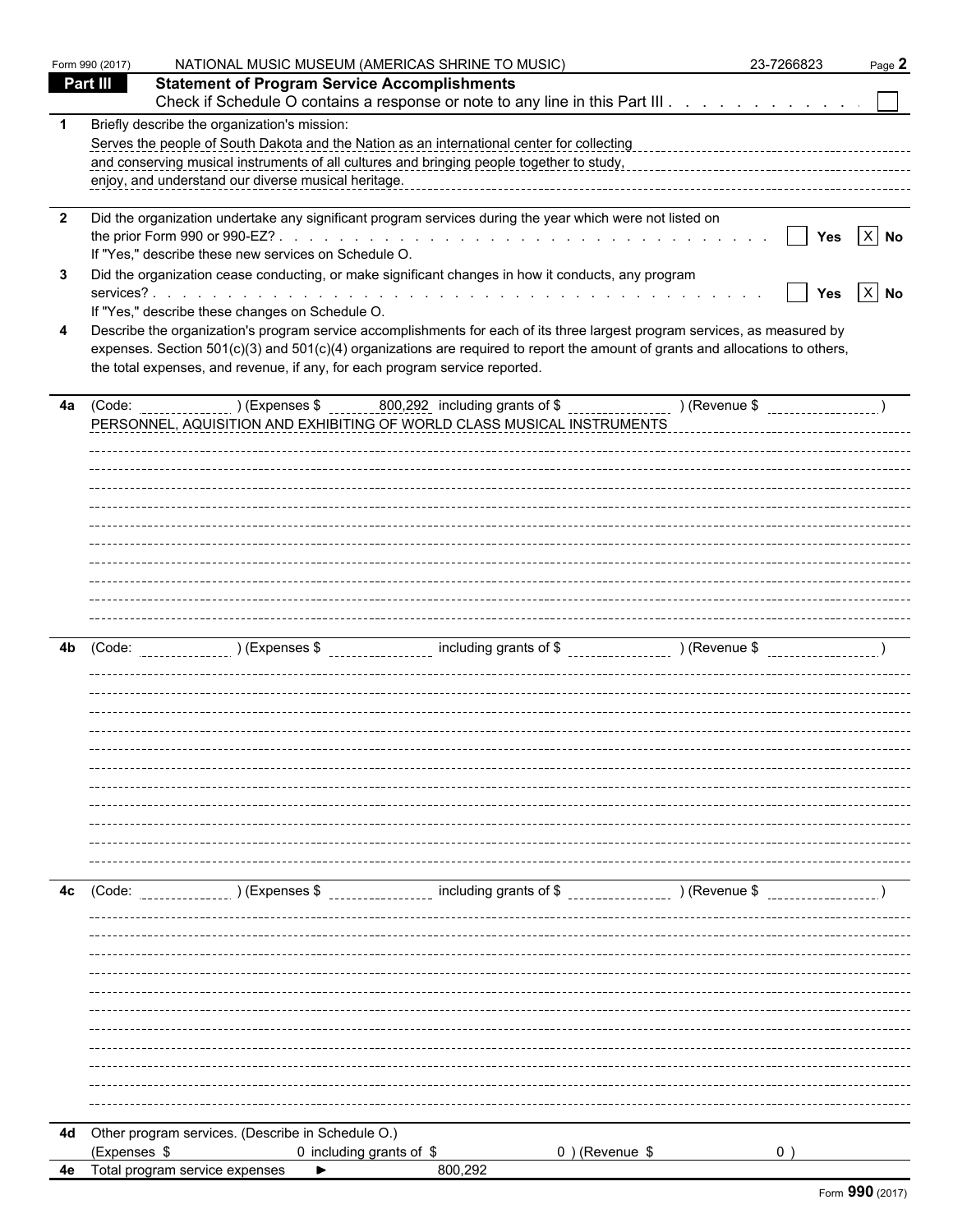Form 990 (2017) NATIONAL MUSIC MUSEUM (AMERICAS SHRINE TO MUSIC) 23-7266823 Page **3**

| 23-7266823 | Pа |
|------------|----|

| Part IV | <b>Checklist of Required Schedules</b>                                                                                                                                                                                                                                                                                    |                       |              |                                |  |
|---------|---------------------------------------------------------------------------------------------------------------------------------------------------------------------------------------------------------------------------------------------------------------------------------------------------------------------------|-----------------------|--------------|--------------------------------|--|
|         |                                                                                                                                                                                                                                                                                                                           |                       | Yes          | No.                            |  |
|         | Is the organization described in section $501(c)(3)$ or $4947(a)(1)$ (other than a private foundation)? If "Yes,"<br>complete Schedule A.                                                                                                                                                                                 |                       | $\times$     |                                |  |
|         | Is the organization required to complete Schedule B, Schedule of Contributors (see instructions)?                                                                                                                                                                                                                         | $\overline{2}$        | $\mathsf{X}$ |                                |  |
| 3.      |                                                                                                                                                                                                                                                                                                                           |                       |              |                                |  |
|         | Did the organization engage in direct or indirect political campaign activities on behalf of or in opposition to                                                                                                                                                                                                          | $\mathbf{3}$          |              | $\times$                       |  |
| 4       | Section 501(c)(3) organizations. Did the organization engage in lobbying activities, or have a section 501(h)                                                                                                                                                                                                             | $\overline{4}$        |              | $\times$                       |  |
| 5.      | Is the organization a section $501(c)(4)$ , $501(c)(5)$ , or $501(c)(6)$ organization that receives membership dues,<br>assessments, or similar amounts as defined in Revenue Procedure 98-19? If "Yes," complete Schedule C,                                                                                             |                       |              |                                |  |
|         | Part III $\cdots$ $\cdots$ $\cdots$ $\cdots$ $\cdots$ $\cdots$                                                                                                                                                                                                                                                            | 5                     |              | $\mathsf{X}$                   |  |
| 6.      | Did the organization maintain any donor advised funds or any similar funds or accounts for which donors<br>have the right to provide advice on the distribution or investment of amounts in such funds or accounts? If                                                                                                    | 6                     |              | $\times$                       |  |
|         | Did the organization receive or hold a conservation easement, including easements to preserve open space,                                                                                                                                                                                                                 |                       |              |                                |  |
|         | the environment, historic land areas, or historic structures? If "Yes," complete Schedule D, Part II.<br>8 Did the organization maintain collections of works of art, historical treasures, or other similar assets? If "Yes,"                                                                                            | $\overline{7}$        |              | $\times$                       |  |
|         |                                                                                                                                                                                                                                                                                                                           | 8                     | $\mathsf{X}$ |                                |  |
|         | 9 Did the organization report an amount in Part X, line 21, for escrow or custodial account liability, serve as a<br>custodian for amounts not listed in Part X; or provide credit counseling, debt management, credit repair, or debt                                                                                    |                       |              |                                |  |
|         |                                                                                                                                                                                                                                                                                                                           | 9                     |              | $\times$                       |  |
| 10      | Did the organization, directly or through a related organization, hold assets in temporarily restricted<br>endowments, permanent endowments, or quasi-endowments? If "Yes," complete Schedule D, Part V.                                                                                                                  | 10 <sup>1</sup>       | $\mathsf{X}$ |                                |  |
|         | 11 If the organization's answer to any of the following questions is "Yes," then complete Schedule D, Parts VI,<br>VII, VIII, IX, or X as applicable.                                                                                                                                                                     |                       |              |                                |  |
|         | a Did the organization report an amount for land, buildings, and equipment in Part X, line 10? If "Yes," complete                                                                                                                                                                                                         | $11a$ $\times$        |              |                                |  |
|         | <b>b</b> Did the organization report an amount for investments—other securities in Part X, line 12 that is 5% or more<br>of its total assets reported in Part X, line 16? If "Yes," complete Schedule D, Part VII.                                                                                                        | 11 <sub>b</sub>       |              | $\times$                       |  |
|         | c Did the organization report an amount for investments—program related in Part X, line 13 that is 5% or more<br>of its total assets reported in Part X, line 16? If "Yes," complete Schedule D, Part VIII.                                                                                                               | 11c                   |              | $\times$                       |  |
|         | d Did the organization report an amount for other assets in Part X, line 15 that is 5% or more of its total assets                                                                                                                                                                                                        | 11d                   |              | X                              |  |
|         | e Did the organization report an amount for other liabilities in Part X, line 25? If "Yes," complete Schedule D, Part X<br>f Did the organization's separate or consolidated financial statements for the tax year include a footnote that addresses                                                                      | <b>11e</b>            |              | $\mathsf{x}$                   |  |
|         | the organization's liability for uncertain tax positions under FIN 48 (ASC 740)? If "Yes," complete Schedule D, Part X.                                                                                                                                                                                                   | 11f                   |              | X                              |  |
|         | 12a Did the organization obtain separate, independent audited financial statements for the tax year? If "Yes," complete                                                                                                                                                                                                   | $12a$ $\times$        |              |                                |  |
|         | <b>b</b> Was the organization included in consolidated, independent audited financial statements for the tax year? If "Yes,"                                                                                                                                                                                              |                       |              |                                |  |
|         | and if the organization answered "No" to line 12a, then completing Schedule D, Parts XI and XII is optional                                                                                                                                                                                                               | 12 <sub>b</sub><br>13 |              | X<br>$\boldsymbol{\mathsf{X}}$ |  |
| 13      | Is the organization a school described in section $170(b)(1)(A)(ii)$ ? If "Yes," complete Schedule E.                                                                                                                                                                                                                     | 14a                   |              | $\boldsymbol{\mathsf{X}}$      |  |
|         | 14a Did the organization maintain an office, employees, or agents outside of the United States?<br><b>b</b> Did the organization have aggregate revenues or expenses of more than \$10,000 from grantmaking,<br>fundraising, business, investment, and program service activities outside the United States, or aggregate |                       |              |                                |  |
|         | foreign investments valued at \$100,000 or more? If "Yes," complete Schedule F, Parts I and IV.<br>15 Did the organization report on Part IX, column (A), line 3, more than \$5,000 of grants or other assistance to or                                                                                                   | l 14b<br>15           |              | X<br>$\mathsf{X}$              |  |
|         | 16 Did the organization report on Part IX, column (A), line 3, more than \$5,000 of aggregate grants or other<br>assistance to or for foreign individuals? If "Yes," complete Schedule F, Parts III and IV.                                                                                                               | 16                    |              | $\mathsf{X}$                   |  |
| 17      | Did the organization report a total of more than \$15,000 of expenses for professional fundraising services<br>on Part IX, column (A), lines 6 and 11e? If "Yes," complete Schedule G, Part I (see instructions).                                                                                                         |                       | $17 \mid X$  |                                |  |
| 18      | Did the organization report more than \$15,000 total of fundraising event gross income and contributions on                                                                                                                                                                                                               | 18                    |              | $\boldsymbol{\mathsf{X}}$      |  |
| 19      | Did the organization report more than \$15,000 of gross income from gaming activities on Part VIII, line 9a?                                                                                                                                                                                                              |                       |              | $\times$                       |  |

Form **990** (2017)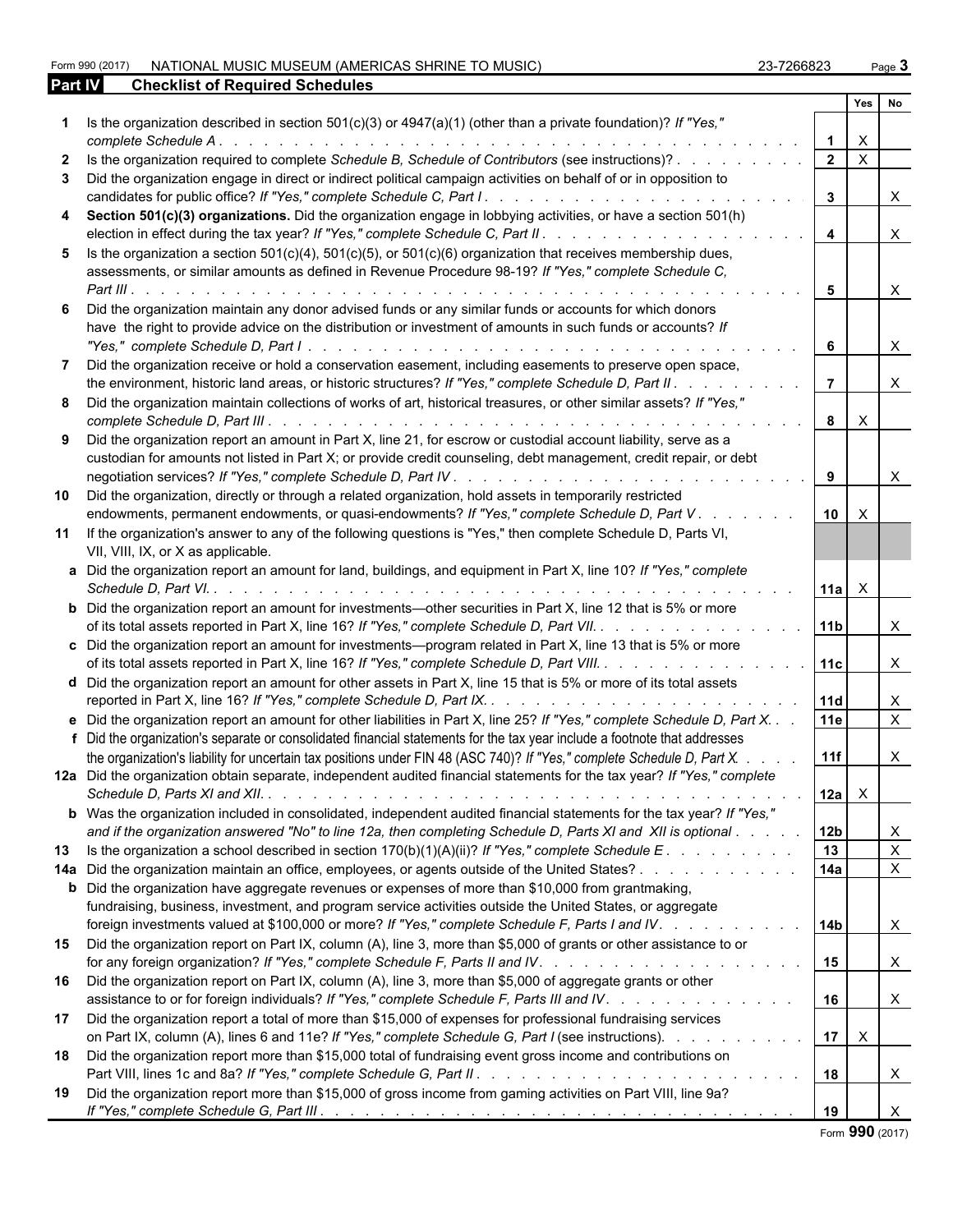|    | Form 990 (2017)<br>NATIONAL MUSIC MUSEUM (AMERICAS SHRINE TO MUSIC)<br>23-7266823                                                                                                                                                                                                                                                                                                |                 |                 | Page 4       |  |
|----|----------------------------------------------------------------------------------------------------------------------------------------------------------------------------------------------------------------------------------------------------------------------------------------------------------------------------------------------------------------------------------|-----------------|-----------------|--------------|--|
|    | <b>Checklist of Required Schedules (continued)</b><br><b>Part IV</b>                                                                                                                                                                                                                                                                                                             |                 |                 |              |  |
|    |                                                                                                                                                                                                                                                                                                                                                                                  |                 | Yes             | No           |  |
|    | 20a Did the organization operate one or more hospital facilities? If "Yes," complete Schedule H.                                                                                                                                                                                                                                                                                 | 20a             |                 | $\mathsf{x}$ |  |
|    | <b>b</b> If "Yes" to line 20a, did the organization attach a copy of its audited financial statements to this return?                                                                                                                                                                                                                                                            | 20b             |                 |              |  |
|    | 21 Did the organization report more than \$5,000 of grants or other assistance to any domestic organization or<br>domestic government on Part IX, column (A), line 1? If "Yes," complete Schedule I, Parts I and II.                                                                                                                                                             | 21              |                 | $\times$     |  |
|    | 22 Did the organization report more than \$5,000 of grants or other assistance to or for domestic individuals on<br>Part IX, column (A), line 2? If "Yes," complete Schedule I, Parts I and III.                                                                                                                                                                                 | 22              |                 | $\times$     |  |
| 23 | Did the organization answer "Yes" to Part VII, Section A, line 3, 4, or 5 about compensation of the                                                                                                                                                                                                                                                                              |                 |                 |              |  |
|    | organization's current and former officers, directors, trustees, key employees, and highest compensated<br>employees? If "Yes," complete Schedule J.<br>.                                                                                                                                                                                                                        | 23              |                 | X            |  |
|    | 24a Did the organization have a tax-exempt bond issue with an outstanding principal amount of more than<br>\$100,000 as of the last day of the year, that was issued after December 31, 2002? If "Yes," answer lines                                                                                                                                                             |                 |                 |              |  |
|    | 24b through 24d and complete Schedule K. If "No," go to line 25a<br>and a straight and a straight and                                                                                                                                                                                                                                                                            | 24a             |                 | X            |  |
|    | <b>b</b> Did the organization invest any proceeds of tax-exempt bonds beyond a temporary period exception?                                                                                                                                                                                                                                                                       | 24b             |                 |              |  |
|    | c Did the organization maintain an escrow account other than a refunding escrow at any time during the year<br>to defease any tax-exempt bonds?<br>and a construction of the construction of the construction of the construction of the construction of the construction of the construction of the construction of the construction of the construction of the construction of | 24c             |                 |              |  |
|    | d Did the organization act as an "on behalf of" issuer for bonds outstanding at any time during the year?                                                                                                                                                                                                                                                                        | <b>24d</b>      |                 |              |  |
|    | 25a Section 501(c)(3), 501(c)(4), and 501(c)(29) organizations. Did the organization engage in an excess benefit<br>transaction with a disqualified person during the year? If "Yes," complete Schedule L, Part I.                                                                                                                                                               | <b>25a</b>      |                 |              |  |
|    | <b>b</b> Is the organization aware that it engaged in an excess benefit transaction with a disqualified person in a                                                                                                                                                                                                                                                              |                 |                 |              |  |
|    | prior year, and that the transaction has not been reported on any of the organization's prior Forms 990 or                                                                                                                                                                                                                                                                       | 25b             |                 | X            |  |
| 26 | Did the organization report any amount on Part X, line 5, 6, or 22 for receivables from or payables to any                                                                                                                                                                                                                                                                       |                 |                 |              |  |
|    | current or former officers, directors, trustees, key employees, highest compensated employees, or                                                                                                                                                                                                                                                                                | 26              |                 | X            |  |
| 27 | Did the organization provide a grant or other assistance to an officer, director, trustee, key employee,<br>substantial contributor or employee thereof, a grant selection committee member, or to a 35% controlled                                                                                                                                                              |                 |                 |              |  |
|    | entity or family member of any of these persons? If "Yes," complete Schedule L, Part III. .                                                                                                                                                                                                                                                                                      | 27              |                 |              |  |
|    | 28 Was the organization a party to a business transaction with one of the following parties (see Schedule L,<br>Part IV instructions for applicable filing thresholds, conditions, and exceptions):                                                                                                                                                                              |                 |                 |              |  |
|    | a A current or former officer, director, trustee, or key employee? If "Yes," complete Schedule L, Part IV.                                                                                                                                                                                                                                                                       | 28a             |                 | $\times$     |  |
|    | <b>b</b> A family member of a current or former officer, director, trustee, or key employee? If "Yes," complete<br>Schedule L, Part IV.                                                                                                                                                                                                                                          | 28b             |                 | X            |  |
|    | c An entity of which a current or former officer, director, trustee, or key employee (or a family member thereof)<br>was an officer, director, trustee, or direct or indirect owner? If "Yes," complete Schedule L, Part IV                                                                                                                                                      | 28c             |                 | X            |  |
| 29 | Did the organization receive more than \$25,000 in non-cash contributions? If "Yes," complete Schedule M. 29                                                                                                                                                                                                                                                                     |                 |                 | $\mathsf{X}$ |  |
| 30 | Did the organization receive contributions of art, historical treasures, or other similar assets, or qualified                                                                                                                                                                                                                                                                   | 30              |                 | $\times$     |  |
| 31 | Did the organization liquidate, terminate, or dissolve and cease operations? If "Yes," complete Schedule N,                                                                                                                                                                                                                                                                      |                 |                 |              |  |
|    |                                                                                                                                                                                                                                                                                                                                                                                  | 31              |                 | X            |  |
|    | 32 Did the organization sell, exchange, dispose of, or transfer more than 25% of its net assets?                                                                                                                                                                                                                                                                                 | 32              |                 | $\times$     |  |
|    | 33 Did the organization own 100% of an entity disregarded as separate from the organization under Regulations                                                                                                                                                                                                                                                                    | 33              |                 | $\mathsf{X}$ |  |
|    | 34 Was the organization related to any tax-exempt or taxable entity? If "Yes," complete Schedule R, Part II,                                                                                                                                                                                                                                                                     |                 |                 |              |  |
|    |                                                                                                                                                                                                                                                                                                                                                                                  | 34              |                 | $\mathsf{X}$ |  |
|    | 35a Did the organization have a controlled entity within the meaning of section 512(b)(13)?                                                                                                                                                                                                                                                                                      | 35a             |                 | $\mathsf{X}$ |  |
|    | <b>b</b> If "Yes" to line 35a, did the organization receive any payment from or engage in any transaction with a controlled<br>entity within the meaning of section 512(b)(13)? If "Yes," complete Schedule R, Part V, line 2                                                                                                                                                    | 35 <sub>b</sub> |                 |              |  |
|    | 36 Section 501(c)(3) organizations. Did the organization make any transfers to an exempt non-charitable related                                                                                                                                                                                                                                                                  |                 |                 |              |  |
|    |                                                                                                                                                                                                                                                                                                                                                                                  | 36              |                 | $\mathsf{X}$ |  |
| 37 | Did the organization conduct more than 5% of its activities through an entity that is not a related organization                                                                                                                                                                                                                                                                 |                 |                 |              |  |
|    | and that is treated as a partnership for federal income tax purposes? If "Yes," complete Schedule R, Part                                                                                                                                                                                                                                                                        |                 |                 |              |  |
|    |                                                                                                                                                                                                                                                                                                                                                                                  | 37              |                 | $\mathsf{X}$ |  |
| 38 | Did the organization complete Schedule O and provide explanations in Schedule O for Part VI, lines 11b and                                                                                                                                                                                                                                                                       |                 |                 |              |  |
|    |                                                                                                                                                                                                                                                                                                                                                                                  | $38$ $\times$   |                 |              |  |
|    |                                                                                                                                                                                                                                                                                                                                                                                  |                 | Form 990 (2017) |              |  |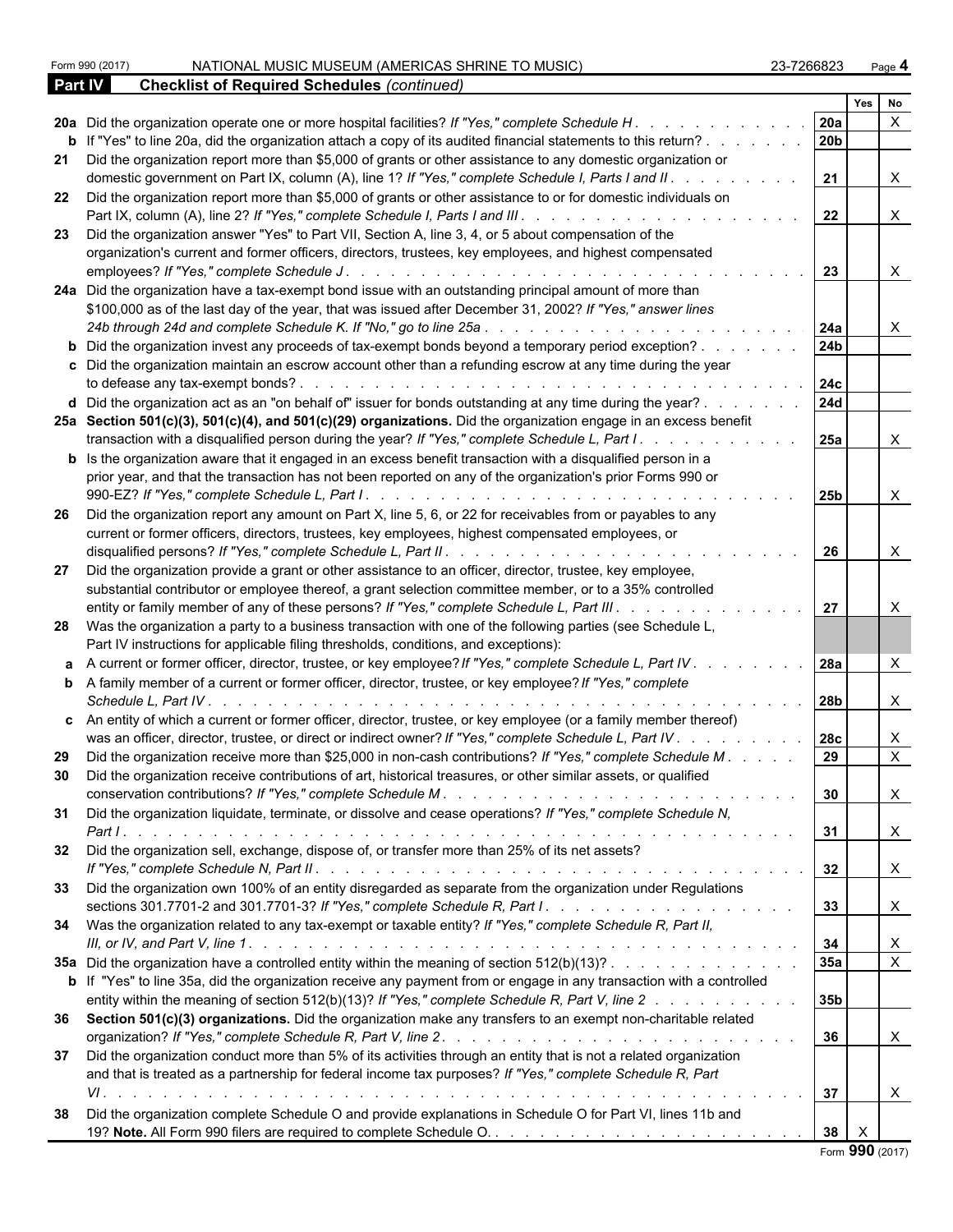|             | Form 990 (2017)<br>NATIONAL MUSIC MUSEUM (AMERICAS SHRINE TO MUSIC)                                                                                                                                                                    | 23-7266823      | Page 5                  |
|-------------|----------------------------------------------------------------------------------------------------------------------------------------------------------------------------------------------------------------------------------------|-----------------|-------------------------|
|             | <b>Statements Regarding Other IRS Filings and Tax Compliance</b><br><b>Part V</b>                                                                                                                                                      |                 |                         |
|             | Check if Schedule O contains a response or note to any line in this Part V                                                                                                                                                             |                 |                         |
|             |                                                                                                                                                                                                                                        |                 | Yes                     |
|             | <b>1a</b> Enter the number reported in Box 3 of Form 1096. Enter -0- if not applicable<br>1a                                                                                                                                           |                 |                         |
|             | 1 <sub>b</sub><br>Enter the number of Forms W-2G included in line 1a. Enter -0- if not applicable                                                                                                                                      |                 |                         |
|             | c Did the organization comply with backup withholding rules for reportable payments to vendors and reportable                                                                                                                          |                 |                         |
|             |                                                                                                                                                                                                                                        | 1c              | $\mathsf{X}$            |
|             | 2a Enter the number of employees reported on Form W-3, Transmittal of Wage and Tax                                                                                                                                                     |                 |                         |
|             | Statements, filed for the calendar year ending with or within the year covered by this return .<br>2a                                                                                                                                  |                 |                         |
|             |                                                                                                                                                                                                                                        | <b>26</b>       | $\times$                |
|             | <b>b</b> If at least one is reported on line 2a, did the organization file all required federal employment tax returns?                                                                                                                | 2 <sub>b</sub>  |                         |
|             | Note. If the sum of lines 1a and 2a is greater than 250, you may be required to e-file. (see instructions)                                                                                                                             |                 |                         |
|             | 3a Did the organization have unrelated business gross income of \$1,000 or more during the year?.                                                                                                                                      | 3a              |                         |
| b           | If "Yes," has it filed a Form 990-T for this year? If "No" to line 3b, provide an explanation in Schedule O.                                                                                                                           | 3 <sub>b</sub>  |                         |
|             | 4a At any time during the calendar year, did the organization have an interest in, or a signature or other authority                                                                                                                   |                 |                         |
|             | over, a financial account in a foreign country (such as a bank account, securities account, or other financial                                                                                                                         |                 |                         |
|             | $account$ $?$ .                                                                                                                                                                                                                        | 4a              |                         |
|             | <b>b</b> If "Yes," enter the name of the foreign country: $\blacktriangleright$                                                                                                                                                        |                 |                         |
|             | See instructions for filing requirements for FinCEN Form 114, Report of Foreign Bank and Financial Accounts                                                                                                                            |                 |                         |
|             | (FBAR).                                                                                                                                                                                                                                |                 |                         |
|             | 5a Was the organization a party to a prohibited tax shelter transaction at any time during the tax year?.                                                                                                                              | 5a              |                         |
|             | Did any taxable party notify the organization that it was or is a party to a prohibited tax shelter transaction?.                                                                                                                      | 5b              |                         |
|             |                                                                                                                                                                                                                                        | 5 <sub>c</sub>  |                         |
|             | 6a Does the organization have annual gross receipts that are normally greater than \$100,000, and did the                                                                                                                              |                 |                         |
|             | organization solicit any contributions that were not tax deductible as charitable contributions?.                                                                                                                                      | 6a              | X                       |
|             | <b>b</b> If "Yes," did the organization include with every solicitation an express statement that such contributions or                                                                                                                |                 |                         |
|             | gifts were not tax deductible?                                                                                                                                                                                                         | 6b              |                         |
|             | Organizations that may receive deductible contributions under section 170(c).                                                                                                                                                          |                 |                         |
|             | a Did the organization receive a payment in excess of \$75 made partly as a contribution and partly for goods                                                                                                                          |                 |                         |
|             | and services provided to the payor?.<br>and the contract of the contract of the con-                                                                                                                                                   | 7a              | $\mathsf{X}$            |
|             | <b>b</b> If "Yes," did the organization notify the donor of the value of the goods or services provided?                                                                                                                               | 7 <sub>b</sub>  | $\overline{\mathbf{x}}$ |
|             | c Did the organization sell, exchange, or otherwise dispose of tangible personal property for which it was                                                                                                                             |                 |                         |
|             | required to file Form 8282?.<br>de la caractería de la caractería de la caractería                                                                                                                                                     | 7c              |                         |
|             | d If "Yes," indicate the number of Forms 8282 filed during the year 7d                                                                                                                                                                 |                 |                         |
|             | Did the organization receive any funds, directly or indirectly, to pay premiums on a personal benefit contract?                                                                                                                        | 7e              |                         |
|             | Did the organization, during the year, pay premiums, directly or indirectly, on a personal benefit contract? .                                                                                                                         | 7f              |                         |
|             | If the organization received a contribution of qualified intellectual property, did the organization file Form 8899 as required?.                                                                                                      | 7g              |                         |
|             | If the organization received a contribution of cars, boats, airplanes, or other vehicles, did the organization file a Form 1098-C?.                                                                                                    | 7h              |                         |
| 8           | Sponsoring organizations maintaining donor advised funds. Did a donor advised fund maintained by the                                                                                                                                   |                 |                         |
|             | sponsoring organization have excess business holdings at any time during the year?                                                                                                                                                     | 8               |                         |
| 9           | Sponsoring organizations maintaining donor advised funds.                                                                                                                                                                              |                 |                         |
|             | Did the sponsoring organization make any taxable distributions under section 4966?                                                                                                                                                     | 9a              |                         |
| b           | Did the sponsoring organization make a distribution to a donor, donor advisor, or related person?                                                                                                                                      | 9 <sub>b</sub>  |                         |
| 10          | Section 501(c)(7) organizations. Enter:                                                                                                                                                                                                |                 |                         |
|             | 10a<br>Initiation fees and capital contributions included on Part VIII, line 12.                                                                                                                                                       |                 |                         |
| b           | 10 <sub>b</sub><br>Gross receipts, included on Form 990, Part VIII, line 12, for public use of club facilities                                                                                                                         |                 |                         |
| 11          | Section 501(c)(12) organizations. Enter:                                                                                                                                                                                               |                 |                         |
|             | 11a                                                                                                                                                                                                                                    |                 |                         |
| b           | Gross income from other sources (Do not net amounts due or paid to other sources                                                                                                                                                       |                 |                         |
|             | 11 <sub>b</sub>                                                                                                                                                                                                                        |                 |                         |
|             | 12a Section 4947(a)(1) non-exempt charitable trusts. Is the organization filing Form 990 in lieu of Form 1041?                                                                                                                         | 12a             |                         |
| $\mathbf b$ | 12 <sub>b</sub><br>If "Yes," enter the amount of tax-exempt interest received or accrued during the year                                                                                                                               |                 |                         |
| 13          | Section 501(c)(29) qualified nonprofit health insurance issuers.                                                                                                                                                                       |                 |                         |
|             | a Is the organization licensed to issue qualified health plans in more than one state?                                                                                                                                                 | 13a             |                         |
|             | Note. See the instructions for additional information the organization must report on Schedule O.                                                                                                                                      |                 |                         |
|             | <b>b</b> Enter the amount of reserves the organization is required to maintain by the states in which                                                                                                                                  |                 |                         |
|             | 13 <sub>b</sub>                                                                                                                                                                                                                        |                 |                         |
|             | 13 <sub>c</sub>                                                                                                                                                                                                                        |                 |                         |
| 14a         | Did the organization receive any payments for indoor tanning services during the tax year?                                                                                                                                             | 14a             |                         |
|             | the contract of the contract of the contract of the contract of the contract of the contract of the contract of<br><b>b</b> If "Yes," has it filed a Form 720 to report these payments? If "No," provide an explanation in Schedule O. | 14 <sub>b</sub> |                         |
|             |                                                                                                                                                                                                                                        |                 |                         |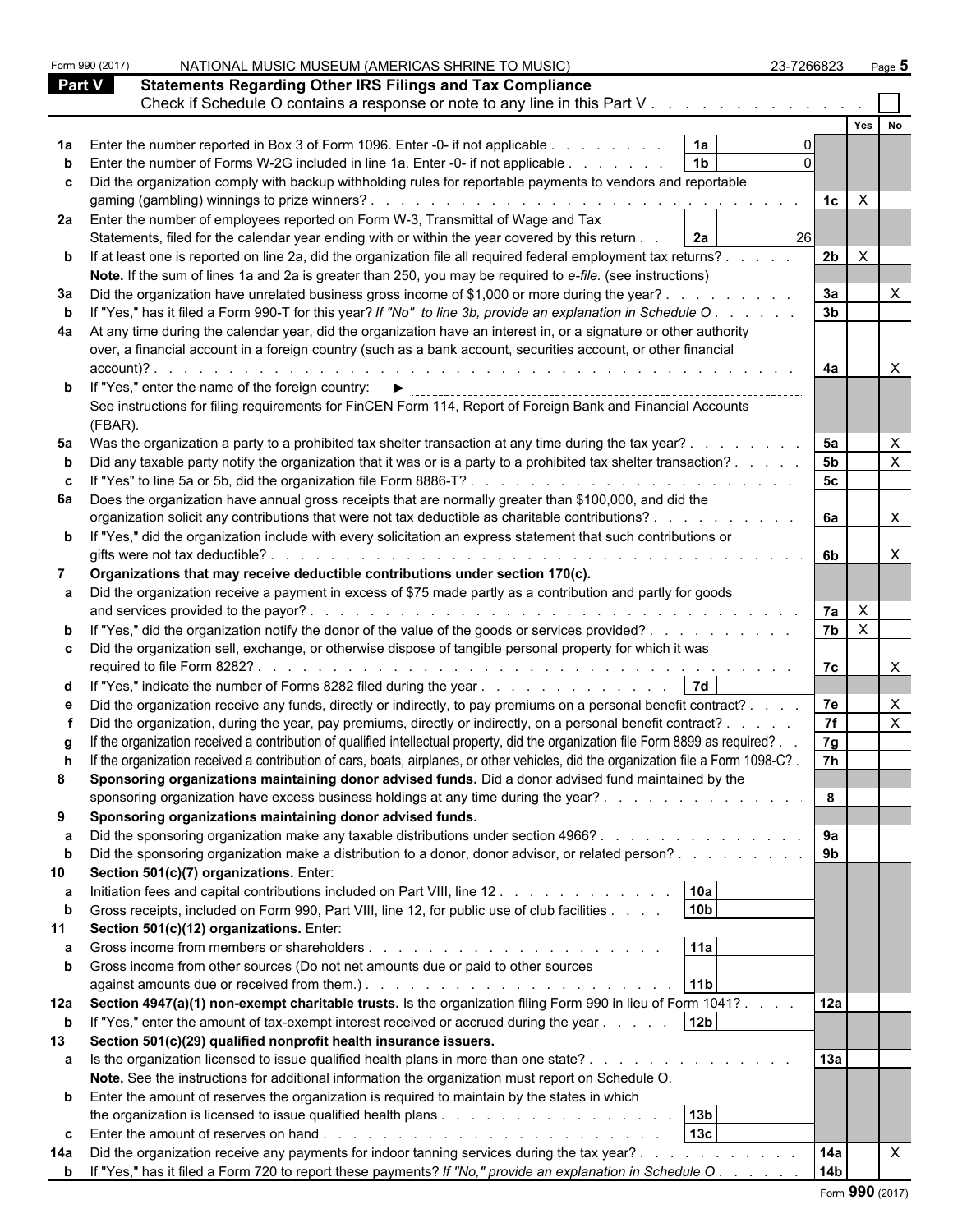|                | Form 990 (2017)              | NATIONAL MUSIC MUSEUM (AMERICAS SHRINE TO MUSIC)                                                                                                                       | 23-7266823                       | Page $6$                  |  |  |
|----------------|------------------------------|------------------------------------------------------------------------------------------------------------------------------------------------------------------------|----------------------------------|---------------------------|--|--|
| <b>Part VI</b> |                              | Governance, Management, and Disclosure For each "Yes" response to lines 2 through 7b below, and for a "No"                                                             |                                  |                           |  |  |
|                |                              | response to line 8a, 8b, or 10b below, describe the circumstances, processes, or changes in Schedule O. See instructions.                                              |                                  |                           |  |  |
|                |                              | Check if Schedule O contains a response or note to any line in this Part VI. $\ldots$ . $\ldots$ . $\ldots$                                                            |                                  |                           |  |  |
|                |                              | <b>Section A. Governing Body and Management</b>                                                                                                                        |                                  |                           |  |  |
|                |                              |                                                                                                                                                                        | Yes                              | No                        |  |  |
|                |                              | 1a Enter the number of voting members of the governing body at the end of the tax year.<br>1a                                                                          | 24                               |                           |  |  |
|                |                              | If there are material differences in voting rights among members of the governing body, or                                                                             |                                  |                           |  |  |
|                |                              | if the governing body delegated broad authority to an executive committee or similar                                                                                   |                                  |                           |  |  |
|                |                              | committee, explain in Schedule O.                                                                                                                                      |                                  |                           |  |  |
|                |                              | <b>b</b> Enter the number of voting members included in line 1a, above, who are independent.<br>  1b                                                                   | 24                               |                           |  |  |
|                |                              | 2 Did any officer, director, trustee, or key employee have a family relationship or a business relationship with                                                       |                                  |                           |  |  |
|                |                              | any other officer, director, trustee, or key employee?<br>de la caractería de la caractería de la caractería de                                                        | $\overline{2}$<br>$\mathsf{X}$   |                           |  |  |
|                |                              | Did the organization delegate control over management duties customarily performed by or under the direct                                                              |                                  |                           |  |  |
|                |                              | supervision of officers, directors, or trustees, or key employees to a management company or other person?.                                                            | $\mathbf{3}$                     | $\mathsf{X}$              |  |  |
|                |                              | Did the organization make any significant changes to its governing documents since the prior Form 990 was filed? .                                                     | $\overline{\mathbf{4}}$          | $\mathsf X$               |  |  |
|                |                              | Did the organization become aware during the year of a significant diversion of the organization's assets?.                                                            | 5 <sup>5</sup>                   | $\boldsymbol{\mathsf{X}}$ |  |  |
|                |                              | Did the organization have members or stockholders?.<br>and the state of the state of the state of the state of the state of the state of the state of the state of the | $6\overline{6}$<br>$\mathsf{X}$  |                           |  |  |
|                |                              | 7a Did the organization have members, stockholders, or other persons who had the power to elect or appoint                                                             |                                  |                           |  |  |
|                |                              | one or more members of the governing body?.                                                                                                                            | 7a<br>$\mathsf{X}$               |                           |  |  |
|                |                              | <b>b</b> Are any governance decisions of the organization reserved to (or subject to approval by) members,                                                             |                                  |                           |  |  |
|                |                              | stockholders, or persons other than the governing body?.<br>and the state of the state of the state of the                                                             | 7b                               | $\boldsymbol{\mathsf{X}}$ |  |  |
|                |                              | Did the organization contemporaneously document the meetings held or written actions undertaken during                                                                 |                                  |                           |  |  |
|                |                              | the year by the following:                                                                                                                                             |                                  |                           |  |  |
|                |                              | a The governing body?.                                                                                                                                                 | 8a<br>$\mathsf{X}$               |                           |  |  |
|                |                              |                                                                                                                                                                        | 8 <sub>b</sub><br>$\overline{X}$ |                           |  |  |
| 9              |                              | Is there any officer, director, trustee, or key employee listed in Part VII, Section A, who cannot be reached                                                          |                                  |                           |  |  |
|                |                              | at the organization's mailing address? If "Yes," provide the names and addresses in Schedule O.                                                                        |                                  | $\mathsf{X}$              |  |  |
|                |                              | Section B. Policies (This Section B requests information about policies not required by the Internal Revenue Code.)                                                    |                                  |                           |  |  |
|                |                              |                                                                                                                                                                        |                                  | Yes No                    |  |  |
|                |                              |                                                                                                                                                                        | 10a                              | $\boldsymbol{\mathsf{X}}$ |  |  |
|                |                              | <b>b</b> If "Yes," did the organization have written policies and procedures governing the activities of such chapters,                                                |                                  |                           |  |  |
|                |                              | affiliates, and branches to ensure their operations are consistent with the organization's exempt purposes?.                                                           | 10 <sub>b</sub>                  |                           |  |  |
|                |                              | 11a Has the organization provided a complete copy of this Form 990 to all members of its governing body before filing the form?.                                       | 11a<br>$\mathsf{X}$              |                           |  |  |
|                |                              | <b>b</b> Describe in Schedule O the process, if any, used by the organization to review this Form 990.                                                                 |                                  |                           |  |  |
|                |                              | 12a Did the organization have a written conflict of interest policy? If "No," go to line 13.                                                                           | 12a<br>$\mathsf{X}$              |                           |  |  |
|                |                              | <b>b</b> Were officers, directors, or trustees, and key employees required to disclose annually interests that could give rise to conflicts?                           | 12 <sub>b</sub><br>$\mathsf{X}$  |                           |  |  |
|                |                              | Did the organization regularly and consistently monitor and enforce compliance with the policy? If "Yes,"                                                              |                                  |                           |  |  |
|                |                              |                                                                                                                                                                        | $\mathsf{X}$<br>12c              |                           |  |  |
| 13             |                              |                                                                                                                                                                        | 13                               | $\mathsf{X}$              |  |  |
| 14             |                              |                                                                                                                                                                        | 14<br>$\mathsf{X}$               |                           |  |  |
|                |                              | 15 Did the process for determining compensation of the following persons include a review and approval by                                                              |                                  |                           |  |  |
|                |                              | independent persons, comparability data, and contemporaneous substantiation of the deliberation and decision?                                                          |                                  |                           |  |  |
|                |                              |                                                                                                                                                                        | 15a<br>$\mathsf{X}$              |                           |  |  |
|                |                              |                                                                                                                                                                        | 15 <sub>b</sub><br>$\mathsf{X}$  |                           |  |  |
|                |                              | If "Yes" to line 15a or 15b, describe the process in Schedule O (see instructions).                                                                                    |                                  |                           |  |  |
|                |                              | 16a Did the organization invest in, contribute assets to, or participate in a joint venture or similar arrangement                                                     |                                  |                           |  |  |
|                |                              |                                                                                                                                                                        | 16a                              |                           |  |  |
|                |                              | <b>b</b> If "Yes," did the organization follow a written policy or procedure requiring the organization to evaluate its                                                |                                  |                           |  |  |
|                |                              | participation in joint venture arrangements under applicable federal tax law, and take steps to safeguard                                                              |                                  |                           |  |  |
|                |                              |                                                                                                                                                                        | 16b                              |                           |  |  |
| 17             | <b>Section C. Disclosure</b> | List the states with which a copy of this Form 990 is required to be filed                                                                                             |                                  |                           |  |  |
| 18             |                              | Section 6104 requires an organization to make its Forms 1023 (or 1024 if applicable), 990, and 990-T (Section 501(c)(3)s only)                                         |                                  |                           |  |  |
|                |                              | available for public inspection. Indicate how you made these available. Check all that apply.                                                                          |                                  |                           |  |  |
|                |                              | $X$ Upon request<br>Own website<br>Another's website<br>Other (explain in Schedule O)                                                                                  |                                  |                           |  |  |
| 19             |                              | Describe in Schedule O whether (and if so, how) the organization made its governing documents, conflict of interest policy, and                                        |                                  |                           |  |  |
|                |                              | financial statements available to the public during the tax year.                                                                                                      |                                  |                           |  |  |
| 20             |                              | State the name, address, and telephone number of the person who possesses the organization's books and records:                                                        |                                  |                           |  |  |
|                |                              | <b>JO WOHLENBERG</b>                                                                                                                                                   | (605) 677-5307                   |                           |  |  |
|                |                              | 414 EAST CLARK, VERMILLION, SD 57069                                                                                                                                   |                                  |                           |  |  |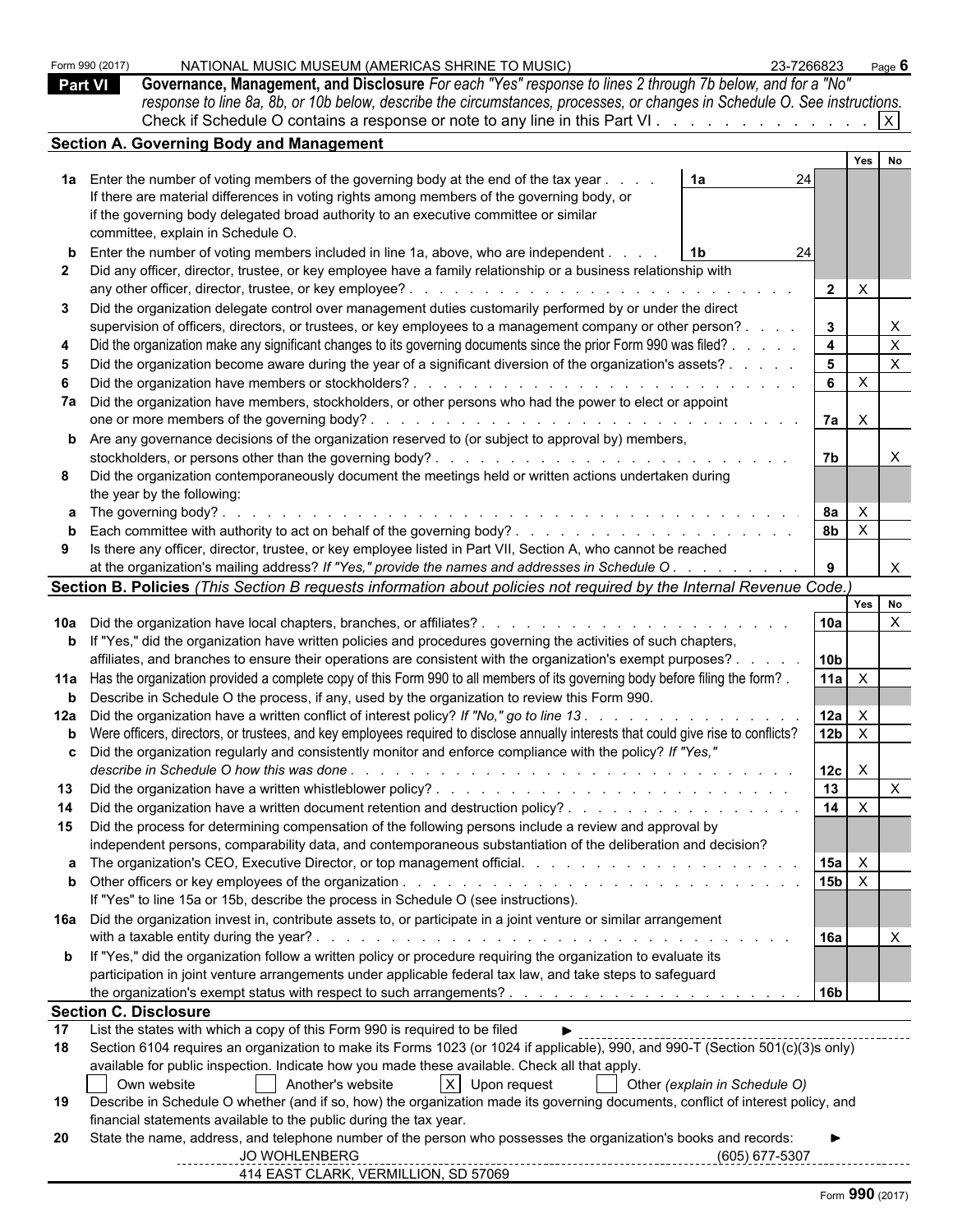| Form 990 (2017)   | NATIONAL MUSIC MUSEUM (AMERICAS SHRINE TO MUSIC)                                                                                  | 23-7266823 | Page |
|-------------------|-----------------------------------------------------------------------------------------------------------------------------------|------------|------|
| <b>Part VII</b>   | <b>Compensation of Officers, Directors, Trustees, Key Employees, Highest Compensated</b>                                          |            |      |
|                   | <b>Employees, and Independent Contractors</b><br>Check if Schedule O contains a response or note to any line in this Part VII.    |            |      |
| <b>Section A.</b> | Officers, Directors, Trustees, Key Employees, and Highest Compensated Employees                                                   |            |      |
|                   | An Complete this topic for all persons required to be listed. Depart componention for the selender vegrapeding with or within the |            |      |

**1a** Complete this table for all persons required to be listed. Report compensation for the calendar year ending with or within the organization's tax year.

List all of the organization's **current** officers, directors, trustees (whether individuals or organizations), regardless of amount of compensation. Enter -0- in columns (D), (E), and (F) if no compensation was paid.

List all of the organization's **current** key employees, if any. See instructions for definition of "key employee."

List the organization's five **current** highest compensated employees (other than an officer, director, trustee, or key employee) who received reportable compensation (Box 5 of Form W-2 and/or Box 7 of Form 1099-MISC) of more than \$100,000 from the organization and any related organizations.

List all of the organization's **former** officers, key employees, and highest compensated employees who received more than \$100,000 of reportable compensation from the organization and any related organizations.

List all of the organization's **former directors or trustees** that received, in the capacity as a former director or trustee of the organization, more than \$10,000 of reportable compensation from the organization and any related organizations.

List persons in the following order: individual trustees or directors; institutional trustees; officers; key employees; highest compensated employees; and former such persons.

X Check this box if neither the organization nor any related organization compensated any current officer, director, or trustee.

|                               |                                                                                  |                                   |                       | (C)      |                 |                                                                                                 |        |                                                |                                                  |                                                                                   |
|-------------------------------|----------------------------------------------------------------------------------|-----------------------------------|-----------------------|----------|-----------------|-------------------------------------------------------------------------------------------------|--------|------------------------------------------------|--------------------------------------------------|-----------------------------------------------------------------------------------|
| (A)<br>Name and Title         | (B)<br>Average<br>hours per                                                      |                                   |                       | Position |                 | (do not check more than one<br>box, unless person is both an<br>officer and a director/trustee) |        | (D)<br>Reportable<br>compensation              | (E)<br>Reportable<br>compensation                | (F)<br>Estimated<br>amount of                                                     |
|                               | week (list any<br>hours for<br>related<br>organizations<br>below dotted<br>line) | or director<br>Individual trustee | Institutional trustee | Officer  | Key<br>employee | Highest compensated<br>employee                                                                 | Former | from<br>the<br>organization<br>(W-2/1099-MISC) | from related<br>organizations<br>(W-2/1099-MISC) | other<br>compensation<br>from the<br>organization<br>and related<br>organizations |
| <b>TOM LILLIBRIDGE</b><br>(1) | 1.00                                                                             |                                   |                       |          |                 |                                                                                                 |        |                                                |                                                  |                                                                                   |
| PAST CHAIR                    | 0.00                                                                             | X                                 |                       |          |                 |                                                                                                 |        |                                                |                                                  |                                                                                   |
| (2) ALAN BATES                | 1.00                                                                             |                                   |                       |          |                 |                                                                                                 |        |                                                |                                                  |                                                                                   |
| <b>TRUSTEE EMERITI</b>        | 0.00                                                                             | X                                 |                       |          |                 |                                                                                                 |        |                                                |                                                  |                                                                                   |
| (3) STEVE BROWN               | 1.00                                                                             |                                   |                       |          |                 |                                                                                                 |        |                                                |                                                  |                                                                                   |
| <b>EX OFFICIO MEMBER</b>      | 0.00                                                                             | X                                 |                       |          |                 |                                                                                                 |        |                                                |                                                  |                                                                                   |
| (4)<br><b>RICHARD CUTLER</b>  | 1.00                                                                             |                                   |                       |          |                 |                                                                                                 |        |                                                |                                                  |                                                                                   |
| <b>TRUSTEE</b>                | 0.00                                                                             | X                                 |                       |          |                 |                                                                                                 |        |                                                |                                                  |                                                                                   |
| (5) JULIET EVERIST            | 1.00                                                                             |                                   |                       |          |                 |                                                                                                 |        |                                                |                                                  |                                                                                   |
| <b>TRUSTEE</b>                | 0.00                                                                             | X                                 |                       |          |                 |                                                                                                 |        |                                                |                                                  |                                                                                   |
| (6) CLAIRE GIVENS             | 1.00                                                                             |                                   |                       |          |                 |                                                                                                 |        |                                                |                                                  |                                                                                   |
| <b>TRUSTEE</b>                | 0.00                                                                             | X                                 |                       |          |                 |                                                                                                 |        |                                                |                                                  |                                                                                   |
| <b>SUSAN HAIG</b><br>(7)      | 1.00                                                                             |                                   |                       |          |                 |                                                                                                 |        |                                                |                                                  |                                                                                   |
| <b>TRUSTEE</b>                | 0.00                                                                             | X                                 |                       |          |                 |                                                                                                 |        |                                                |                                                  |                                                                                   |
| (8) ALBERT P. HEGYI           | 1.00                                                                             |                                   |                       |          |                 |                                                                                                 |        |                                                |                                                  |                                                                                   |
| <b>MEMBER AT LARGE</b>        | 0.00                                                                             | X                                 |                       |          |                 |                                                                                                 |        |                                                |                                                  |                                                                                   |
| (9) VINCENT DIMARTINO         | 1.00                                                                             |                                   |                       |          |                 |                                                                                                 |        |                                                |                                                  |                                                                                   |
| <b>TRUSTEE</b>                | 0.00                                                                             | X                                 |                       |          |                 |                                                                                                 |        |                                                |                                                  |                                                                                   |
| (10) THOMAS MACE              | 1.00                                                                             |                                   |                       |          |                 |                                                                                                 |        |                                                |                                                  |                                                                                   |
| <b>TRUSTEE</b>                | 0.00                                                                             | X                                 |                       |          |                 |                                                                                                 |        |                                                |                                                  |                                                                                   |
| (11) CINDY LILLIBRIDGE        | 1.00                                                                             |                                   |                       |          |                 |                                                                                                 |        |                                                |                                                  |                                                                                   |
| <b>TRUSTEE</b>                | 0.00                                                                             | X                                 |                       |          |                 |                                                                                                 |        |                                                |                                                  |                                                                                   |
| (12) LARRY SCHOU              | 1.00                                                                             |                                   |                       |          |                 |                                                                                                 |        |                                                |                                                  |                                                                                   |
| <b>EX OFFICIO MEMBER</b>      | 0.00                                                                             | X                                 |                       |          |                 |                                                                                                 |        |                                                |                                                  |                                                                                   |
| (13) MARLOWE SIGAL            | 1.00                                                                             |                                   |                       |          |                 |                                                                                                 |        |                                                |                                                  |                                                                                   |
| <b>TRUSTEE</b>                | 0.00                                                                             | X                                 |                       |          |                 |                                                                                                 |        |                                                |                                                  |                                                                                   |
| (14) SUSANNE L. SKYRM         | 1.00                                                                             |                                   |                       |          |                 |                                                                                                 |        |                                                |                                                  |                                                                                   |
| <b>TRUSTEE</b>                | 0.00                                                                             | X                                 |                       |          |                 |                                                                                                 |        |                                                |                                                  |                                                                                   |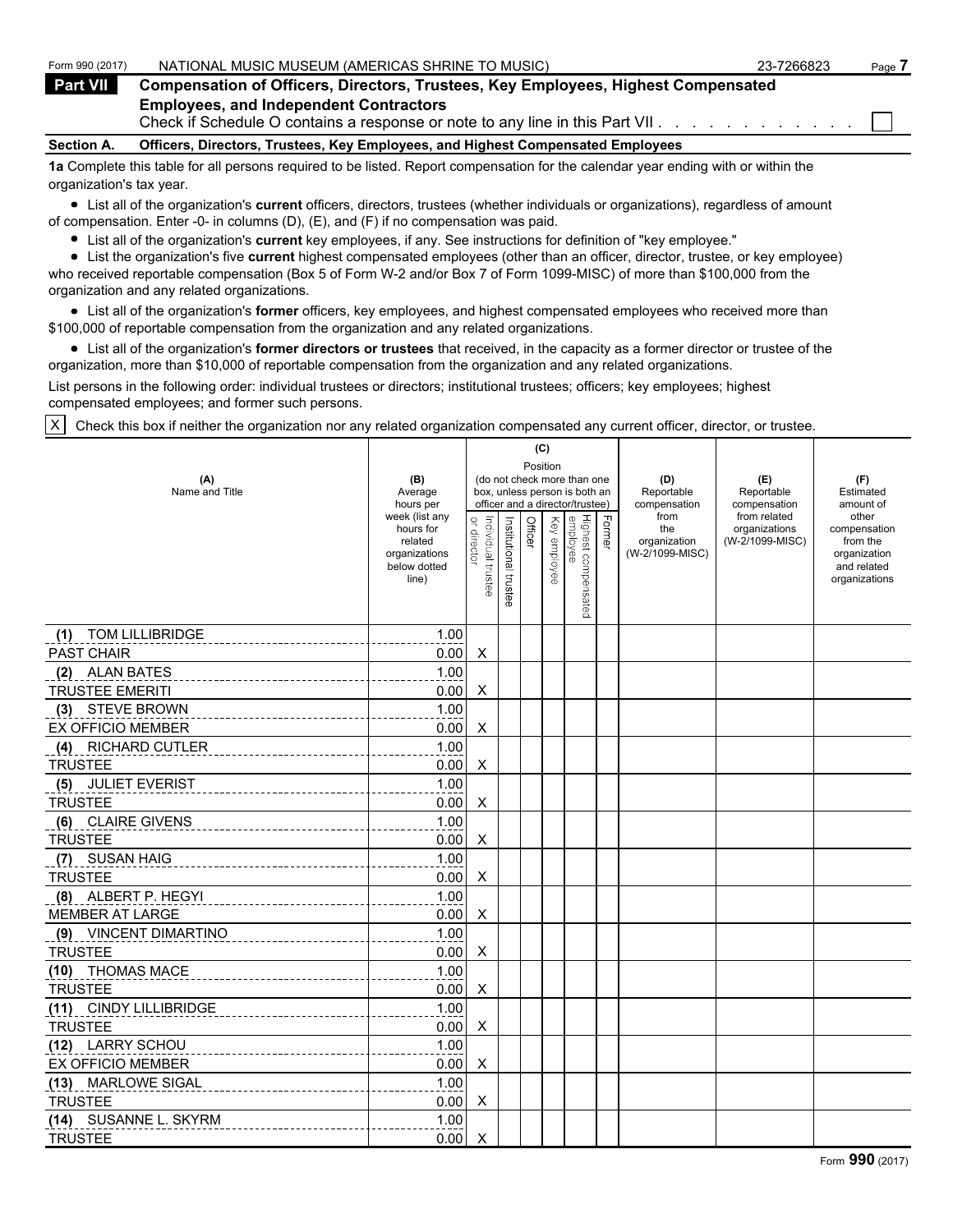|                      | Form 990 (2017)<br>NATIONAL MUSIC MUSEUM (AMERICAS SHRINE TO MUSIC)                                                                                                                                                                                       |                                                                                                                 |                                |                                                                                                        |         |                                 |                                                                                                                                    |        |                                                                                     |                                                                                       | 23-7266823<br>Page 8                                                                                               |  |  |  |  |  |
|----------------------|-----------------------------------------------------------------------------------------------------------------------------------------------------------------------------------------------------------------------------------------------------------|-----------------------------------------------------------------------------------------------------------------|--------------------------------|--------------------------------------------------------------------------------------------------------|---------|---------------------------------|------------------------------------------------------------------------------------------------------------------------------------|--------|-------------------------------------------------------------------------------------|---------------------------------------------------------------------------------------|--------------------------------------------------------------------------------------------------------------------|--|--|--|--|--|
|                      | <b>Part VII</b>                                                                                                                                                                                                                                           |                                                                                                                 |                                | Section A. Officers, Directors, Trustees, Key Employees, and Highest Compensated Employees (continued) |         |                                 |                                                                                                                                    |        |                                                                                     |                                                                                       |                                                                                                                    |  |  |  |  |  |
|                      | (A)<br>Name and title                                                                                                                                                                                                                                     | (B)<br>Average<br>hours per<br>week (list any<br>hours for<br>related<br>organizations<br>below dotted<br>line) | Individual trustee<br>director | Institutional trustee                                                                                  | Officer | (C)<br>Position<br>Key employee | (do not check more than one<br>box, unless person is both an<br>officer and a director/trustee)<br>Highest compensated<br>employee | Former | (D)<br>Reportable<br>compensation<br>from<br>the<br>organization<br>(W-2/1099-MISC) | (E)<br>Reportable<br>compensation<br>from related<br>organizations<br>(W-2/1099-MISC) | (F)<br>Estimated<br>amount of<br>other<br>compensation<br>from the<br>organization<br>and related<br>organizations |  |  |  |  |  |
|                      | (15) JOELLA UTLEY                                                                                                                                                                                                                                         | 1.00                                                                                                            |                                |                                                                                                        |         |                                 |                                                                                                                                    |        |                                                                                     |                                                                                       |                                                                                                                    |  |  |  |  |  |
|                      | <b>TRUSTEE</b>                                                                                                                                                                                                                                            | 0.00                                                                                                            | $\mathsf{X}$                   |                                                                                                        |         |                                 |                                                                                                                                    |        |                                                                                     |                                                                                       |                                                                                                                    |  |  |  |  |  |
|                      | (16) JOSEPH A. VINATIERI                                                                                                                                                                                                                                  | 1.00                                                                                                            |                                |                                                                                                        |         |                                 |                                                                                                                                    |        |                                                                                     |                                                                                       |                                                                                                                    |  |  |  |  |  |
|                      | <b>TRUSTEE</b>                                                                                                                                                                                                                                            | 0.00                                                                                                            | $\mathsf{X}$                   |                                                                                                        |         |                                 |                                                                                                                                    |        |                                                                                     |                                                                                       |                                                                                                                    |  |  |  |  |  |
|                      |                                                                                                                                                                                                                                                           | 20.00                                                                                                           |                                |                                                                                                        |         |                                 |                                                                                                                                    |        |                                                                                     |                                                                                       |                                                                                                                    |  |  |  |  |  |
|                      | (17) JO WOHLENBERG<br><b>TRUSTEE</b>                                                                                                                                                                                                                      | 0.00                                                                                                            | $\mathsf{X}$                   |                                                                                                        |         |                                 |                                                                                                                                    |        |                                                                                     |                                                                                       |                                                                                                                    |  |  |  |  |  |
|                      | (18) BOYD HOPKINS                                                                                                                                                                                                                                         |                                                                                                                 |                                |                                                                                                        |         |                                 |                                                                                                                                    |        |                                                                                     |                                                                                       |                                                                                                                    |  |  |  |  |  |
|                      | <b>TRUSTEE</b>                                                                                                                                                                                                                                            | 1.00<br>0.00                                                                                                    | $\mathsf{X}$                   |                                                                                                        |         |                                 |                                                                                                                                    |        |                                                                                     |                                                                                       |                                                                                                                    |  |  |  |  |  |
|                      | (19) CLEVELAND JOHNSON                                                                                                                                                                                                                                    | 1.00                                                                                                            |                                |                                                                                                        |         |                                 |                                                                                                                                    |        |                                                                                     |                                                                                       |                                                                                                                    |  |  |  |  |  |
|                      |                                                                                                                                                                                                                                                           |                                                                                                                 |                                |                                                                                                        |         |                                 |                                                                                                                                    |        |                                                                                     |                                                                                       |                                                                                                                    |  |  |  |  |  |
|                      | <b>DIRECTOR</b>                                                                                                                                                                                                                                           | 0.00                                                                                                            | $\mathsf{X}$                   |                                                                                                        |         |                                 |                                                                                                                                    |        |                                                                                     |                                                                                       |                                                                                                                    |  |  |  |  |  |
|                      | (20) ANDREW DIPPER<br><b>HONORARY TRUSTEE</b>                                                                                                                                                                                                             | 1.00                                                                                                            |                                |                                                                                                        |         |                                 |                                                                                                                                    |        |                                                                                     |                                                                                       |                                                                                                                    |  |  |  |  |  |
|                      |                                                                                                                                                                                                                                                           | 0.00                                                                                                            | $\mathsf{X}$                   |                                                                                                        |         |                                 |                                                                                                                                    |        |                                                                                     |                                                                                       |                                                                                                                    |  |  |  |  |  |
|                      | (21) JOHN W. LARSON                                                                                                                                                                                                                                       | 1.00                                                                                                            |                                |                                                                                                        |         |                                 |                                                                                                                                    |        |                                                                                     |                                                                                       |                                                                                                                    |  |  |  |  |  |
|                      | <b>TRUSTEE EMERITI</b>                                                                                                                                                                                                                                    | 0.00                                                                                                            | $\mathsf{X}$                   |                                                                                                        |         |                                 |                                                                                                                                    |        |                                                                                     |                                                                                       |                                                                                                                    |  |  |  |  |  |
|                      |                                                                                                                                                                                                                                                           | 1.00                                                                                                            |                                |                                                                                                        |         |                                 |                                                                                                                                    |        |                                                                                     |                                                                                       |                                                                                                                    |  |  |  |  |  |
|                      | <b>TRUSTEE</b>                                                                                                                                                                                                                                            | 0.00                                                                                                            | $\mathsf{X}$                   |                                                                                                        |         |                                 |                                                                                                                                    |        |                                                                                     |                                                                                       |                                                                                                                    |  |  |  |  |  |
|                      | (23) JOSEPH M. MCFADDEN                                                                                                                                                                                                                                   | 1.00                                                                                                            |                                |                                                                                                        |         |                                 |                                                                                                                                    |        |                                                                                     |                                                                                       |                                                                                                                    |  |  |  |  |  |
|                      | <b>TRUSTEE EMERITI</b>                                                                                                                                                                                                                                    | 0.00                                                                                                            | $\mathsf{X}$                   |                                                                                                        |         |                                 |                                                                                                                                    |        |                                                                                     |                                                                                       |                                                                                                                    |  |  |  |  |  |
|                      | (24) JASON GROVES                                                                                                                                                                                                                                         | 1.00                                                                                                            |                                |                                                                                                        |         |                                 |                                                                                                                                    |        |                                                                                     |                                                                                       |                                                                                                                    |  |  |  |  |  |
|                      | <b>TRUSTEE</b>                                                                                                                                                                                                                                            | $0.00\quad$ X                                                                                                   |                                |                                                                                                        |         |                                 |                                                                                                                                    |        |                                                                                     |                                                                                       |                                                                                                                    |  |  |  |  |  |
|                      |                                                                                                                                                                                                                                                           | 1.00                                                                                                            |                                |                                                                                                        |         |                                 |                                                                                                                                    |        |                                                                                     |                                                                                       |                                                                                                                    |  |  |  |  |  |
|                      | <b>EX OFFICIO MEMBER</b>                                                                                                                                                                                                                                  | 0.00                                                                                                            | $\mathsf{X}$                   |                                                                                                        |         |                                 |                                                                                                                                    |        |                                                                                     |                                                                                       |                                                                                                                    |  |  |  |  |  |
| 1b.                  | Sub-total Present and Contract and Contract of Present and Present and Present and Present and Present and Present and Present and Present and Present and Present and Present and Present and Present and Present and Presen                             |                                                                                                                 |                                |                                                                                                        |         |                                 |                                                                                                                                    |        | $\overline{0}$                                                                      |                                                                                       | 0<br>0                                                                                                             |  |  |  |  |  |
|                      | Total from continuation sheets to Part VII, Section A.                                                                                                                                                                                                    |                                                                                                                 |                                |                                                                                                        |         |                                 |                                                                                                                                    |        | $\overline{0}$                                                                      |                                                                                       | 0<br>0                                                                                                             |  |  |  |  |  |
| d                    |                                                                                                                                                                                                                                                           |                                                                                                                 |                                |                                                                                                        |         |                                 |                                                                                                                                    |        | $\Omega$                                                                            |                                                                                       | $\Omega$<br>0                                                                                                      |  |  |  |  |  |
| 2                    | Total number of individuals (including but not limited to those listed above) who received more than \$100,000 of                                                                                                                                         |                                                                                                                 |                                |                                                                                                        |         |                                 |                                                                                                                                    |        |                                                                                     |                                                                                       |                                                                                                                    |  |  |  |  |  |
|                      | reportable compensation from the organization                                                                                                                                                                                                             |                                                                                                                 |                                |                                                                                                        | 0       |                                 |                                                                                                                                    |        |                                                                                     |                                                                                       |                                                                                                                    |  |  |  |  |  |
| 3                    | Did the organization list any former officer, director, or trustee, key employee, or highest compensated<br>employee on line 1a? If "Yes," complete Schedule J for such individual                                                                        |                                                                                                                 |                                |                                                                                                        |         |                                 |                                                                                                                                    |        |                                                                                     |                                                                                       | Yes No<br>Х<br>3                                                                                                   |  |  |  |  |  |
| 4                    | For any individual listed on line 1a, is the sum of reportable compensation and other compensation from<br>the organization and related organizations greater than \$150,000? If "Yes," complete Schedule J for such                                      |                                                                                                                 |                                |                                                                                                        |         |                                 |                                                                                                                                    |        |                                                                                     |                                                                                       | X<br>4                                                                                                             |  |  |  |  |  |
| 5                    | Did any person listed on line 1a receive or accrue compensation from any unrelated organization or individual<br>for services rendered to the organization? If "Yes," complete Schedule J for such person                                                 |                                                                                                                 |                                |                                                                                                        |         |                                 |                                                                                                                                    |        |                                                                                     |                                                                                       | X<br>5                                                                                                             |  |  |  |  |  |
|                      | <b>Section B. Independent Contractors</b>                                                                                                                                                                                                                 |                                                                                                                 |                                |                                                                                                        |         |                                 |                                                                                                                                    |        |                                                                                     |                                                                                       |                                                                                                                    |  |  |  |  |  |
| $\blacktriangleleft$ | Complete this table for your five highest compensated independent contractors that received more than \$100,000 of<br>compensation from the organization. Report compensation for the calendar year ending with or within the organization's tax<br>year. |                                                                                                                 |                                |                                                                                                        |         |                                 |                                                                                                                                    |        |                                                                                     |                                                                                       |                                                                                                                    |  |  |  |  |  |
|                      | (A)                                                                                                                                                                                                                                                       |                                                                                                                 |                                |                                                                                                        |         |                                 |                                                                                                                                    |        | (B)                                                                                 |                                                                                       | (C)                                                                                                                |  |  |  |  |  |
|                      | Name and business address                                                                                                                                                                                                                                 |                                                                                                                 |                                |                                                                                                        |         |                                 |                                                                                                                                    |        | Description of services                                                             |                                                                                       | Compensation                                                                                                       |  |  |  |  |  |
|                      |                                                                                                                                                                                                                                                           |                                                                                                                 |                                |                                                                                                        |         |                                 |                                                                                                                                    |        |                                                                                     |                                                                                       |                                                                                                                    |  |  |  |  |  |
|                      |                                                                                                                                                                                                                                                           |                                                                                                                 |                                |                                                                                                        |         |                                 |                                                                                                                                    |        |                                                                                     |                                                                                       | $\Omega$                                                                                                           |  |  |  |  |  |
|                      |                                                                                                                                                                                                                                                           |                                                                                                                 |                                |                                                                                                        |         |                                 |                                                                                                                                    |        |                                                                                     |                                                                                       | $\Omega$                                                                                                           |  |  |  |  |  |
|                      |                                                                                                                                                                                                                                                           |                                                                                                                 |                                |                                                                                                        |         |                                 |                                                                                                                                    |        |                                                                                     |                                                                                       | $\Omega$                                                                                                           |  |  |  |  |  |
|                      |                                                                                                                                                                                                                                                           |                                                                                                                 |                                |                                                                                                        |         |                                 |                                                                                                                                    |        |                                                                                     |                                                                                       | 0                                                                                                                  |  |  |  |  |  |
| $\mathbf{2}$         | Total number of independent contractors (including but not limited to those listed above) who received                                                                                                                                                    |                                                                                                                 |                                |                                                                                                        |         |                                 |                                                                                                                                    |        |                                                                                     |                                                                                       |                                                                                                                    |  |  |  |  |  |
|                      |                                                                                                                                                                                                                                                           |                                                                                                                 |                                |                                                                                                        |         |                                 |                                                                                                                                    |        |                                                                                     |                                                                                       |                                                                                                                    |  |  |  |  |  |

| more than \$100,000 of compensation from the organization |  |
|-----------------------------------------------------------|--|
|                                                           |  |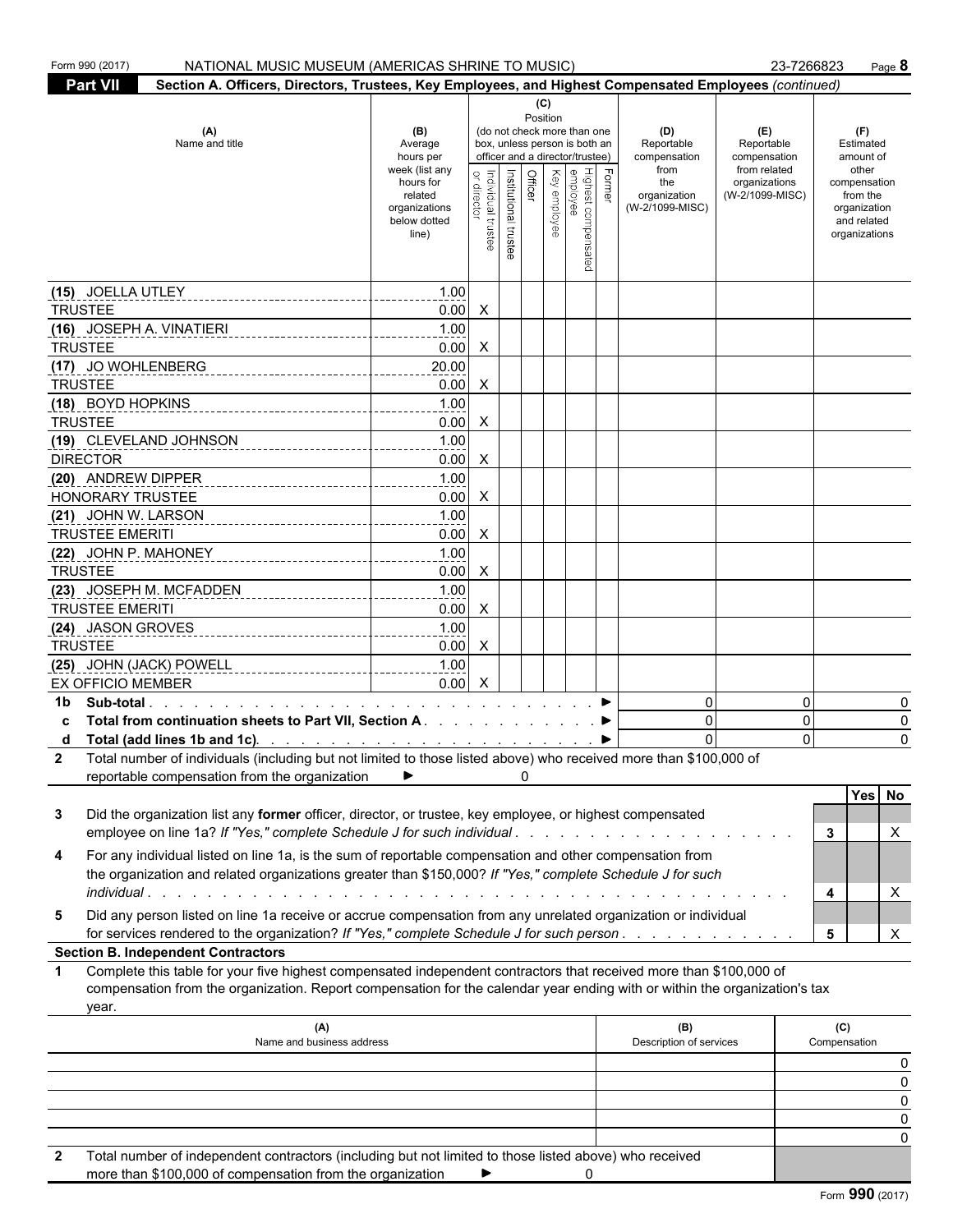|                                                           | Form 990 (2017)              | NATIONAL MUSIC MUSEUM (AMERICAS SHRINE TO MUSIC)                                                                                                                                                                                                                                                     |                                                                      |                                                                                                                                            |                                                                |                                                    | 23-7266823                                         | Page 9                                                           |
|-----------------------------------------------------------|------------------------------|------------------------------------------------------------------------------------------------------------------------------------------------------------------------------------------------------------------------------------------------------------------------------------------------------|----------------------------------------------------------------------|--------------------------------------------------------------------------------------------------------------------------------------------|----------------------------------------------------------------|----------------------------------------------------|----------------------------------------------------|------------------------------------------------------------------|
|                                                           | <b>Part VIII</b>             | <b>Statement of Revenue</b>                                                                                                                                                                                                                                                                          |                                                                      |                                                                                                                                            |                                                                |                                                    |                                                    |                                                                  |
|                                                           |                              |                                                                                                                                                                                                                                                                                                      |                                                                      |                                                                                                                                            |                                                                |                                                    |                                                    |                                                                  |
|                                                           |                              |                                                                                                                                                                                                                                                                                                      |                                                                      |                                                                                                                                            | (A)<br>Total revenue                                           | (B)<br>Related or<br>exempt<br>function<br>revenue | $\overline{c}$<br>Unrelated<br>business<br>revenue | (D)<br>Revenue<br>excluded from<br>tax under sections<br>512-514 |
| Contributions, Gifts, Grants<br>and Other Similar Amounts | 1a<br>b<br>c<br>d<br>е<br>h. | Federated campaigns<br>Membership dues<br>Fundraising events<br>Related organizations<br>Government grants (contributions)<br>All other contributions, gifts, grants, and<br>similar amounts not included above<br>Noncash contributions included in lines 1a-1f:<br>Total. Add lines 1a-1f <u>.</u> | 1a<br> 1 <sub>b</sub><br> 1c <br>1d<br>  1e<br> 1f <br>$\mathbb{S}$  | $\mathbf{0}$<br>58,586<br>$\Omega$<br>426,440<br>49,990<br>442,482<br>8,148<br>$\qquad \qquad \blacktriangleright$<br><b>Business Code</b> | 977,498                                                        |                                                    |                                                    |                                                                  |
| Program Service Revenue                                   | 2a<br>b                      | PUBLIC PROGRAMMING<br>RESEARCH SERVICES<br>BOOKS/MUSIC SALES<br>OTHER REVENUE<br>OTHER REVENUE<br>1<br>All other program service revenue                                                                                                                                                             |                                                                      | 711300<br>611710<br>453000<br>453000                                                                                                       | $\Omega$<br>$\Omega$<br>$\Omega$<br>5,861<br>$\Omega$<br>5,861 | 5,861                                              |                                                    |                                                                  |
|                                                           | 3<br>4<br>5<br>6a            | Investment income (including dividends, interest, and<br>other similar amounts). $\ldots$ $\ldots$ $\ldots$ $\ldots$ $\ldots$ $\ldots$<br>Income from investment of tax-exempt bond proceeds ▶<br>Gross rents  <br>Rental income or (loss)                                                           | $\overline{0}$                                                       | $\Omega$                                                                                                                                   | 113,204<br>$\Omega$<br>$\Omega$                                |                                                    |                                                    | 113,204                                                          |
|                                                           |                              | Net rental income or (loss) <u>.</u><br>7a Gross amount from sales of<br>assets other than inventory<br>Less: cost or other basis<br>and sales expenses<br><b>c</b> Gain or (loss) $\ldots$ $\ldots$<br>d Net gain or (loss). <u>.</u>                                                               | (i) Securities<br>$\overline{0}$<br>$\overline{0}$<br>$\overline{0}$ | (ii) Other<br>$\Omega$<br>0<br>$\Omega$                                                                                                    | $\Omega$<br>$\Omega$                                           |                                                    |                                                    |                                                                  |
| Other Revenue                                             | 8а                           | Gross income from fundraising<br>of contributions reported on line 1c).<br>See Part IV, line 18. $\therefore$ $\therefore$ $\therefore$ $\therefore$ $\therefore$ a<br>Less: direct expenses<br>Net income or (loss) from fundraising events<br>9a Gross income from gaming activities.              | $\mathbf b$                                                          |                                                                                                                                            | $\Omega$                                                       |                                                    |                                                    |                                                                  |
|                                                           | c                            | See Part IV, line 19. $\ldots$ $\ldots$ $\ldots$ $\ldots$ a<br>Less: direct expenses<br>Net income or (loss) from gaming activities <u>. ▶</u><br>10a Gross sales of inventory, less<br>Less: cost of goods sold b<br>Net income or (loss) from sales of inventory ▶                                 | b                                                                    | 31,734<br>29,773                                                                                                                           | $\Omega$<br>1,961                                              |                                                    |                                                    |                                                                  |
|                                                           |                              |                                                                                                                                                                                                                                                                                                      |                                                                      | <b>Business Code</b>                                                                                                                       |                                                                |                                                    |                                                    |                                                                  |
|                                                           | 11a                          | Miscellaneous Revenue                                                                                                                                                                                                                                                                                |                                                                      |                                                                                                                                            | $\Omega$                                                       |                                                    |                                                    |                                                                  |
|                                                           |                              |                                                                                                                                                                                                                                                                                                      |                                                                      |                                                                                                                                            | $\Omega$                                                       |                                                    |                                                    |                                                                  |
|                                                           |                              |                                                                                                                                                                                                                                                                                                      |                                                                      |                                                                                                                                            | $\Omega$                                                       |                                                    |                                                    |                                                                  |
|                                                           | е                            | All other revenue<br>Total. Add lines 11a–11d ▶                                                                                                                                                                                                                                                      |                                                                      |                                                                                                                                            | $\Omega$<br>$\Omega$                                           |                                                    |                                                    |                                                                  |
|                                                           | 12                           |                                                                                                                                                                                                                                                                                                      |                                                                      |                                                                                                                                            | 1,098,524                                                      | 5,861                                              | $\overline{0}$                                     | 113,204                                                          |
|                                                           |                              |                                                                                                                                                                                                                                                                                                      |                                                                      |                                                                                                                                            |                                                                |                                                    |                                                    |                                                                  |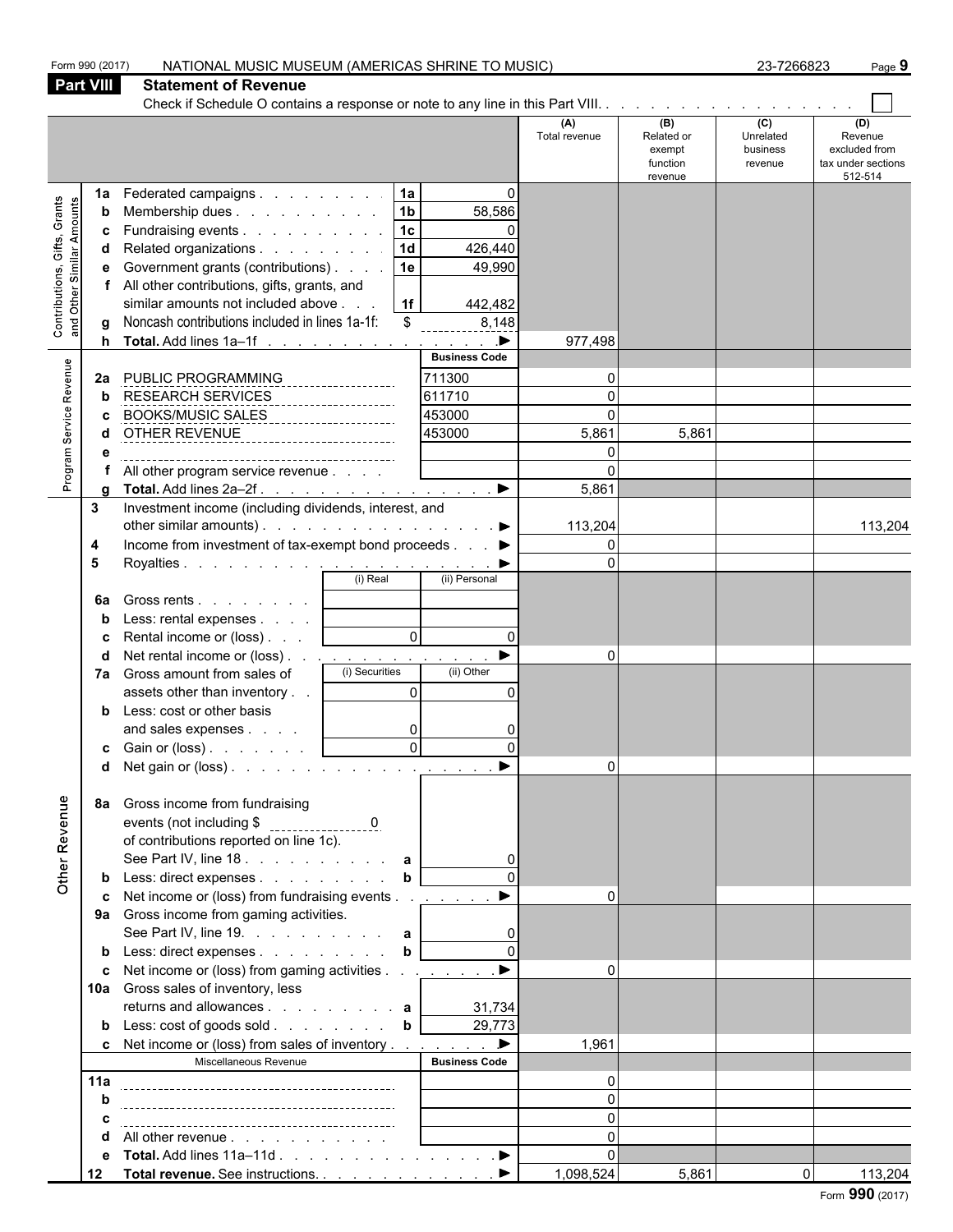**Part IX Statement of Functional Expenses**

|              | Section 501(c)(3) and 501(c)(4) organizations must complete all columns. All other organizations must complete column (A). |                       |                                    |                                           |                                |  |  |  |  |  |  |  |
|--------------|----------------------------------------------------------------------------------------------------------------------------|-----------------------|------------------------------------|-------------------------------------------|--------------------------------|--|--|--|--|--|--|--|
|              |                                                                                                                            |                       |                                    |                                           |                                |  |  |  |  |  |  |  |
|              | Do not include amounts reported on lines 6b, 7b,<br>8b, 9b, and 10b of Part VIII.                                          | (A)<br>Total expenses | (B)<br>Program service<br>expenses | (C)<br>Management and<br>general expenses | (D)<br>Fundraising<br>expenses |  |  |  |  |  |  |  |
| 1            | Grants and other assistance to domestic organizations                                                                      |                       |                                    |                                           |                                |  |  |  |  |  |  |  |
|              | domestic governments. See Part IV, line 21                                                                                 | $\Omega$              |                                    |                                           |                                |  |  |  |  |  |  |  |
| $\mathbf{2}$ | Grants and other assistance to domestic                                                                                    |                       |                                    |                                           |                                |  |  |  |  |  |  |  |
|              | individuals. See Part IV, line 22.                                                                                         | $\Omega$              |                                    |                                           |                                |  |  |  |  |  |  |  |
| 3            | Grants and other assistance to foreign                                                                                     |                       |                                    |                                           |                                |  |  |  |  |  |  |  |
|              | organizations, foreign governments, and foreign                                                                            |                       |                                    |                                           |                                |  |  |  |  |  |  |  |
| 4            | individuals. See Part IV, lines 15 and 16<br>Benefits paid to or for members                                               | $\overline{0}$        |                                    |                                           |                                |  |  |  |  |  |  |  |
| 5            | Compensation of current officers, directors,                                                                               |                       |                                    |                                           |                                |  |  |  |  |  |  |  |
|              | trustees, and key employees                                                                                                | $\overline{0}$        |                                    | $\Omega$                                  |                                |  |  |  |  |  |  |  |
| 6            | Compensation not included above, to disqualified                                                                           |                       |                                    |                                           |                                |  |  |  |  |  |  |  |
|              | persons (as defined under section 4958(f)(1)) and                                                                          |                       |                                    |                                           |                                |  |  |  |  |  |  |  |
|              | persons described in section 4958(c)(3)(B)                                                                                 | 0                     |                                    |                                           |                                |  |  |  |  |  |  |  |
|              | Other salaries and wages                                                                                                   | 927,718               | 686,512                            | 222,652                                   | 18,554                         |  |  |  |  |  |  |  |
| 8            | Pension plan accruals and contributions (include                                                                           |                       |                                    |                                           |                                |  |  |  |  |  |  |  |
|              | section $401(k)$ and $403(b)$ employer contributions).                                                                     | $\overline{0}$        |                                    |                                           |                                |  |  |  |  |  |  |  |
| 9            | Other employee benefits                                                                                                    | $\Omega$              |                                    |                                           |                                |  |  |  |  |  |  |  |
| 10           |                                                                                                                            |                       |                                    |                                           |                                |  |  |  |  |  |  |  |
| 11           | Fees for services (non-employees):                                                                                         |                       |                                    |                                           |                                |  |  |  |  |  |  |  |
| a            | Management.                                                                                                                | 0<br>$\Omega$         |                                    |                                           |                                |  |  |  |  |  |  |  |
|              |                                                                                                                            | 11,723                |                                    | 11,723                                    |                                |  |  |  |  |  |  |  |
| d            |                                                                                                                            | $\Omega$              |                                    |                                           |                                |  |  |  |  |  |  |  |
| е            | Professional fundraising services. See Part IV, line 17                                                                    | $\Omega$              |                                    |                                           |                                |  |  |  |  |  |  |  |
|              | Investment management fees                                                                                                 | 86,081                |                                    | 86,081                                    |                                |  |  |  |  |  |  |  |
| g            | Other. (If line 11g amount exceeds 10% of line 25, column                                                                  |                       |                                    |                                           |                                |  |  |  |  |  |  |  |
|              | (A) amount, list line 11g expenses on Schedule O.)                                                                         | 0                     |                                    | O                                         |                                |  |  |  |  |  |  |  |
| 12           | Advertising and promotion                                                                                                  | 61,537                | 41,047                             | 7,031                                     | 13,459                         |  |  |  |  |  |  |  |
| 13           | Office expenses                                                                                                            | 81,834                | 12,247                             | 69,587                                    |                                |  |  |  |  |  |  |  |
| 14           | Information technology                                                                                                     | 29,216                |                                    | 29,216                                    |                                |  |  |  |  |  |  |  |
| 15           |                                                                                                                            | $\Omega$              |                                    |                                           |                                |  |  |  |  |  |  |  |
| 16<br>17     |                                                                                                                            | $\Omega$<br>$\Omega$  |                                    |                                           |                                |  |  |  |  |  |  |  |
| 18           | Payments of travel or entertainment expenses                                                                               |                       |                                    |                                           |                                |  |  |  |  |  |  |  |
|              | for any federal, state, or local public officials                                                                          | $\overline{0}$        |                                    |                                           |                                |  |  |  |  |  |  |  |
| 19           | Conferences, conventions, and meetings                                                                                     | 11,005                | 6,305                              | 4,700                                     |                                |  |  |  |  |  |  |  |
| 20           |                                                                                                                            | $\Omega$              |                                    |                                           |                                |  |  |  |  |  |  |  |
| 21           | Payments to affiliates                                                                                                     | $\Omega$              |                                    |                                           |                                |  |  |  |  |  |  |  |
| 22           | Depreciation, depletion, and amortization                                                                                  | 19,816                | $\Omega$                           | 19,816                                    | 0                              |  |  |  |  |  |  |  |
| 23           |                                                                                                                            | 18,915                |                                    | 18,915                                    |                                |  |  |  |  |  |  |  |
| 24           | Other expenses. Itemize expenses not covered                                                                               |                       |                                    |                                           |                                |  |  |  |  |  |  |  |
|              | above (List miscellaneous expenses in line 24e. If                                                                         |                       |                                    |                                           |                                |  |  |  |  |  |  |  |
|              | line 24e amount exceeds 10% of line 25, column                                                                             |                       |                                    |                                           |                                |  |  |  |  |  |  |  |
|              | (A) amount, list line 24e expenses on Schedule O.)                                                                         |                       |                                    |                                           |                                |  |  |  |  |  |  |  |
| a<br>b       | GRADUATE PROGRAM/WORK STUDY<br><b>TELEPHONE</b>                                                                            | 18,689<br>5,574       | 18,689                             | 5,574                                     |                                |  |  |  |  |  |  |  |
| C            | STORAGE AND AQUISITIONS ________________________                                                                           | 15,902                | 8,148                              | 7,754                                     |                                |  |  |  |  |  |  |  |
| d            | CONSERVATION                                                                                                               | 15,302                | 15,302                             |                                           |                                |  |  |  |  |  |  |  |
| e            | All other expenses<br>--------------------------------------                                                               | 43,600                | 12,042                             | 31,558                                    |                                |  |  |  |  |  |  |  |
| 25           | Total functional expenses. Add lines 1 through 24e                                                                         | 1,346,912             | 800,292                            | 514,607                                   | 32,013                         |  |  |  |  |  |  |  |
| 26           | Joint costs. Complete this line only if the                                                                                |                       |                                    |                                           |                                |  |  |  |  |  |  |  |
|              | organization reported in column (B) joint costs                                                                            |                       |                                    |                                           |                                |  |  |  |  |  |  |  |
|              | from a combined educational campaign and                                                                                   |                       |                                    |                                           |                                |  |  |  |  |  |  |  |
|              | fundraising solicitation. Check here ▶   if                                                                                |                       |                                    |                                           |                                |  |  |  |  |  |  |  |
|              | following SOP 98-2 (ASC 958-720)                                                                                           |                       |                                    |                                           |                                |  |  |  |  |  |  |  |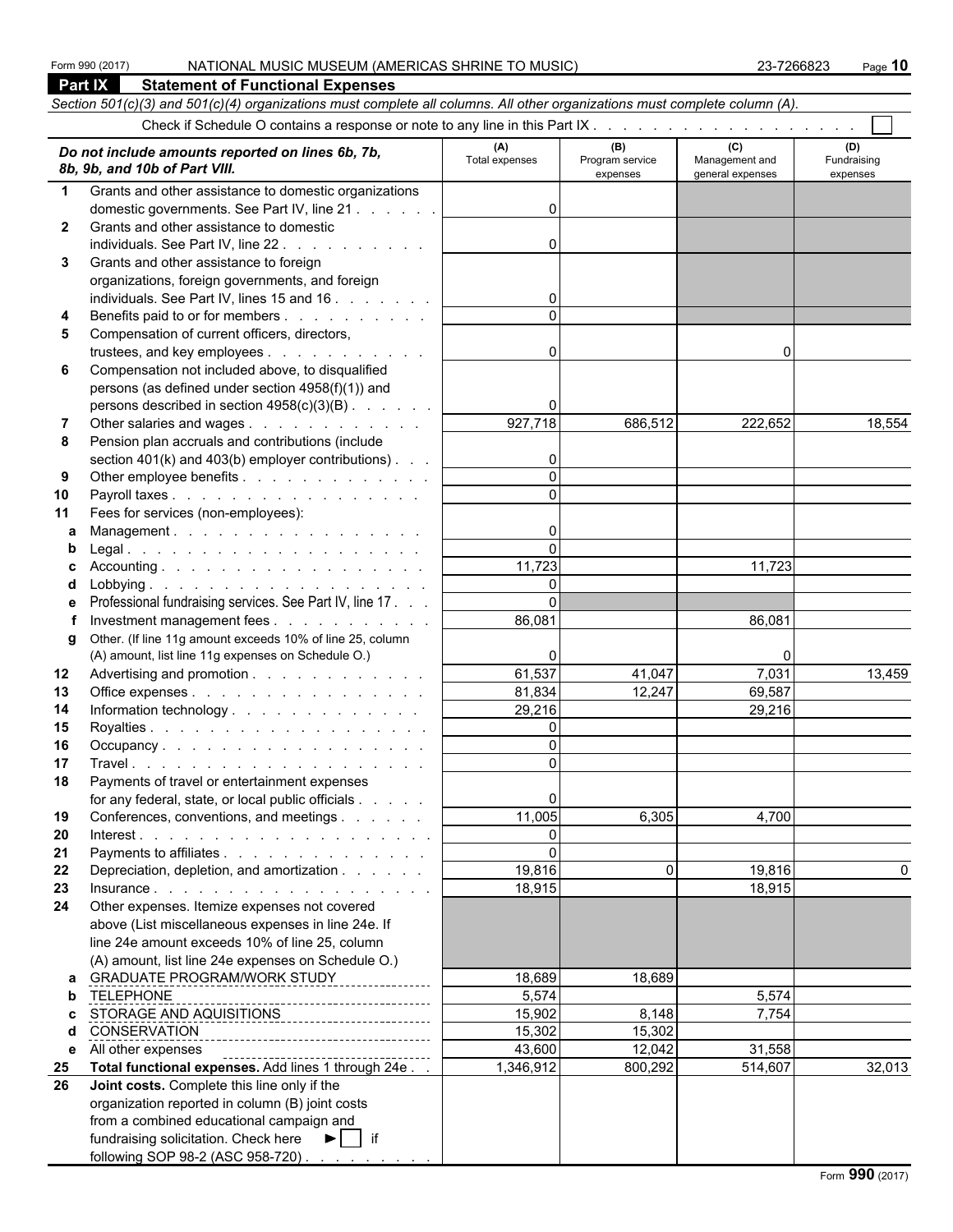|                                                                                                                                                                                                                                                          | <b>Balance Sheet</b>                                                                            |                                                                                                                                                                                                                                                                                                                                                                                                                                                                                                                                                                                            |                |                    |
|----------------------------------------------------------------------------------------------------------------------------------------------------------------------------------------------------------------------------------------------------------|-------------------------------------------------------------------------------------------------|--------------------------------------------------------------------------------------------------------------------------------------------------------------------------------------------------------------------------------------------------------------------------------------------------------------------------------------------------------------------------------------------------------------------------------------------------------------------------------------------------------------------------------------------------------------------------------------------|----------------|--------------------|
|                                                                                                                                                                                                                                                          |                                                                                                 |                                                                                                                                                                                                                                                                                                                                                                                                                                                                                                                                                                                            |                |                    |
|                                                                                                                                                                                                                                                          |                                                                                                 | (A)<br>Beginning of year                                                                                                                                                                                                                                                                                                                                                                                                                                                                                                                                                                   |                | (B)<br>End of year |
|                                                                                                                                                                                                                                                          |                                                                                                 |                                                                                                                                                                                                                                                                                                                                                                                                                                                                                                                                                                                            | $\overline{1}$ | 169,224            |
| $\mathbf{2}$                                                                                                                                                                                                                                             |                                                                                                 |                                                                                                                                                                                                                                                                                                                                                                                                                                                                                                                                                                                            | $\overline{2}$ | 6,578,661          |
| 3                                                                                                                                                                                                                                                        |                                                                                                 |                                                                                                                                                                                                                                                                                                                                                                                                                                                                                                                                                                                            |                | 23,960             |
| 4                                                                                                                                                                                                                                                        |                                                                                                 | 186,516<br>6,428,066<br>$\mathbf{3}$<br>23,960<br>98,381<br>$\overline{\mathbf{4}}$<br>5<br>$\Omega$<br>6<br>$\Omega$<br>$\overline{7}$<br>$\Omega$<br>69,670<br>8<br>19,341<br>9<br>345,023<br>202,259<br>62,580 10c<br>11<br>13<br>$\Omega$<br>$\Omega$<br>6,888,514<br>17<br>40,390<br>18<br>19<br>$\Omega$<br>20<br>$\Omega$<br>21<br>$\Omega$<br>22<br>$\Omega$<br>23<br>$\Omega$<br>24<br>25<br>40,390<br>26<br>2,440,382 27<br>699,996<br>28<br>3,707,746 29<br>$\blacktriangleright$   and<br>30<br>$\Omega$<br>31<br>$\Omega$<br>32<br>$\Omega$<br>$6,848,124$ 33<br>6,888,514 34 |                | 12,993             |
|                                                                                                                                                                                                                                                          | Loans and other receivables from current and former officers, directors,                        |                                                                                                                                                                                                                                                                                                                                                                                                                                                                                                                                                                                            |                |                    |
| <b>Part X</b><br>5<br>6<br>Assets<br>7<br>8<br>9<br>10a<br>b<br>11<br>12<br>13<br>14<br>15<br>16<br>17<br>18<br>19<br>20<br>21<br>22<br>Liabilities<br>23<br>24<br>25<br>26<br>or Fund Balances<br>27<br>28<br>29<br><b>Net Assets</b><br>30<br>31<br>32 | trustees, key employees, and highest compensated employees.                                     |                                                                                                                                                                                                                                                                                                                                                                                                                                                                                                                                                                                            |                |                    |
|                                                                                                                                                                                                                                                          |                                                                                                 |                                                                                                                                                                                                                                                                                                                                                                                                                                                                                                                                                                                            |                |                    |
|                                                                                                                                                                                                                                                          | Loans and other receivables from other disqualified persons (as defined under section           |                                                                                                                                                                                                                                                                                                                                                                                                                                                                                                                                                                                            |                |                    |
|                                                                                                                                                                                                                                                          | 4958(f)(1)), persons described in section 4958(c)(3)(B), and contributing employers and         |                                                                                                                                                                                                                                                                                                                                                                                                                                                                                                                                                                                            |                |                    |
|                                                                                                                                                                                                                                                          | sponsoring organizations of section 501(c)(9) voluntary employees' beneficiary                  |                                                                                                                                                                                                                                                                                                                                                                                                                                                                                                                                                                                            |                |                    |
|                                                                                                                                                                                                                                                          | organizations (see instructions). Complete Part II of Schedule L.                               |                                                                                                                                                                                                                                                                                                                                                                                                                                                                                                                                                                                            |                |                    |
|                                                                                                                                                                                                                                                          |                                                                                                 |                                                                                                                                                                                                                                                                                                                                                                                                                                                                                                                                                                                            |                |                    |
|                                                                                                                                                                                                                                                          |                                                                                                 |                                                                                                                                                                                                                                                                                                                                                                                                                                                                                                                                                                                            |                | 193,087            |
|                                                                                                                                                                                                                                                          | Prepaid expenses and deferred charges                                                           |                                                                                                                                                                                                                                                                                                                                                                                                                                                                                                                                                                                            |                | 18,009             |
|                                                                                                                                                                                                                                                          | Land, buildings, and equipment: cost or                                                         |                                                                                                                                                                                                                                                                                                                                                                                                                                                                                                                                                                                            |                |                    |
|                                                                                                                                                                                                                                                          | other basis. Complete Part VI of Schedule D<br>  10a                                            |                                                                                                                                                                                                                                                                                                                                                                                                                                                                                                                                                                                            |                |                    |
|                                                                                                                                                                                                                                                          | 10 <sub>b</sub><br>Less: accumulated depreciation                                               |                                                                                                                                                                                                                                                                                                                                                                                                                                                                                                                                                                                            |                | 142,764            |
|                                                                                                                                                                                                                                                          | Investments—publicly traded securities                                                          |                                                                                                                                                                                                                                                                                                                                                                                                                                                                                                                                                                                            |                | U                  |
|                                                                                                                                                                                                                                                          | Investments—other securities. See Part IV, line 11                                              |                                                                                                                                                                                                                                                                                                                                                                                                                                                                                                                                                                                            | 12             | $\Omega$           |
|                                                                                                                                                                                                                                                          | Investments-program-related. See Part IV, line 11                                               |                                                                                                                                                                                                                                                                                                                                                                                                                                                                                                                                                                                            |                | $\Omega$           |
|                                                                                                                                                                                                                                                          |                                                                                                 |                                                                                                                                                                                                                                                                                                                                                                                                                                                                                                                                                                                            | 14             | $\Omega$           |
|                                                                                                                                                                                                                                                          |                                                                                                 |                                                                                                                                                                                                                                                                                                                                                                                                                                                                                                                                                                                            | 15             | $\Omega$           |
|                                                                                                                                                                                                                                                          | Total assets. Add lines 1 through 15 (must equal line 34)                                       |                                                                                                                                                                                                                                                                                                                                                                                                                                                                                                                                                                                            | 16             | 7,138,698          |
|                                                                                                                                                                                                                                                          | Accounts payable and accrued expenses                                                           |                                                                                                                                                                                                                                                                                                                                                                                                                                                                                                                                                                                            |                | 68,726             |
|                                                                                                                                                                                                                                                          |                                                                                                 |                                                                                                                                                                                                                                                                                                                                                                                                                                                                                                                                                                                            |                |                    |
|                                                                                                                                                                                                                                                          |                                                                                                 |                                                                                                                                                                                                                                                                                                                                                                                                                                                                                                                                                                                            |                |                    |
|                                                                                                                                                                                                                                                          |                                                                                                 |                                                                                                                                                                                                                                                                                                                                                                                                                                                                                                                                                                                            |                |                    |
|                                                                                                                                                                                                                                                          | Escrow or custodial account liability. Complete Part IV of Schedule D                           |                                                                                                                                                                                                                                                                                                                                                                                                                                                                                                                                                                                            |                |                    |
|                                                                                                                                                                                                                                                          | Loans and other payables to current and former officers, directors,                             |                                                                                                                                                                                                                                                                                                                                                                                                                                                                                                                                                                                            |                |                    |
|                                                                                                                                                                                                                                                          | trustees, key employees, highest compensated employees, and                                     |                                                                                                                                                                                                                                                                                                                                                                                                                                                                                                                                                                                            |                |                    |
|                                                                                                                                                                                                                                                          | disqualified persons. Complete Part II of Schedule L.                                           |                                                                                                                                                                                                                                                                                                                                                                                                                                                                                                                                                                                            |                |                    |
|                                                                                                                                                                                                                                                          | Secured mortgages and notes payable to unrelated third parties                                  |                                                                                                                                                                                                                                                                                                                                                                                                                                                                                                                                                                                            |                |                    |
|                                                                                                                                                                                                                                                          | Unsecured notes and loans payable to unrelated third parties                                    |                                                                                                                                                                                                                                                                                                                                                                                                                                                                                                                                                                                            |                | O                  |
|                                                                                                                                                                                                                                                          | Other liabilities (including federal income tax, payables to related third                      |                                                                                                                                                                                                                                                                                                                                                                                                                                                                                                                                                                                            |                |                    |
|                                                                                                                                                                                                                                                          | parties, and other liabilities not included on lines 17-24). Complete                           |                                                                                                                                                                                                                                                                                                                                                                                                                                                                                                                                                                                            |                |                    |
|                                                                                                                                                                                                                                                          |                                                                                                 |                                                                                                                                                                                                                                                                                                                                                                                                                                                                                                                                                                                            |                | O                  |
|                                                                                                                                                                                                                                                          | Total liabilities. Add lines 17 through 25.                                                     |                                                                                                                                                                                                                                                                                                                                                                                                                                                                                                                                                                                            |                | 68,726             |
|                                                                                                                                                                                                                                                          | Organizations that follow SFAS 117 (ASC 958), check here $\blacktriangleright$ $ \times $ and   |                                                                                                                                                                                                                                                                                                                                                                                                                                                                                                                                                                                            |                |                    |
|                                                                                                                                                                                                                                                          | complete lines 27 through 29, and lines 33 and 34.                                              |                                                                                                                                                                                                                                                                                                                                                                                                                                                                                                                                                                                            |                |                    |
|                                                                                                                                                                                                                                                          |                                                                                                 |                                                                                                                                                                                                                                                                                                                                                                                                                                                                                                                                                                                            |                |                    |
|                                                                                                                                                                                                                                                          |                                                                                                 |                                                                                                                                                                                                                                                                                                                                                                                                                                                                                                                                                                                            |                | 2,710,296          |
|                                                                                                                                                                                                                                                          |                                                                                                 |                                                                                                                                                                                                                                                                                                                                                                                                                                                                                                                                                                                            |                | 337,262            |
|                                                                                                                                                                                                                                                          |                                                                                                 |                                                                                                                                                                                                                                                                                                                                                                                                                                                                                                                                                                                            |                | 4,022,414          |
|                                                                                                                                                                                                                                                          | Organizations that do not follow SFAS 117 (ASC958), check here<br>complete lines 30 through 34. |                                                                                                                                                                                                                                                                                                                                                                                                                                                                                                                                                                                            |                |                    |
|                                                                                                                                                                                                                                                          | Capital stock or trust principal, or current funds                                              |                                                                                                                                                                                                                                                                                                                                                                                                                                                                                                                                                                                            |                |                    |
|                                                                                                                                                                                                                                                          | Paid-in or capital surplus, or land, building, or equipment fund                                |                                                                                                                                                                                                                                                                                                                                                                                                                                                                                                                                                                                            |                |                    |
|                                                                                                                                                                                                                                                          | Retained earnings, endowment, accumulated income, or other funds                                |                                                                                                                                                                                                                                                                                                                                                                                                                                                                                                                                                                                            |                |                    |
| 33                                                                                                                                                                                                                                                       |                                                                                                 |                                                                                                                                                                                                                                                                                                                                                                                                                                                                                                                                                                                            |                | 7,069,972          |
| 34                                                                                                                                                                                                                                                       | Total liabilities and net assets/fund balances                                                  |                                                                                                                                                                                                                                                                                                                                                                                                                                                                                                                                                                                            |                | 7,138,698          |
|                                                                                                                                                                                                                                                          |                                                                                                 |                                                                                                                                                                                                                                                                                                                                                                                                                                                                                                                                                                                            |                |                    |

Form **990** (2017)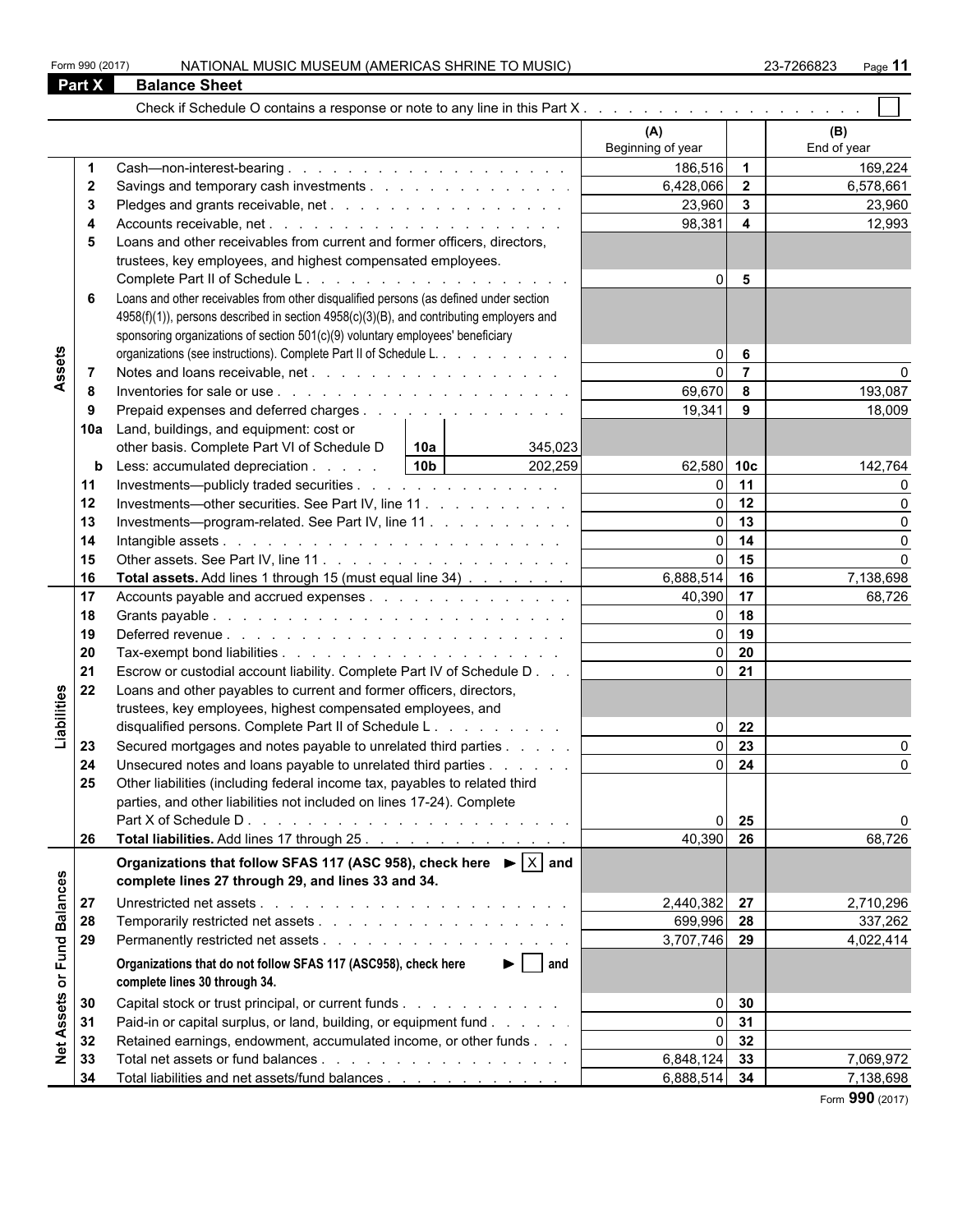|                | NATIONAL MUSIC MUSEUM (AMERICAS SHRINE TO MUSIC)<br>Form 990 (2017)                                            |                         | 23-7266823     | Page 12      |
|----------------|----------------------------------------------------------------------------------------------------------------|-------------------------|----------------|--------------|
| <b>Part XI</b> | <b>Reconciliation of Net Assets</b>                                                                            |                         |                |              |
|                | Check if Schedule O contains a response or note to any line in this Part XI.                                   |                         |                |              |
|                |                                                                                                                | $\mathbf{1}$            |                | 1,098,524    |
|                |                                                                                                                | $\overline{2}$          |                | 1,346,912    |
|                |                                                                                                                | $\mathbf{3}$            |                | $-248,388$   |
|                | Net assets or fund balances at beginning of year (must equal Part X, line 33, column (A))                      | $\overline{\mathbf{4}}$ |                | 6,848,124    |
| 5              |                                                                                                                | 5                       |                | 330,863      |
|                |                                                                                                                | 6                       |                |              |
|                |                                                                                                                | $\overline{7}$          |                |              |
| -8             |                                                                                                                | 8                       |                | 139,373      |
|                | Other changes in net assets or fund balances (explain in Schedule O)                                           | 9                       |                |              |
| 10             | Net assets or fund balances at end of year. Combine lines 3 through 9 (must equal Part X, line 33,             |                         |                |              |
|                |                                                                                                                | 10                      |                | 7,069,972    |
|                | Part XII Financial Statements and Reporting                                                                    |                         |                |              |
|                | Check if Schedule O contains a response or note to any line in this Part XII.                                  |                         |                |              |
|                |                                                                                                                |                         |                | Yes No       |
|                | $X$ Accrual<br>Other<br>Accounting method used to prepare the Form 990:<br>Cash                                |                         |                |              |
|                | If the organization changed its method of accounting from a prior year or checked "Other," explain in          |                         |                |              |
|                | Schedule O.                                                                                                    |                         |                |              |
| 2a             | Were the organization's financial statements compiled or reviewed by an independent accountant? .              |                         | <b>2a</b>      | $\times$     |
|                | If "Yes," check a box below to indicate whether the financial statements for the year were compiled or         |                         |                |              |
|                | reviewed on a separate basis, consolidated basis, or both:                                                     |                         |                |              |
|                | Consolidated basis<br>Separate basis<br>Both consolidated and separate basis                                   |                         |                |              |
|                | Were the organization's financial statements audited by an independent accountant?                             |                         | 2 <sub>b</sub> | $\times$     |
|                | If "Yes," check a box below to indicate whether the financial statements for the year were audited on a        |                         |                |              |
|                | separate basis, consolidated basis, or both:                                                                   |                         |                |              |
|                | $X$ Separate basis<br>Consolidated basis<br>Both consolidated and separate basis                               |                         |                |              |
|                |                                                                                                                |                         |                |              |
|                | If "Yes" to line 2a or 2b, does the organization have a committee that assumes responsibility for oversight of |                         |                |              |
|                | the audit, review, or compilation of its financial statements and selection of an independent accountant?.     |                         | $\times$<br>2c |              |
|                | If the organization changed either its oversight process or selection process during the tax year, explain in  |                         |                |              |
|                | Schedule O.                                                                                                    |                         |                |              |
| За             | As a result of a federal award, was the organization required to undergo an audit or audits as set forth in    |                         |                |              |
|                |                                                                                                                |                         | За             | $\mathsf{X}$ |
|                | If "Yes," did the organization undergo the required audit or audits? If the organization did not undergo the   |                         |                |              |
|                | required audit or audits, explain why in Schedule O and describe any steps taken to undergo such audits        |                         | 3 <sub>b</sub> | $\times$     |

Form **990** (2017)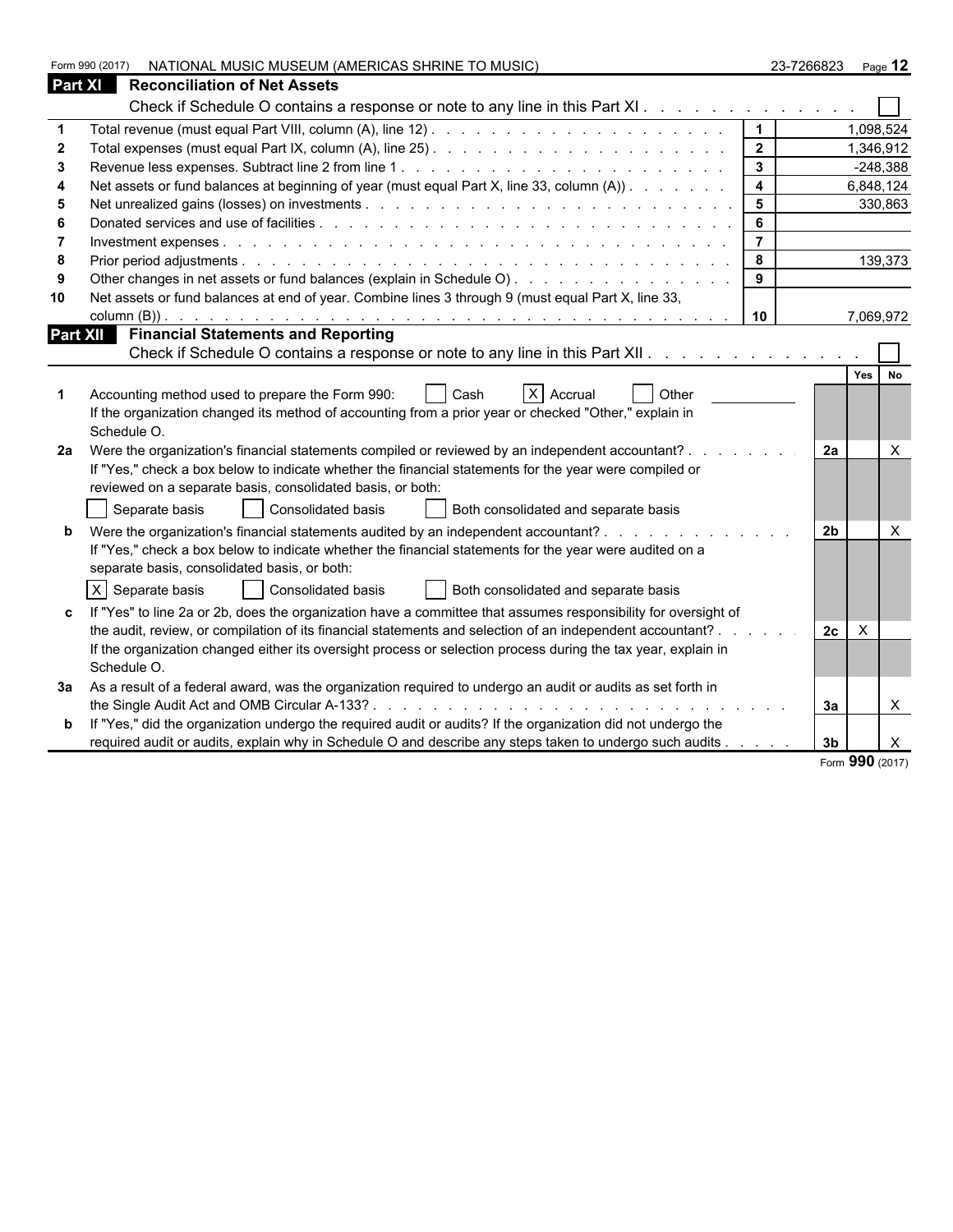# **Continuation Sheet for Form 990** Page 1 of 1

| Name of the Organization                                                                               |                      | <b>Employer identification number</b> |                                 |         |              |                                 |        |                                 |                              |                          |  |  |  |
|--------------------------------------------------------------------------------------------------------|----------------------|---------------------------------------|---------------------------------|---------|--------------|---------------------------------|--------|---------------------------------|------------------------------|--------------------------|--|--|--|
| NATIONAL MUSIC MUSEUM (AMERICAS SHRINE TO MUSIC)                                                       |                      | 23-7266823                            |                                 |         |              |                                 |        |                                 |                              |                          |  |  |  |
| Continuation of Officers, Directors, Trustees, Key Employees, and Highest<br><b>Part VII Section A</b> |                      |                                       |                                 |         |              |                                 |        |                                 |                              |                          |  |  |  |
| <b>Compensated Employees</b>                                                                           |                      |                                       |                                 |         |              |                                 |        |                                 |                              |                          |  |  |  |
| (A)                                                                                                    | (C)                  |                                       |                                 |         |              |                                 | (D)    | (E)                             | (F)                          |                          |  |  |  |
| Name and title                                                                                         | Average              |                                       | Position (check all that apply) |         |              |                                 |        | Reportable                      | Reportable                   | Estimated                |  |  |  |
|                                                                                                        | hours per<br>week    |                                       |                                 | Officer | Key employee |                                 | Former | compensation<br>from            | compensation<br>from related | amount of<br>other       |  |  |  |
|                                                                                                        | (list any            |                                       |                                 |         |              |                                 |        | the                             | organizations                | compensation             |  |  |  |
|                                                                                                        | hours for<br>related |                                       |                                 |         |              |                                 |        | organization<br>(W-2/1099-MISC) | (W-2/1099-MISC)              | from the<br>organization |  |  |  |
|                                                                                                        | organizations        | Individual trustee<br>or director     | Institutional trustee           |         |              | Highest compensated<br>employee |        |                                 |                              | and related              |  |  |  |
|                                                                                                        | below dotted         |                                       |                                 |         |              |                                 |        |                                 |                              | organizations            |  |  |  |
|                                                                                                        | line)                |                                       |                                 |         |              |                                 |        |                                 |                              |                          |  |  |  |
| (26) SCOTT SCHOENEN                                                                                    | 1.00                 |                                       |                                 |         |              |                                 |        |                                 |                              |                          |  |  |  |
| <b>TRUSTEE</b>                                                                                         | 0.00                 | $\boldsymbol{\mathsf{X}}$             |                                 |         |              |                                 |        |                                 |                              |                          |  |  |  |
| (27) NATHAN (NATE) WELCH                                                                               | 1.00                 |                                       |                                 |         |              |                                 |        |                                 |                              |                          |  |  |  |
| <b>TRUSTEE</b>                                                                                         | 0.00                 | X                                     |                                 |         |              |                                 |        |                                 |                              |                          |  |  |  |
| (28) JANET WANZEK<br>___________________________                                                       | 1.00                 |                                       |                                 |         |              |                                 |        |                                 |                              |                          |  |  |  |
| HONORARY TRUSTEE                                                                                       | 0.00                 | X                                     |                                 |         |              |                                 |        |                                 |                              |                          |  |  |  |
| (29) VAN FISHBACK                                                                                      | 1.00                 |                                       |                                 |         |              |                                 |        |                                 |                              |                          |  |  |  |
| <b>TRUSTEE</b>                                                                                         | 0.00                 | X                                     |                                 |         |              |                                 |        |                                 |                              |                          |  |  |  |
| (30) JAMES W. ABBOTT<br>________ <b>___________</b><br><b>EX OFFICIO MEMBER</b>                        | 1.00<br>0.00         | X                                     |                                 |         |              |                                 |        |                                 |                              |                          |  |  |  |
| (31) SCOTT RAY LAWRENCE                                                                                | 1.00                 |                                       |                                 |         |              |                                 |        |                                 |                              |                          |  |  |  |
| ________________<br><b>CHAIRMAN</b>                                                                    | 0.00                 |                                       |                                 | Χ       |              |                                 |        |                                 |                              |                          |  |  |  |
| (32) GERALD GAUL<br>______________________                                                             | 1.00                 |                                       |                                 |         |              |                                 |        |                                 |                              |                          |  |  |  |
| <b>SECRETARY</b>                                                                                       | 0.00                 |                                       |                                 | X       |              |                                 |        |                                 |                              |                          |  |  |  |
| (33) JOAN C HOLTER<br>---------------------------                                                      | 1.00                 |                                       |                                 |         |              |                                 |        |                                 |                              |                          |  |  |  |
| <b>TREASURER</b>                                                                                       | 0.00                 |                                       |                                 | X       |              |                                 |        |                                 |                              |                          |  |  |  |
| (34)                                                                                                   |                      |                                       |                                 |         |              |                                 |        |                                 |                              |                          |  |  |  |
|                                                                                                        |                      |                                       |                                 |         |              |                                 |        |                                 |                              |                          |  |  |  |
| (35)                                                                                                   |                      |                                       |                                 |         |              |                                 |        |                                 |                              |                          |  |  |  |
|                                                                                                        |                      |                                       |                                 |         |              |                                 |        |                                 |                              |                          |  |  |  |
| (36)                                                                                                   |                      |                                       |                                 |         |              |                                 |        |                                 |                              |                          |  |  |  |
| (37)                                                                                                   |                      |                                       |                                 |         |              |                                 |        |                                 |                              |                          |  |  |  |
|                                                                                                        |                      |                                       |                                 |         |              |                                 |        |                                 |                              |                          |  |  |  |
| (38)                                                                                                   |                      |                                       |                                 |         |              |                                 |        |                                 |                              |                          |  |  |  |
|                                                                                                        |                      |                                       |                                 |         |              |                                 |        |                                 |                              |                          |  |  |  |
| (39)                                                                                                   |                      |                                       |                                 |         |              |                                 |        |                                 |                              |                          |  |  |  |
|                                                                                                        |                      |                                       |                                 |         |              |                                 |        |                                 |                              |                          |  |  |  |
| (40)                                                                                                   |                      |                                       |                                 |         |              |                                 |        |                                 |                              |                          |  |  |  |
|                                                                                                        |                      |                                       |                                 |         |              |                                 |        |                                 |                              |                          |  |  |  |
| (41)                                                                                                   |                      |                                       |                                 |         |              |                                 |        |                                 |                              |                          |  |  |  |
|                                                                                                        |                      |                                       |                                 |         |              |                                 |        |                                 |                              |                          |  |  |  |
| (42)                                                                                                   |                      |                                       |                                 |         |              |                                 |        |                                 |                              |                          |  |  |  |
| (43)                                                                                                   |                      |                                       |                                 |         |              |                                 |        |                                 |                              |                          |  |  |  |
|                                                                                                        |                      |                                       |                                 |         |              |                                 |        |                                 |                              |                          |  |  |  |
| $\overline{(44)}$                                                                                      |                      |                                       |                                 |         |              |                                 |        |                                 |                              |                          |  |  |  |
|                                                                                                        |                      |                                       |                                 |         |              |                                 |        |                                 |                              |                          |  |  |  |
| (45)                                                                                                   |                      |                                       |                                 |         |              |                                 |        |                                 |                              |                          |  |  |  |
|                                                                                                        |                      |                                       |                                 |         |              |                                 |        |                                 |                              |                          |  |  |  |
| $\overline{(46)}$                                                                                      |                      |                                       |                                 |         |              |                                 |        |                                 |                              |                          |  |  |  |
|                                                                                                        |                      |                                       |                                 |         |              |                                 |        |                                 |                              |                          |  |  |  |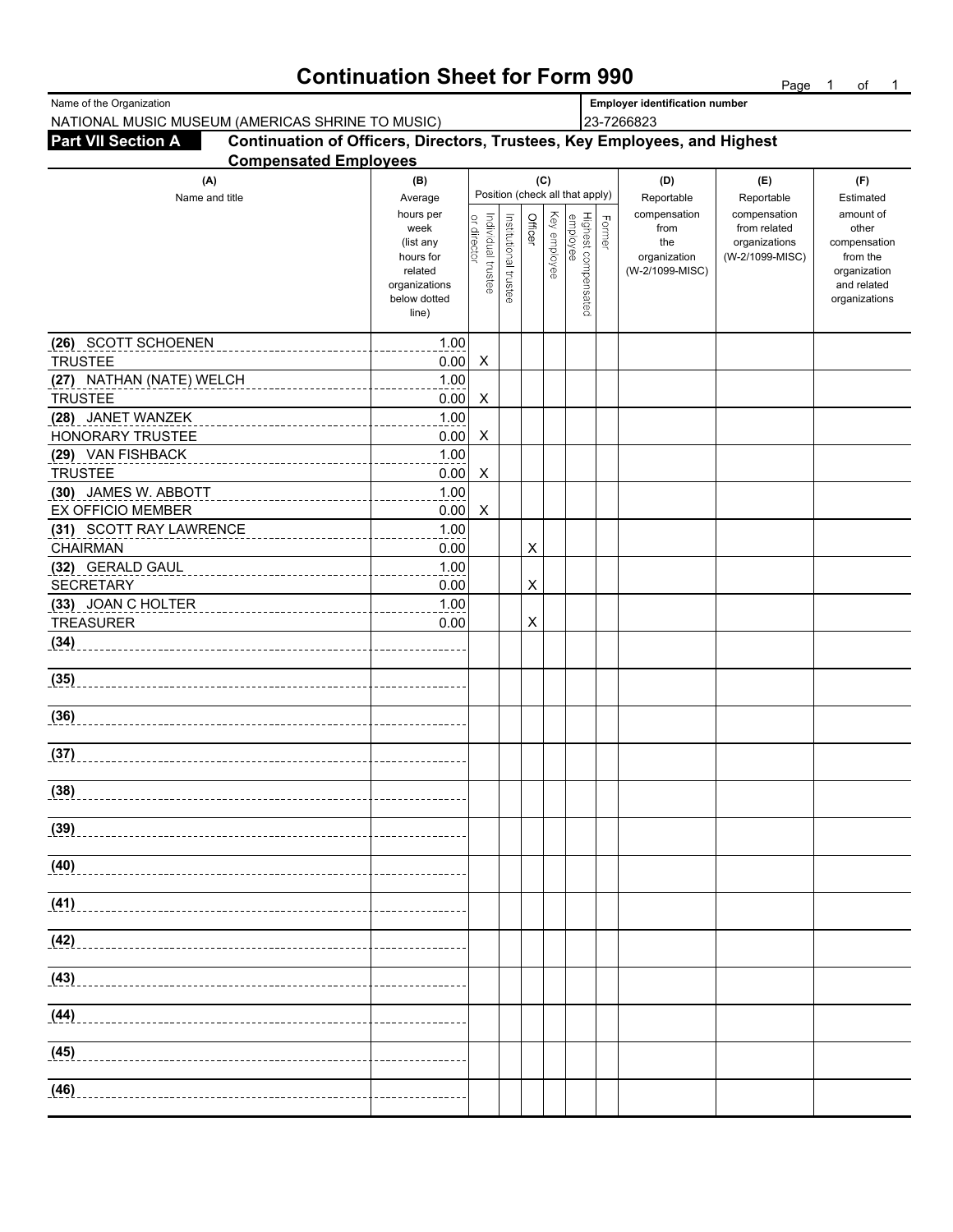| <b>SCHEDULE A</b> |  |                      |
|-------------------|--|----------------------|
|                   |  | (Form 990 or 990-EZ) |

 $\mathcal{L}$  be the Treasury  $\mathcal{L}$ 

# **Public Charity Status and Public Support**  $\frac{\text{OMB No. 1545-0047}}{90}$

**Complete if the organization is a section 501(c)(3) organization or a section 4947(a)(1) nonexempt charitable trust.**

▶ Attach to Form 990 or Form 990-EZ. **Demand Strategie Public** Open to Public

/2

|              |                                                                                                  | Department of the Treasury<br>Internal Revenue Service |                                               |                                                                                      | Go to www.irs.gov/Form990 for instructions and the latest information.                                                                                                                                                                                                                                                                                                                                                                                                           |            |                                       |                                       | Inspection                          |  |  |
|--------------|--------------------------------------------------------------------------------------------------|--------------------------------------------------------|-----------------------------------------------|--------------------------------------------------------------------------------------|----------------------------------------------------------------------------------------------------------------------------------------------------------------------------------------------------------------------------------------------------------------------------------------------------------------------------------------------------------------------------------------------------------------------------------------------------------------------------------|------------|---------------------------------------|---------------------------------------|-------------------------------------|--|--|
|              |                                                                                                  | Name of the organization                               |                                               |                                                                                      |                                                                                                                                                                                                                                                                                                                                                                                                                                                                                  |            |                                       | <b>Employer identification number</b> |                                     |  |  |
|              |                                                                                                  |                                                        |                                               | NATIONAL MUSIC MUSEUM (AMERICAS SHRINE TO MUSIC)                                     |                                                                                                                                                                                                                                                                                                                                                                                                                                                                                  |            |                                       |                                       | 23-7266823                          |  |  |
|              | <b>Part I</b>                                                                                    |                                                        |                                               |                                                                                      | Reason for Public Charity Status (All organizations must complete this part.) See instructions.<br>The organization is not a private foundation because it is: (For lines 1 through 12, check only one box.)                                                                                                                                                                                                                                                                     |            |                                       |                                       |                                     |  |  |
|              |                                                                                                  |                                                        |                                               |                                                                                      | A church, convention of churches, or association of churches described in section 170(b)(1)(A)(i).                                                                                                                                                                                                                                                                                                                                                                               |            |                                       |                                       |                                     |  |  |
| $\mathbf{2}$ |                                                                                                  |                                                        |                                               |                                                                                      | A school described in section 170(b)(1)(A)(ii). (Attach Schedule E (Form 990 or 990-EZ).)                                                                                                                                                                                                                                                                                                                                                                                        |            |                                       |                                       |                                     |  |  |
| 3            |                                                                                                  |                                                        |                                               |                                                                                      | A hospital or a cooperative hospital service organization described in section 170(b)(1)(A)(iii).                                                                                                                                                                                                                                                                                                                                                                                |            |                                       |                                       |                                     |  |  |
| 4            |                                                                                                  |                                                        |                                               |                                                                                      | A medical research organization operated in conjunction with a hospital described in section 170(b)(1)(A)(iii). Enter the                                                                                                                                                                                                                                                                                                                                                        |            |                                       |                                       |                                     |  |  |
|              |                                                                                                  |                                                        | hospital's name, city, and state:             |                                                                                      |                                                                                                                                                                                                                                                                                                                                                                                                                                                                                  |            |                                       |                                       |                                     |  |  |
| 5            |                                                                                                  |                                                        | section 170(b)(1)(A)(iv). (Complete Part II.) |                                                                                      | An organization operated for the benefit of a college or university owned or operated by a governmental unit described in                                                                                                                                                                                                                                                                                                                                                        |            |                                       |                                       |                                     |  |  |
|              | A federal, state, or local government or governmental unit described in section 170(b)(1)(A)(v). |                                                        |                                               |                                                                                      |                                                                                                                                                                                                                                                                                                                                                                                                                                                                                  |            |                                       |                                       |                                     |  |  |
|              |                                                                                                  |                                                        |                                               | described in section 170(b)(1)(A)(vi). (Complete Part II.)                           | An organization that normally receives a substantial part of its support from a governmental unit or from the general public                                                                                                                                                                                                                                                                                                                                                     |            |                                       |                                       |                                     |  |  |
| 8            |                                                                                                  |                                                        |                                               |                                                                                      | A community trust described in section 170(b)(1)(A)(vi). (Complete Part II.)                                                                                                                                                                                                                                                                                                                                                                                                     |            |                                       |                                       |                                     |  |  |
| 9            |                                                                                                  | university:                                            |                                               |                                                                                      | An agricultural research organization described in section 170(b)(1)(A)(ix) operated in conjunction with a land-grant college<br>or university or a non-land-grant college of agriculture (see instructions). Enter the name, city, and state of the college or                                                                                                                                                                                                                  |            |                                       |                                       |                                     |  |  |
| 10           | $\vert x \vert$                                                                                  |                                                        |                                               |                                                                                      | An organization that normally receives: (1) more than 33 1/3% of its support from contributions, membership fees, and gross<br>receipts from activities related to its exempt functions—subject to certain exceptions, and (2) no more than 33 1/3% of its<br>support from gross investment income and unrelated business taxable income (less section 511 tax) from businesses<br>acquired by the organization after June 30, 1975. See section 509(a)(2). (Complete Part III.) |            |                                       |                                       |                                     |  |  |
| 11           |                                                                                                  |                                                        |                                               |                                                                                      | An organization organized and operated exclusively to test for public safety. See section 509(a)(4).                                                                                                                                                                                                                                                                                                                                                                             |            |                                       |                                       |                                     |  |  |
| $12 \,$      |                                                                                                  |                                                        |                                               |                                                                                      | An organization organized and operated exclusively for the benefit of, to perform the functions of, or to carry out the purposes<br>of one or more publicly supported organizations described in section 509(a)(1) or section 509(a)(2). See section 509(a)(3).<br>Check the box in lines 12a through 12d that describes the type of supporting organization and complete lines 12e, 12f, and 12g.                                                                               |            |                                       |                                       |                                     |  |  |
| a            |                                                                                                  |                                                        |                                               | organization. You must complete Part IV, Sections A and B.                           | Type I. A supporting organization operated, supervised, or controlled by its supported organization(s), typically by giving<br>the supported organization(s) the power to regularly appoint or elect a majority of the directors or trustees of the supporting                                                                                                                                                                                                                   |            |                                       |                                       |                                     |  |  |
| b            |                                                                                                  |                                                        |                                               | organization(s). You must complete Part IV, Sections A and C.                        | Type II. A supporting organization supervised or controlled in connection with its supported organization(s), by having<br>control or management of the supporting organization vested in the same persons that control or manage the supported                                                                                                                                                                                                                                  |            |                                       |                                       |                                     |  |  |
| c            |                                                                                                  |                                                        |                                               |                                                                                      | Type III functionally integrated. A supporting organization operated in connection with, and functionally integrated with,                                                                                                                                                                                                                                                                                                                                                       |            |                                       |                                       |                                     |  |  |
|              |                                                                                                  |                                                        |                                               |                                                                                      | its supported organization(s) (see instructions). You must complete Part IV, Sections A, D, and E.                                                                                                                                                                                                                                                                                                                                                                               |            |                                       |                                       |                                     |  |  |
| d            |                                                                                                  |                                                        |                                               |                                                                                      | Type III non-functionally integrated. A supporting organization operated in connection with its supported organization(s)<br>that is not functionally integrated. The organization generally must satisfy a distribution requirement and an attentiveness<br>requirement (see instructions). You must complete Part IV, Sections A and D, and Part V.                                                                                                                            |            |                                       |                                       |                                     |  |  |
| е            |                                                                                                  |                                                        |                                               |                                                                                      | Check this box if the organization received a written determination from the IRS that it is a Type I, Type II, Type III                                                                                                                                                                                                                                                                                                                                                          |            |                                       |                                       |                                     |  |  |
|              |                                                                                                  |                                                        |                                               |                                                                                      | functionally integrated, or Type III non-functionally integrated supporting organization.                                                                                                                                                                                                                                                                                                                                                                                        |            |                                       |                                       |                                     |  |  |
|              |                                                                                                  |                                                        |                                               |                                                                                      |                                                                                                                                                                                                                                                                                                                                                                                                                                                                                  |            |                                       |                                       | $\overline{0}$                      |  |  |
| a            |                                                                                                  | (i) Name of supported organization                     |                                               | Provide the following information about the supported organization(s).<br>$(ii)$ EIN | (iii) Type of organization                                                                                                                                                                                                                                                                                                                                                                                                                                                       |            | (iv) Is the organization              | (v) Amount of monetary                | (vi) Amount of                      |  |  |
|              |                                                                                                  |                                                        |                                               |                                                                                      | (described on lines 1-10<br>above (see instructions))                                                                                                                                                                                                                                                                                                                                                                                                                            |            | listed in your governing<br>document? | support (see<br>instructions)         | other support (see<br>instructions) |  |  |
|              |                                                                                                  |                                                        |                                               |                                                                                      |                                                                                                                                                                                                                                                                                                                                                                                                                                                                                  | <b>Yes</b> | No                                    |                                       |                                     |  |  |
| (A)          |                                                                                                  |                                                        |                                               |                                                                                      |                                                                                                                                                                                                                                                                                                                                                                                                                                                                                  |            |                                       |                                       |                                     |  |  |
| (B)          |                                                                                                  |                                                        |                                               |                                                                                      |                                                                                                                                                                                                                                                                                                                                                                                                                                                                                  |            |                                       |                                       |                                     |  |  |
| (C)          |                                                                                                  |                                                        |                                               |                                                                                      |                                                                                                                                                                                                                                                                                                                                                                                                                                                                                  |            |                                       |                                       |                                     |  |  |
| (D)          |                                                                                                  |                                                        |                                               |                                                                                      |                                                                                                                                                                                                                                                                                                                                                                                                                                                                                  |            |                                       |                                       |                                     |  |  |
| (E)          |                                                                                                  |                                                        |                                               |                                                                                      |                                                                                                                                                                                                                                                                                                                                                                                                                                                                                  |            |                                       |                                       |                                     |  |  |
|              |                                                                                                  |                                                        |                                               |                                                                                      |                                                                                                                                                                                                                                                                                                                                                                                                                                                                                  |            |                                       |                                       |                                     |  |  |

**Total** 0 0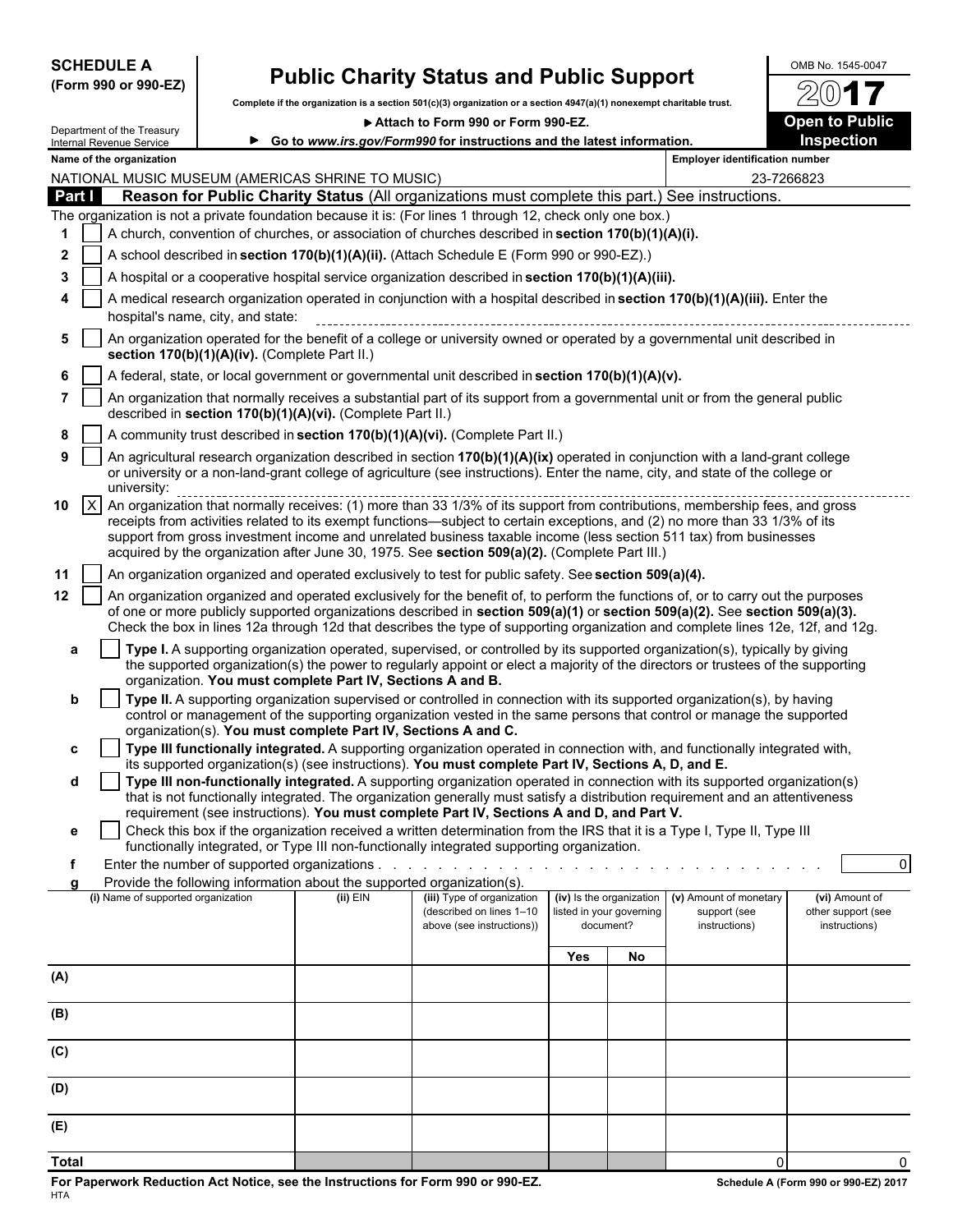|    | <b>Part II</b><br>Support Schedule for Organizations Described in Sections 170(b)(1)(A)(iv) and 170(b)(1)(A)(vi)                                                                                                                                                                                                                                                                   |              |          |            |              |          |           |
|----|------------------------------------------------------------------------------------------------------------------------------------------------------------------------------------------------------------------------------------------------------------------------------------------------------------------------------------------------------------------------------------|--------------|----------|------------|--------------|----------|-----------|
|    | (Complete only if you checked the box on line 5, 7, or 8 of Part I or if the organization failed to qualify under                                                                                                                                                                                                                                                                  |              |          |            |              |          |           |
|    | Part III. If the organization fails to qualify under the tests listed below, please complete Part III.)<br><b>Section A. Public Support</b>                                                                                                                                                                                                                                        |              |          |            |              |          |           |
|    | Calendar year (or fiscal year beginning in)                                                                                                                                                                                                                                                                                                                                        | (a) 2013     | (b) 2014 | $(c)$ 2015 | $(d)$ 2016   | (e) 2017 | (f) Total |
|    |                                                                                                                                                                                                                                                                                                                                                                                    |              |          |            |              |          |           |
| 1. | Gifts, grants, contributions, and<br>membership fees received. (Do not                                                                                                                                                                                                                                                                                                             |              |          |            |              |          |           |
|    | include any "unusual grants.")                                                                                                                                                                                                                                                                                                                                                     |              |          |            |              |          | 0         |
| 2  | Tax revenues levied for the organization's                                                                                                                                                                                                                                                                                                                                         |              |          |            |              |          |           |
|    | benefit and either paid to or expended on                                                                                                                                                                                                                                                                                                                                          |              |          |            |              |          |           |
|    | its behalf entitled and the set of the set of the set of the set of the set of the set of the set of the set of the set of the set of the set of the set of the set of the set of the set of the set of the set of the set of                                                                                                                                                      |              |          |            |              |          | 0         |
| 3  | The value of services or facilities                                                                                                                                                                                                                                                                                                                                                |              |          |            |              |          |           |
|    | furnished by a governmental unit to the                                                                                                                                                                                                                                                                                                                                            |              |          |            |              |          |           |
|    | organization without charge                                                                                                                                                                                                                                                                                                                                                        |              |          |            |              |          | 0         |
|    | Total. Add lines 1 through 3                                                                                                                                                                                                                                                                                                                                                       | $\mathbf{0}$ | $\Omega$ | 0          | $\mathbf{0}$ | $\Omega$ | $\Omega$  |
|    | The portion of total contributions by                                                                                                                                                                                                                                                                                                                                              |              |          |            |              |          |           |
|    | each person (other than a                                                                                                                                                                                                                                                                                                                                                          |              |          |            |              |          |           |
|    | governmental unit or publicly                                                                                                                                                                                                                                                                                                                                                      |              |          |            |              |          |           |
|    | supported organization) included on                                                                                                                                                                                                                                                                                                                                                |              |          |            |              |          |           |
|    | line 1 that exceeds 2% of the amount                                                                                                                                                                                                                                                                                                                                               |              |          |            |              |          |           |
|    | shown on line 11, column $(f)$ .                                                                                                                                                                                                                                                                                                                                                   |              |          |            |              |          |           |
| 6  | Public support. Subtract line 5 from line 4                                                                                                                                                                                                                                                                                                                                        |              |          |            |              |          | 0         |
|    | <b>Section B. Total Support</b>                                                                                                                                                                                                                                                                                                                                                    |              |          |            |              |          |           |
|    | Calendar year (or fiscal year beginning in)                                                                                                                                                                                                                                                                                                                                        | (a) 2013     | (b) 2014 | $(c)$ 2015 | $(d)$ 2016   | (e) 2017 | (f) Total |
|    | Amounts from line 4.                                                                                                                                                                                                                                                                                                                                                               | $\mathbf{0}$ | $\Omega$ | 0          | $\mathbf 0$  |          | 0         |
| 8  | Gross income from interest, dividends,                                                                                                                                                                                                                                                                                                                                             |              |          |            |              |          |           |
|    | payments received on securities loans,                                                                                                                                                                                                                                                                                                                                             |              |          |            |              |          |           |
|    | rents, royalties, and income from                                                                                                                                                                                                                                                                                                                                                  |              |          |            |              |          |           |
|    | Net income from unrelated business                                                                                                                                                                                                                                                                                                                                                 |              |          |            |              |          | 0         |
|    | activities, whether or not the business is                                                                                                                                                                                                                                                                                                                                         |              |          |            |              |          |           |
|    | regularly carried on                                                                                                                                                                                                                                                                                                                                                               |              |          |            |              |          | 0         |
| 10 | Other income. Do not include gain or                                                                                                                                                                                                                                                                                                                                               |              |          |            |              |          |           |
|    | loss from the sale of capital assets                                                                                                                                                                                                                                                                                                                                               |              |          |            |              |          |           |
|    | (Explain in Part VI.)                                                                                                                                                                                                                                                                                                                                                              |              |          |            |              |          | 0         |
| 11 | Total support. Add lines 7 through 10.                                                                                                                                                                                                                                                                                                                                             |              |          |            |              |          | $\Omega$  |
|    | 12 Gross receipts from related activities, etc. (see instructions).                                                                                                                                                                                                                                                                                                                |              |          |            |              | $12 \,$  |           |
| 13 | First five years. If the Form 990 is for the organization's first, second, third, fourth, or fifth tax year as a section 501(c)(3)                                                                                                                                                                                                                                                 |              |          |            |              |          |           |
|    | organization, check this box and <b>stop here</b> enterpresent and the state of the state of the state of the state of the state of the state of the state of the state of the state of the state of the state of the state of the                                                                                                                                                 |              |          |            |              |          | ▶         |
|    | <b>Section C. Computation of Public Support Percentage</b>                                                                                                                                                                                                                                                                                                                         |              |          |            |              |          |           |
| 14 | Public support percentage for 2017 (line 6, column (f) divided by line 11, column (f)).                                                                                                                                                                                                                                                                                            |              |          |            |              | 14       | $0.00\%$  |
| 15 |                                                                                                                                                                                                                                                                                                                                                                                    |              |          |            |              | 15       | $0.00\%$  |
|    | 16a 33 1/3% support test-2017. If the organization did not check the box on line 13, and line 14 is 33 1/3% or more, check this box                                                                                                                                                                                                                                                |              |          |            |              |          |           |
|    |                                                                                                                                                                                                                                                                                                                                                                                    |              |          |            |              |          |           |
|    | <b>b</b> 33 1/3% support test-2016. If the organization did not check a box on line 13 or 16a, and line 15 is 33 1/3% or more, check this                                                                                                                                                                                                                                          |              |          |            |              |          |           |
|    | 17a 10%-facts-and-circumstances test-2017. If the organization did not check a box on line 13, 16a, or 16b, and line 14<br>is 10% or more, and if the organization meets the "facts-and-circumstances" test, check this box and stop here. Explain in<br>Part VI how the organization meets the "facts-and-circumstances" test. The organization qualifies as a publicly supported |              |          |            |              |          |           |
|    | <b>b 10%-facts-and-circumstances test-2016.</b> If the organization did not check a box on line 13, 16a, 16b, or 17a, and line<br>15 is 10% or more, and if the organization meets the "facts-and-circumstances" test, check this box and stop here.<br>Explain in Part VI how the organization meets the "facts-and-circumstances" test. The organization qualifies as a publicly |              |          |            |              |          |           |
| 18 | Private foundation. If the organization did not check a box on line 13, 16a, 16b, 17a, or 17b, check this box and see                                                                                                                                                                                                                                                              |              |          |            |              |          |           |
|    |                                                                                                                                                                                                                                                                                                                                                                                    |              |          |            |              |          |           |
|    |                                                                                                                                                                                                                                                                                                                                                                                    |              |          |            |              |          |           |

Schedule A (Form 990 or 990-EZ) 2017 NATIONAL MUSIC MUSEUM (AMERICAS SHRINE TO MUSIC) 23-7266823 Page 2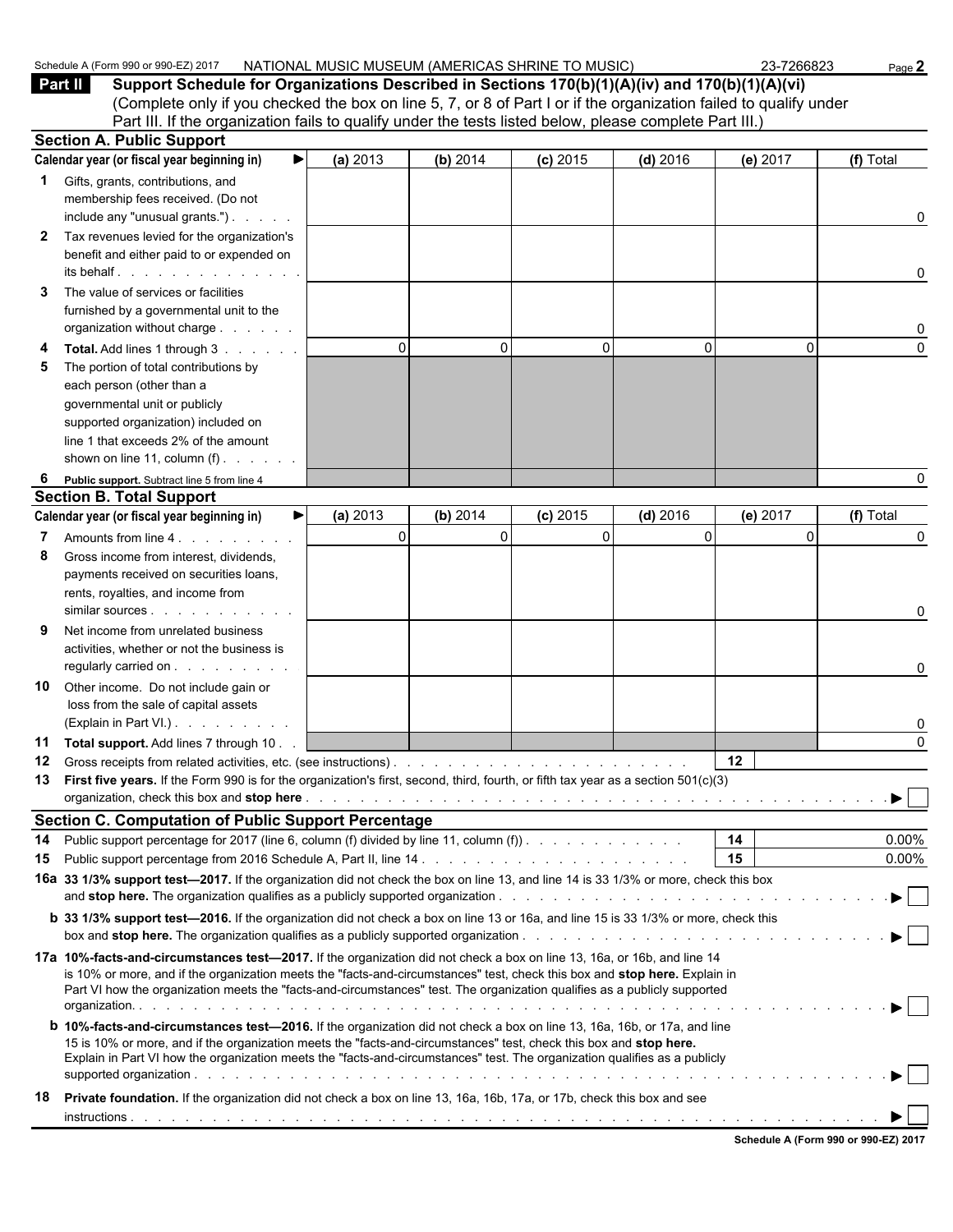#### Schedule A (Form 990 or 990-EZ) 2017 NATIONAL MUSIC MUSEUM (AMERICAS SHRINE TO MUSIC) 23-7266823 Page 3

**Part III** Support Schedule for Organizations Described in Section 509(a)(2) (Complete only if you checked the box on line 10 of Part I or if the organization failed to qualify under Part II. If the organization fails to qualify under the tests listed below, please complete Part II.)

| <b>Section A. Public Support</b> |                                                                                                                                              |           |           |            |              |          |                                |  |  |  |  |
|----------------------------------|----------------------------------------------------------------------------------------------------------------------------------------------|-----------|-----------|------------|--------------|----------|--------------------------------|--|--|--|--|
|                                  | Calendar year (or fiscal year beginning in)<br>▶                                                                                             | (a) 2013  | (b) 2014  | $(c)$ 2015 | $(d)$ 2016   | (e) 2017 | (f) Total                      |  |  |  |  |
|                                  | <b>1</b> Gifts, grants, contributions, and membership fees                                                                                   |           |           |            |              |          |                                |  |  |  |  |
|                                  | received. (Do not include any "unusual grants.")                                                                                             | 766,808   | 1,858,049 | 485,146    | 593,428      | 551,058  | 4,254,489                      |  |  |  |  |
| $\mathbf{2}$                     | Gross receipts from admissions, merchandise<br>sold or services performed, or facilities<br>furnished in any activity that is related to the |           |           |            |              |          |                                |  |  |  |  |
|                                  | organization's tax-exempt purpose                                                                                                            | 31,100    | 31,398    | 54,543     | 34,290       | 31,734   | 183,065                        |  |  |  |  |
| 3                                | Gross receipts from activities that are not an                                                                                               |           |           |            |              |          |                                |  |  |  |  |
|                                  | unrelated trade or business under section 513.                                                                                               |           |           |            |              |          | 0                              |  |  |  |  |
| 4                                | Tax revenues levied for the organization's                                                                                                   |           |           |            |              |          |                                |  |  |  |  |
|                                  | benefit and either paid to or expended on<br>$its$ behalf $\qquad \qquad \ldots \qquad \qquad \ldots$                                        |           |           |            |              |          | 0                              |  |  |  |  |
| 5                                | The value of services or facilities                                                                                                          |           |           |            |              |          |                                |  |  |  |  |
|                                  | furnished by a governmental unit to the                                                                                                      |           |           |            |              |          |                                |  |  |  |  |
|                                  | organization without charge                                                                                                                  | 598,167   | 587,328   | 246,952    | 243,696      | 220,825  | 1,896,968                      |  |  |  |  |
| 6                                | <b>Total.</b> Add lines 1 through 5.                                                                                                         | 1,396,075 | 2,476,775 | 786,641    | 871,414      | 803,617  | 6,334,522                      |  |  |  |  |
|                                  | 7a Amounts included on lines 1, 2, and 3                                                                                                     |           |           |            |              |          |                                |  |  |  |  |
|                                  | received from disqualified persons                                                                                                           |           |           |            |              |          | 0                              |  |  |  |  |
|                                  | <b>b</b> Amounts included on lines 2 and 3                                                                                                   |           |           |            |              |          |                                |  |  |  |  |
|                                  | received from other than disqualified                                                                                                        |           |           |            |              |          |                                |  |  |  |  |
|                                  | persons that exceed the greater of \$5,000                                                                                                   |           |           |            |              |          |                                |  |  |  |  |
|                                  | or 1% of the amount on line 13 for the year                                                                                                  |           |           |            |              |          | 0                              |  |  |  |  |
|                                  | c Add lines $7a$ and $7b$ .                                                                                                                  | $\Omega$  | $\Omega$  | $\Omega$   | $\mathbf{0}$ | $\Omega$ | $\Omega$                       |  |  |  |  |
| 8                                | <b>Public support (Subtract line 7c from</b>                                                                                                 |           |           |            |              |          |                                |  |  |  |  |
|                                  | line 6.) $\cdots$ $\cdots$ $\cdots$ $\cdots$                                                                                                 |           |           |            |              |          | 6,334,522                      |  |  |  |  |
|                                  | <b>Section B. Total Support</b>                                                                                                              |           |           |            |              |          |                                |  |  |  |  |
|                                  | Calendar year (or fiscal year beginning in)<br>▶                                                                                             | (a) 2013  | (b) 2014  | $(c)$ 2015 | $(d)$ 2016   | (e) 2017 | (f) Total                      |  |  |  |  |
|                                  | 9 Amounts from line 6.                                                                                                                       | 1,396,075 | 2,476,775 | 786,641    | 871,414      | 803,617  | 6,334,522                      |  |  |  |  |
|                                  | <b>10a</b> Gross income from interest, dividends,                                                                                            |           |           |            |              |          |                                |  |  |  |  |
|                                  | payments received on securities loans, rents,                                                                                                |           |           |            |              |          |                                |  |  |  |  |
|                                  | royalties, and income from similar sources.                                                                                                  | 90,196    | 94,895    | 120,354    | 105,346      | 113,204  | 523,995                        |  |  |  |  |
|                                  | <b>b</b> Unrelated business taxable income (less                                                                                             |           |           |            |              |          |                                |  |  |  |  |
|                                  | section 511 taxes) from businesses                                                                                                           |           |           |            |              |          |                                |  |  |  |  |
|                                  | acquired after June 30, 1975                                                                                                                 |           |           |            |              |          | 0                              |  |  |  |  |
|                                  | c Add lines 10a and 10b                                                                                                                      | 90,196    | 94,895    | 120,354    | 105,346      | 113,204  | 523,995                        |  |  |  |  |
|                                  | 11 Net income from unrelated business                                                                                                        |           |           |            |              |          |                                |  |  |  |  |
|                                  | activities not included in line 10b, whether                                                                                                 |           |           |            |              |          |                                |  |  |  |  |
|                                  | or not the business is regularly carried on.                                                                                                 |           |           |            |              |          | 0                              |  |  |  |  |
|                                  | 12 Other income. Do not include gain or                                                                                                      |           |           |            |              |          |                                |  |  |  |  |
|                                  | loss from the sale of capital assets                                                                                                         |           |           |            |              |          |                                |  |  |  |  |
|                                  | (Explain in Part VI.)                                                                                                                        |           |           | 79,027     | 2,602        | 5,861    | 87,490                         |  |  |  |  |
|                                  | 13 Total support. (Add lines 9, 10c, 11,                                                                                                     |           |           |            |              |          |                                |  |  |  |  |
|                                  | and $12.$ ). $\qquad \qquad \qquad$                                                                                                          | 1,486,271 | 2,571,670 | 986,022    | 979,362      | 922,682  | 6,946,007                      |  |  |  |  |
|                                  | 14 First five years. If the Form 990 is for the organization's first, second, third, fourth, or fifth tax year as a section 501(c)(3)        |           |           |            |              |          |                                |  |  |  |  |
|                                  |                                                                                                                                              |           |           |            |              |          | ▶                              |  |  |  |  |
|                                  | <b>Section C. Computation of Public Support Percentage</b>                                                                                   |           |           |            |              |          |                                |  |  |  |  |
|                                  | 15 Public support percentage for 2017 (line 8, column (f) divided by line 13, column (f).                                                    |           |           |            |              | 15       | 91.20%                         |  |  |  |  |
|                                  |                                                                                                                                              |           |           |            |              | 16       | 92.23%                         |  |  |  |  |
|                                  | Section D. Computation of Investment Income Percentage                                                                                       |           |           |            |              |          |                                |  |  |  |  |
| 17                               | Investment income percentage for 2017 (line 10c, column (f) divided by line 13, column (f)).                                                 |           |           |            |              | 17       | 7.54%                          |  |  |  |  |
| 18                               |                                                                                                                                              |           |           |            |              | 18       | 6.69%                          |  |  |  |  |
|                                  | 19a 33 1/3% support tests-2017. If the organization did not check the box on line 14, and line 15 is more than 33 1/3%, and line 17 is       |           |           |            |              |          |                                |  |  |  |  |
|                                  |                                                                                                                                              |           |           |            |              |          | $\blacktriangleright$ $\mid$ X |  |  |  |  |
|                                  | b 33 1/3% support tests—2016. If the organization did not check a box on line 14 or line 19a, and line 16 is more than 33 1/3%, and          |           |           |            |              |          |                                |  |  |  |  |
|                                  | line 18 is not more than 33 1/3%, check this box and stop here. The organization qualifies as a publicly supported organization              |           |           |            |              |          | ▶                              |  |  |  |  |
|                                  |                                                                                                                                              |           |           |            |              |          |                                |  |  |  |  |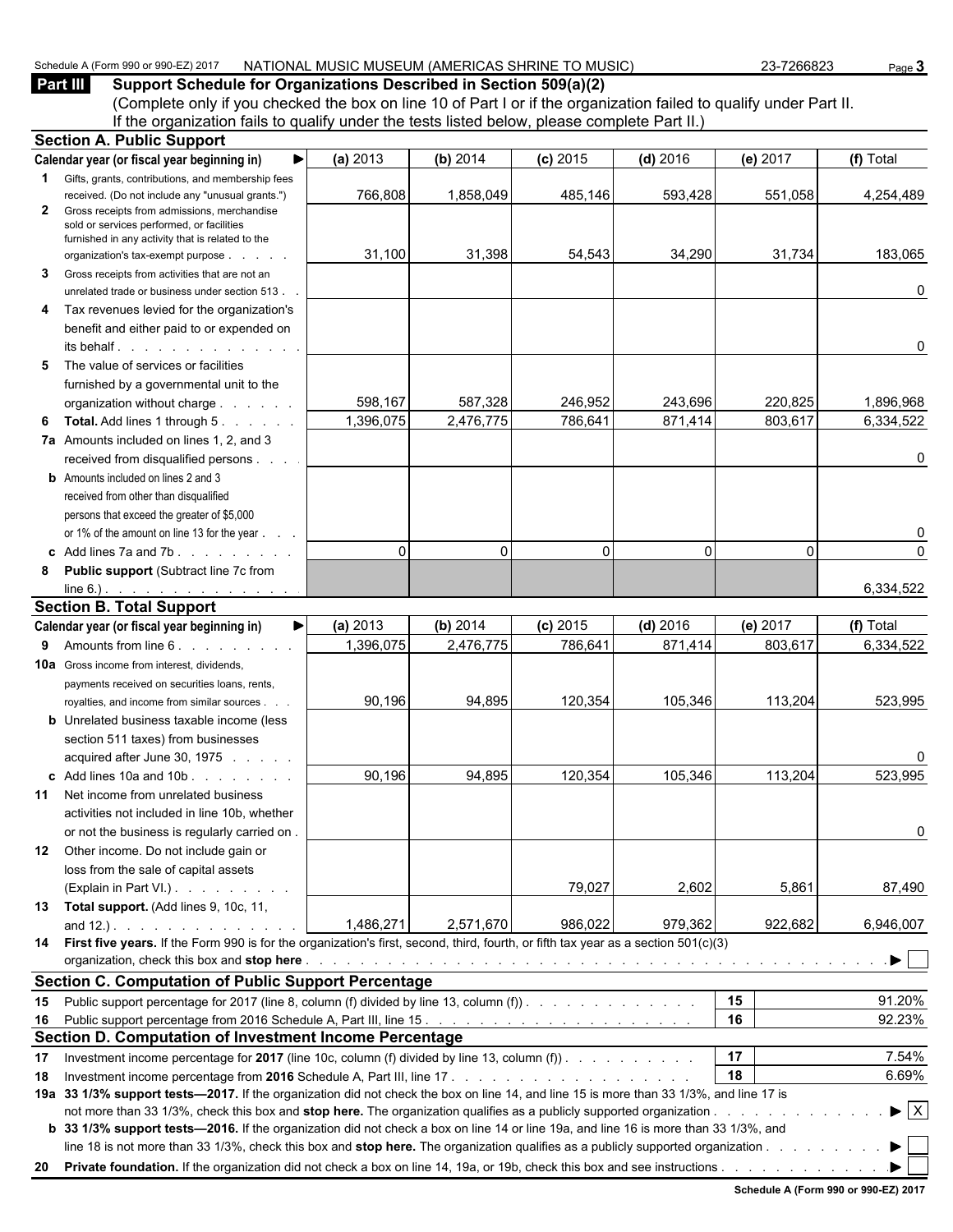#### **Part IV Supporting Organizations**

(Complete only if you checked a box in line 12 on Part I. If you checked 12a of Part I, complete Sections A and B. If you checked 12b of Part I, complete Sections A and C. If you checked 12c of Part I, complete Sections A, D, and E. If you checked 12d of Part I, complete Sections A and D, and complete Part V.)

#### **Section A. All Supporting Organizations**

- **1** Are all of the organization's supported organizations listed by name in the organization's governing documents? *If* "*No,*" *describe in Part VI how the supported organizations are designated. If designated by class or purpose, describe the designation. If historic and continuing relationship, explain.* **1**
- **2** Did the organization have any supported organization that does not have an IRS determination of status under section 509(a)(1) or (2)? *If* "*Yes,*" *explain in Part VI how the organization determined that the supported organization was described in section 509(a)(1) or (2).*
- **3a** Did the organization have a supported organization described in section 501(c)(4), (5), or (6)? *If* "*Yes,*" *answer (b) and (c) below.* **3a**
- **b** Did the organization confirm that each supported organization qualified under section 501(c)(4), (5), or (6) and satisfied the public support tests under section 509(a)(2)? *If* "*Yes,*" *describe in Part VI when and how the organization made the determination.* **3b**
- **c** Did the organization ensure that all support to such organizations was used exclusively for section 170(c)(2) (B) purposes? *If* "*Yes,*" *explain in Part VI what controls the organization put in place to ensure such use.* **3c**
- **4a** Was any supported organization not organized in the United States ("foreign supported organization")? *If "Yes," and if you checked 12a or 12b in Part I, answer (b) and (c) below.* **4a**
- **b** Did the organization have ultimate control and discretion in deciding whether to make grants to the foreign supported organization? *If* "*Yes,*" *describe in Part VI how the organization had such control and discretion despite being controlled or supervised by or in connection with its supported organizations.* **4b**
- **c** Did the organization support any foreign supported organization that does not have an IRS determination under sections 501(c)(3) and 509(a)(1) or (2)? *If* "*Yes,*" *explain in Part VI what controls the organization used to ensure that all support to the foreign supported organization was used exclusively for section 170(c)(2)(B) purposes.* **4c**
- **5a** Did the organization add, substitute, or remove any supported organizations during the tax year? *If* "*Yes,*" *answer (b) and (c) below (if applicable). Also, provide detail in Part VI, including (i) the names and EIN numbers of the supported organizations added, substituted, or removed; (ii) the reasons for each such action; (iii) the authority under the organization's organizing document authorizing such action; and (iv) how the action was accomplished (such as by amendment to the organizing document).* **5a**
- **b Type I or Type II only.** Was any added or substituted supported organization part of a class already designated in the organization's organizing document? **5b**
- **c Substitutions only.** Was the substitution the result of an event beyond the organization's control? **5c**
- **6** Did the organization provide support (whether in the form of grants or the provision of services or facilities) to anyone other than (i) its supported organizations, (ii) individuals that are part of the charitable class benefited by one or more of its supported organizations, or (iii) other supporting organizations that also support or benefit one or more of the filing organization's supported organizations? *If "Yes," provide detail in Part VI.* **6**
- **7** Did the organization provide a grant, loan, compensation, or other similar payment to a substantial contributor (defined in section 4958(c)(3)(C)), a family member of a substantial contributor, or a 35% controlled entity with regard to a substantial contributor? *If "Yes," complete Part I of Schedule L (Form 990 or 990-EZ).* **7**
- **8** Did the organization make a loan to a disqualified person (as defined in section 4958) not described in line 7? *If "Yes," complete Part I of Schedule L (Form 990 or 990-EZ).* **8**
- **9a** Was the organization controlled directly or indirectly at any time during the tax year by one or more disqualified persons as defined in section 4946 (other than foundation managers and organizations described in section 509(a)(1) or (2))? *If* "*Yes*," *provide detail in Part VI.*
- **b** Did one or more disqualified persons (as defined in line 9a) hold a controlling interest in any entity in which the supporting organization had an interest? *If* "*Yes,*" *provide detail in Part VI.* **9b**
- **c** Did a disqualified person (as defined in line 9a) have an ownership interest in, or derive any personal benefit from, assets in which the supporting organization also had an interest? *If* "*Yes,*" *provide detail in Part VI.* **9c**
- **10a** Was the organization subject to the excess business holdings rules of section 4943 because of section 4943(f) (regarding certain Type II supporting organizations, and all Type III non-functionally integrated supporting organizations)? If "Yes," answer 10b below.
	- **b** Did the organization have any excess business holdings in the tax year? *(Use Schedule C, Form 4720, to determine whether the organization had excess business holdings.)* **10b**

|                | Yes | <u>No</u> |
|----------------|-----|-----------|
|                |     |           |
| 1              |     |           |
|                |     |           |
| $\overline{2}$ |     |           |
|                |     |           |
| <u>3a</u>      |     |           |
|                |     |           |
| <u>3b</u>      |     |           |
| <u>3c</u>      |     |           |
|                |     |           |
| <u>4a</u>      |     |           |
|                |     |           |
|                |     |           |
| <u>4b</u>      |     |           |
|                |     |           |
| <u>4c</u>      |     |           |
|                |     |           |
| <u>5a</u>      |     |           |
| <u>5b</u>      |     |           |
| <u>5c</u>      |     |           |
|                |     |           |
| 6              |     |           |
|                |     |           |
| ŗ<br>i         |     |           |
|                |     |           |
| 8              |     |           |
|                |     |           |
| ţ<br>Jа        |     |           |
|                |     |           |
|                |     |           |
|                |     |           |
|                |     |           |
| ŋ<br>E<br>1    |     |           |
|                |     |           |
| 0b             |     |           |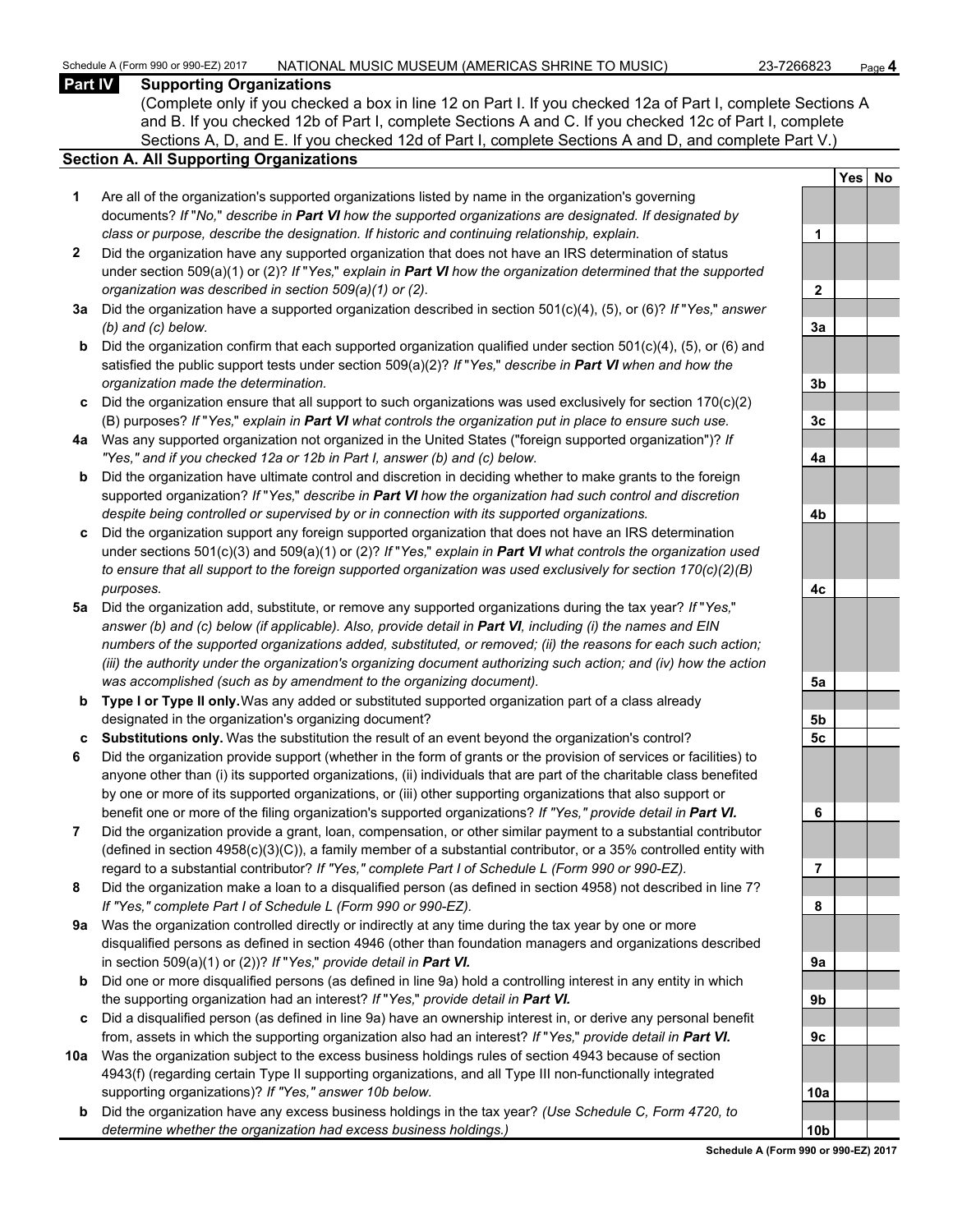|                | Schedule A (Form 990 or 990-EZ) 2017<br>NATIONAL MUSIC MUSEUM (AMERICAS SHRINE TO MUSIC)<br>23-7266823                                                                                                                     |                        |        | Page $5$ |
|----------------|----------------------------------------------------------------------------------------------------------------------------------------------------------------------------------------------------------------------------|------------------------|--------|----------|
| <b>Part IV</b> | <b>Supporting Organizations (continued)</b>                                                                                                                                                                                |                        |        |          |
|                |                                                                                                                                                                                                                            |                        | Yes No |          |
| 11             | Has the organization accepted a gift or contribution from any of the following persons?                                                                                                                                    |                        |        |          |
| a              | A person who directly or indirectly controls, either alone or together with persons described in (b) and (c)                                                                                                               |                        |        |          |
|                | below, the governing body of a supported organization?                                                                                                                                                                     | 11a                    |        |          |
| b              | A family member of a person described in (a) above?                                                                                                                                                                        | 11 <sub>b</sub><br>11c |        |          |
| с              | A 35% controlled entity of a person described in (a) or (b) above? If "Yes" to a, b, or c, provide detail in Part VI.<br><b>Section B. Type I Supporting Organizations</b>                                                 |                        |        |          |
|                |                                                                                                                                                                                                                            |                        | Yes No |          |
| 1              | Did the directors, trustees, or membership of one or more supported organizations have the power to                                                                                                                        |                        |        |          |
|                | regularly appoint or elect at least a majority of the organization's directors or trustees at all times during the                                                                                                         |                        |        |          |
|                | tax year? If "No," describe in Part VI how the supported organization(s) effectively operated, supervised, or                                                                                                              |                        |        |          |
|                | controlled the organization's activities. If the organization had more than one supported organization,                                                                                                                    |                        |        |          |
|                | describe how the powers to appoint and/or remove directors or trustees were allocated among the supported                                                                                                                  |                        |        |          |
|                | organizations and what conditions or restrictions, if any, applied to such powers during the tax year.                                                                                                                     | 1                      |        |          |
| $\mathbf{2}$   | Did the organization operate for the benefit of any supported organization other than the supported                                                                                                                        |                        |        |          |
|                | organization(s) that operated, supervised, or controlled the supporting organization? If "Yes," explain in Part                                                                                                            |                        |        |          |
|                | VI how providing such benefit carried out the purposes of the supported organization(s) that operated,                                                                                                                     |                        |        |          |
|                | supervised, or controlled the supporting organization.                                                                                                                                                                     | $\mathbf{2}$           |        |          |
|                | <b>Section C. Type II Supporting Organizations</b>                                                                                                                                                                         |                        |        |          |
|                | Were a majority of the organization's directors or trustees during the tax year also a majority of the directors                                                                                                           |                        | Yes No |          |
| 1              | or trustees of each of the organization's supported organization(s)? If "No," describe in Part VI how control                                                                                                              |                        |        |          |
|                | or management of the supporting organization was vested in the same persons that controlled or managed                                                                                                                     |                        |        |          |
|                | the supported organization(s).                                                                                                                                                                                             | 1                      |        |          |
|                | <b>Section D. All Type III Supporting Organizations</b>                                                                                                                                                                    |                        |        |          |
|                |                                                                                                                                                                                                                            |                        | Yes No |          |
| 1              | Did the organization provide to each of its supported organizations, by the last day of the fifth month of the                                                                                                             |                        |        |          |
|                | organization's tax year, (i) a written notice describing the type and amount of support provided during the prior tax                                                                                                      |                        |        |          |
|                | year, (ii) a copy of the Form 990 that was most recently filed as of the date of notification, and (iii) copies of the                                                                                                     |                        |        |          |
|                | organization's governing documents in effect on the date of notification, to the extent not previously provided?                                                                                                           | 1                      |        |          |
| $\mathbf{2}$   | Were any of the organization's officers, directors, or trustees either (i) appointed or elected by the supported                                                                                                           |                        |        |          |
|                | organization(s) or (ii) serving on the governing body of a supported organization? If "No," explain in Part VI how                                                                                                         |                        |        |          |
|                | the organization maintained a close and continuous working relationship with the supported organization(s).                                                                                                                | $\mathbf{2}$           |        |          |
| 3              | By reason of the relationship described in (2), did the organization's supported organizations have a                                                                                                                      |                        |        |          |
|                | significant voice in the organization's investment policies and in directing the use of the organization's<br>income or assets at all times during the tax year? If "Yes," describe in Part VI the role the organization's |                        |        |          |
|                | supported organizations played in this regard.                                                                                                                                                                             | 3                      |        |          |
|                | Section E. Type III Functionally Integrated Supporting Organizations                                                                                                                                                       |                        |        |          |
| 1              | Check the box next to the method that the organization used to satisfy the Integral Part Test during the year (see instructions).                                                                                          |                        |        |          |
| а              | The organization satisfied the Activities Test. Complete line 2 below.                                                                                                                                                     |                        |        |          |
|                | The organization is the parent of each of its supported organizations. Complete line 3 below.                                                                                                                              |                        |        |          |
| b              |                                                                                                                                                                                                                            |                        |        |          |
| c              | The organization supported a governmental entity. Describe in Part VI how you supported a government entity (see instructions).                                                                                            |                        |        |          |
| 2              | Activities Test. Answer (a) and (b) below.                                                                                                                                                                                 |                        | Yes No |          |

- **a** Did substantially all of the organization's activities during the tax year directly further the exempt purposes of the supported organization(s) to which the organization was responsive? *If* "*Yes,*" *then in Part VI identify those supported organizations and explain how these activities directly furthered their exempt purposes, how the organization was responsive to those supported organizations, and how the organization determined that these activities constituted substantially all of its activities.* **2a**
- **b** Did the activities described in (a) constitute activities that, but for the organization's involvement, one or more of the organization's supported organization(s) would have been engaged in? *If* "*Yes,*" *explain in Part VI the reasons for the organization's position that its supported organization(s) would have engaged in these activities but for the organization's involvement.* **2b**
- **3** Parent of Supported Organizations. *Answer (a) and (b) below.*
- **a** Did the organization have the power to regularly appoint or elect a majority of the officers, directors, or trustees of each of the supported organizations? *Provide details in Part VI.* **3a**
- **b** Did the organization exercise a substantial degree of direction over the policies, programs, and activities of each of its supported organizations? *If* "*Yes,*" *describe in Part VI the role played by the organization in this regard.* **3b**

**Schedule A (Form 990 or 990-EZ) 2017**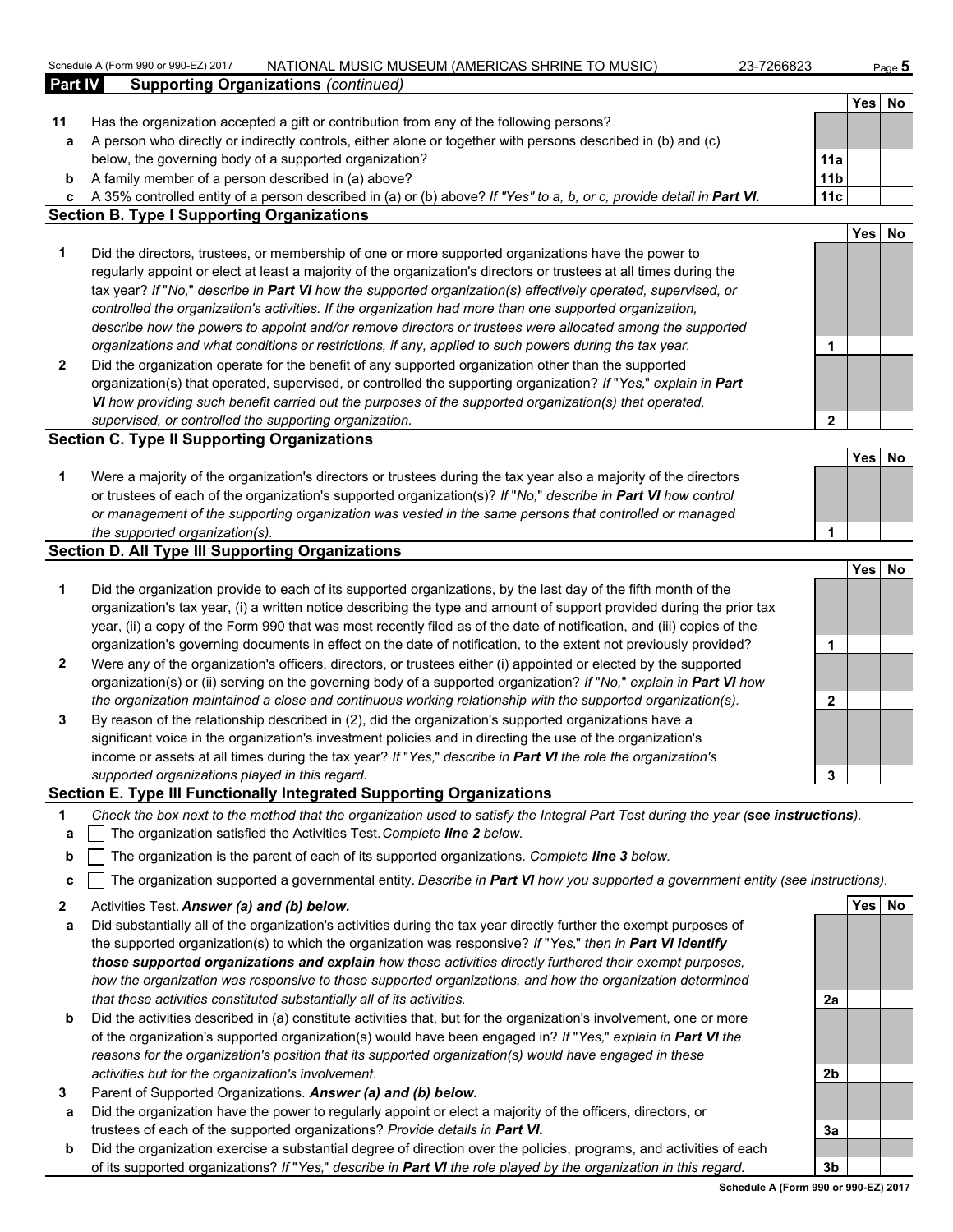| Schedule A (Form 990 or 990-EZ) 2017<br>NATIONAL MUSIC MUSEUM (AMERICAS SHRINE TO MUSIC)                                              |                         |                | 23-7266823<br>Page $6$         |
|---------------------------------------------------------------------------------------------------------------------------------------|-------------------------|----------------|--------------------------------|
| <b>Part V</b><br>Type III Non-Functionally Integrated 509(a)(3) Supporting Organizations                                              |                         |                |                                |
| Check here if the organization satisfied the Integral Part Test as a qualifying trust on Nov. 20, 1970 (explain in Part VI). See<br>1 |                         |                |                                |
| instructions. All other Type III non-functionally integrated supporting organizations must complete Sections A through E.             |                         |                |                                |
| <b>Section A - Adjusted Net Income</b>                                                                                                |                         | (A) Prior Year | (B) Current Year<br>(optional) |
| 1 Net short-term capital gain                                                                                                         | 1                       |                |                                |
| 2 Recoveries of prior-year distributions                                                                                              | $\overline{\mathbf{2}}$ |                |                                |
| 3 Other gross income (see instructions)                                                                                               | 3                       |                |                                |
| 4 Add lines 1 through 3.                                                                                                              | 4                       | 0              | 0                              |
| 5 Depreciation and depletion                                                                                                          | 5                       |                |                                |
| 6 Portion of operating expenses paid or incurred for production or                                                                    |                         |                |                                |
| collection of gross income or for management, conservation, or                                                                        |                         |                |                                |
| maintenance of property held for production of income (see instructions)                                                              | 6                       |                |                                |
| 7 Other expenses (see instructions)                                                                                                   | $\overline{7}$          |                |                                |
| 8 Adjusted Net Income (subtract lines 5, 6, and 7 from line 4).                                                                       | 8                       | $\mathbf 0$    | 0                              |
| <b>Section B - Minimum Asset Amount</b>                                                                                               |                         | (A) Prior Year | (B) Current Year<br>(optional) |
| 1 Aggregate fair market value of all non-exempt-use assets (see                                                                       |                         |                |                                |
| instructions for short tax year or assets held for part of year):                                                                     |                         |                |                                |
| a Average monthly value of securities                                                                                                 | 1a                      |                |                                |
| <b>b</b> Average monthly cash balances                                                                                                | 1 <sub>b</sub>          |                |                                |
| c Fair market value of other non-exempt-use assets                                                                                    | 1c                      |                |                                |
| d Total (add lines 1a, 1b, and 1c)                                                                                                    | 1d                      | 0              | 0                              |
| e Discount claimed for blockage or other                                                                                              |                         |                |                                |
| factors (explain in detail in Part VI):                                                                                               |                         |                |                                |
| 2 Acquisition indebtedness applicable to non-exempt-use assets                                                                        | $\mathbf{2}$            |                |                                |
| 3 Subtract line 2 from line 1d.                                                                                                       | 3                       | 0              | 0                              |
| 4 Cash deemed held for exempt use. Enter 1-1/2% of line 3 (for greater amount,                                                        |                         |                |                                |
| see instructions).                                                                                                                    | 4                       | 0              | 0                              |
| 5 Net value of non-exempt-use assets (subtract line 4 from line 3)                                                                    | 5                       | 0              | 0                              |
| 6 Multiply line 5 by .035.                                                                                                            | 6                       | 0              | $\pmb{0}$                      |
| 7 Recoveries of prior-year distributions                                                                                              | $\overline{7}$          | 0              | 0                              |
| 8 Minimum Asset Amount (add line 7 to line 6)                                                                                         | 8                       | $\mathbf 0$    | $\Omega$                       |
| <b>Section C - Distributable Amount</b>                                                                                               |                         |                | <b>Current Year</b>            |
| 1 Adjusted net income for prior year (from Section A, line 8, Column A)                                                               | $\mathbf{1}$            |                | 0                              |
| 2 Enter 85% of line 1                                                                                                                 | $\overline{2}$          |                | 0                              |
| 3 Minimum asset amount for prior year (from Section B, line 8, Column A)                                                              | 3                       |                | 0                              |
| 4 Enter greater of line 2 or line 3.                                                                                                  | $\overline{\mathbf{4}}$ |                | 0                              |
| 5 Income tax imposed in prior year                                                                                                    | 5                       |                |                                |
| 6 Distributable Amount. Subtract line 5 from line 4, unless subject to                                                                |                         |                |                                |
| emergency temporary reduction (see instructions).                                                                                     | 6                       |                | 0                              |
| Check have if the ourse were in the essenization's first as a near functionally integrated Type III our partiage essenization (each   |                         |                |                                |

**7** Check here if the current year is the organization's first as a non-functionally integrated Type III supporting organization (see instructions).

**Schedule A (Form 990 or 990-EZ) 2017**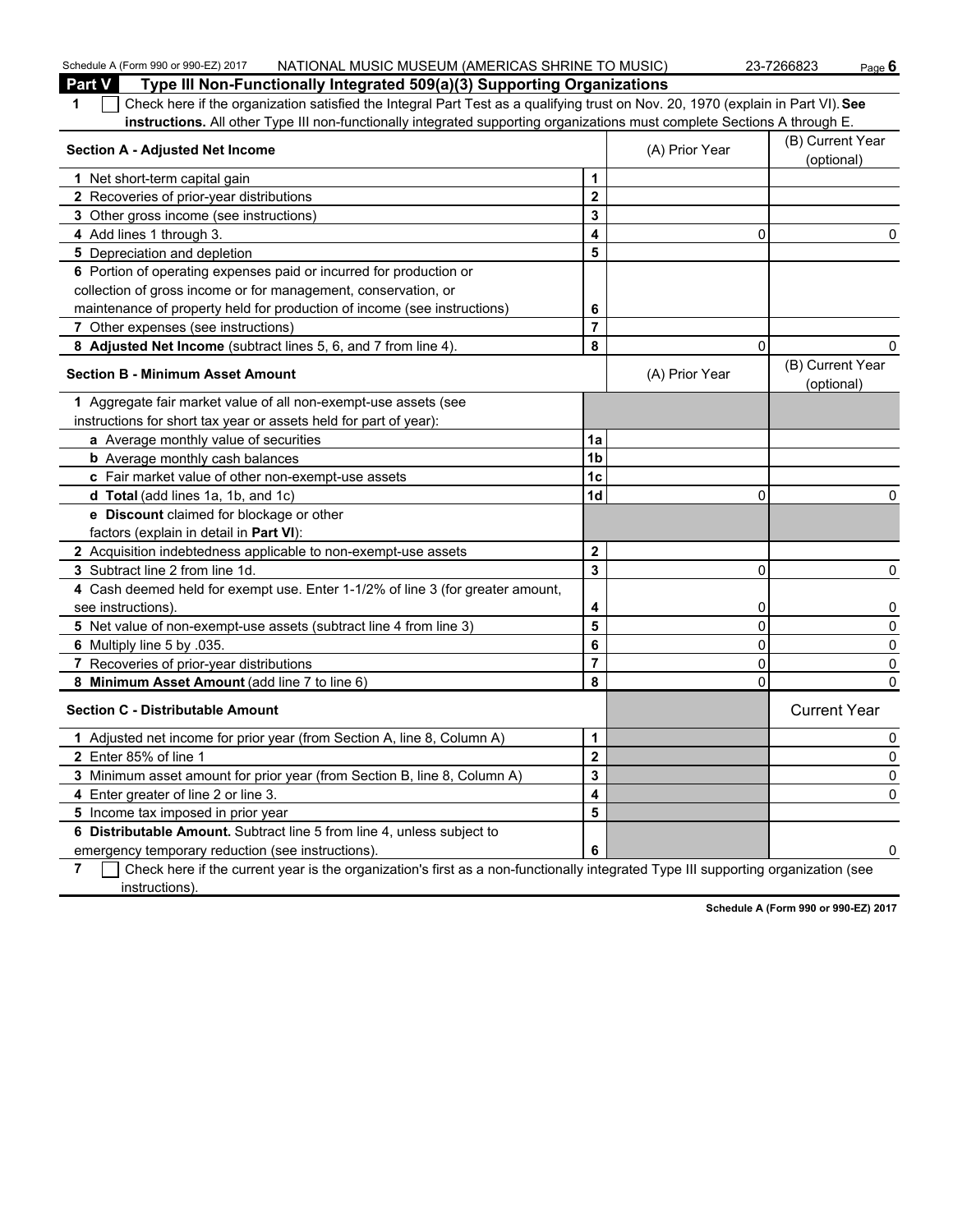| <b>Part V</b> | NATIONAL MUSIC MUSEUM (AMERICAS SHRINE TO MUSIC)<br>Schedule A (Form 990 or 990-EZ) 2017<br>Type III Non-Functionally Integrated 509(a)(3) Supporting Organizations (continued) |                             |                                               | 23-7266823<br>Page 7                             |
|---------------|---------------------------------------------------------------------------------------------------------------------------------------------------------------------------------|-----------------------------|-----------------------------------------------|--------------------------------------------------|
|               | <b>Section D - Distributions</b>                                                                                                                                                |                             |                                               | <b>Current Year</b>                              |
|               | 1 Amounts paid to supported organizations to accomplish exempt purposes                                                                                                         |                             |                                               |                                                  |
|               | 2 Amounts paid to perform activity that directly furthers exempt purposes of supported                                                                                          |                             |                                               |                                                  |
|               | organizations, in excess of income from activity                                                                                                                                |                             |                                               |                                                  |
|               | 3 Administrative expenses paid to accomplish exempt purposes of supported organizations                                                                                         |                             |                                               |                                                  |
|               | 4 Amounts paid to acquire exempt-use assets                                                                                                                                     |                             |                                               |                                                  |
| 5.            | Qualified set-aside amounts (prior IRS approval required)                                                                                                                       |                             |                                               |                                                  |
| 6             | Other distributions (describe in Part VI). See instructions.                                                                                                                    |                             |                                               |                                                  |
| $7^{\circ}$   | Total annual distributions. Add lines 1 through 6.                                                                                                                              |                             |                                               |                                                  |
| 8             | Distributions to attentive supported organizations to which the organization is responsive                                                                                      |                             |                                               |                                                  |
|               | (provide details in Part VI). See instructions.                                                                                                                                 |                             |                                               |                                                  |
| 9             | Distributable amount for 2017 from Section C, line 6                                                                                                                            |                             |                                               |                                                  |
| 10            | Line 8 amount divided by line 9 amount                                                                                                                                          |                             |                                               | 0.000                                            |
|               | <b>Section E - Distribution Allocations (see instructions)</b>                                                                                                                  | <b>Excess Distributions</b> | (ii)<br><b>Underdistributions</b><br>Pre-2017 | (iii)<br><b>Distributable</b><br>Amount for 2017 |
| $\mathbf 1$   | Distributable amount for 2017 from Section C, line 6                                                                                                                            |                             |                                               | 0                                                |
|               | Underdistributions, if any, for years prior to 2017                                                                                                                             |                             |                                               |                                                  |
| $\mathbf{2}$  | (reasonable cause required-explain in Part VI). See                                                                                                                             |                             |                                               |                                                  |
|               | instructions.                                                                                                                                                                   |                             |                                               |                                                  |
| 3             | Excess distributions carryover, if any, to 2017                                                                                                                                 |                             |                                               |                                                  |
| a             |                                                                                                                                                                                 |                             |                                               |                                                  |
|               | <b>b</b> From 2013.<br>$\Omega$                                                                                                                                                 |                             |                                               |                                                  |
|               | $\Omega$<br><b>c</b> From 2014.                                                                                                                                                 |                             |                                               |                                                  |
|               | $\Omega$<br>d From 2015.                                                                                                                                                        |                             |                                               |                                                  |
|               | e From 2016.<br>$\Omega$<br>the contract of the contract of                                                                                                                     |                             |                                               |                                                  |
|               | f Total of lines 3a through e                                                                                                                                                   | 0                           |                                               |                                                  |
| q             | Applied to underdistributions of prior years                                                                                                                                    |                             | $\Omega$                                      |                                                  |
|               | h Applied to 2017 distributable amount                                                                                                                                          |                             |                                               |                                                  |
|               | Carryover from 2012 not applied (see instructions)                                                                                                                              |                             |                                               |                                                  |
|               | Remainder. Subtract lines 3g, 3h, and 3i from 3f.                                                                                                                               | $\Omega$                    |                                               |                                                  |
| 4             | Distributions for 2017 from                                                                                                                                                     |                             |                                               |                                                  |
|               | Section D, line 7:<br>\$<br>0                                                                                                                                                   |                             |                                               |                                                  |
|               | a Applied to underdistributions of prior years                                                                                                                                  |                             | 0                                             |                                                  |
|               | <b>b</b> Applied to 2017 distributable amount                                                                                                                                   |                             |                                               | 0                                                |
| C.            | Remainder. Subtract lines 4a and 4b from 4.                                                                                                                                     | $\overline{0}$              |                                               |                                                  |
| 5             | Remaining underdistributions for years prior to 2017, if                                                                                                                        |                             |                                               |                                                  |
|               | any. Subtract lines 3g and 4a from line 2. For result                                                                                                                           |                             |                                               |                                                  |
| 6             | greater than zero, explain in Part VI. See instructions.<br>Remaining underdistributions for 2017. Subtract lines 3h                                                            |                             | 0                                             |                                                  |
|               | and 4b from line 1. For result greater than zero, explain in                                                                                                                    |                             |                                               |                                                  |
|               | Part VI. See instructions.                                                                                                                                                      |                             |                                               | 0                                                |
| 7             | Excess distributions carryover to 2018. Add lines 3j                                                                                                                            |                             |                                               |                                                  |
|               | and 4c.                                                                                                                                                                         | 0                           |                                               |                                                  |
| 8             | Breakdown of line 7:                                                                                                                                                            |                             |                                               |                                                  |
| a             | Excess from 2013.<br>$\Omega$                                                                                                                                                   |                             |                                               |                                                  |
|               | and the state of<br>$\Omega$<br><b>b</b> Excess from $2014$ .                                                                                                                   |                             |                                               |                                                  |
|               | $\Omega$<br>c Excess from $2015.$                                                                                                                                               |                             |                                               |                                                  |
|               | $\Omega$<br>d Excess from $2016.$ $\ldots$ $\ldots$                                                                                                                             |                             |                                               |                                                  |
|               |                                                                                                                                                                                 |                             |                                               |                                                  |

**e** Excess from 2017 . . . . . . . . . . . . . . . . . . . . . . . . . . . . . . . . . . . . . . . . . . . . . . . . . . . . . . . . . 0

**Schedule A (Form 990 or 990-EZ) 2017**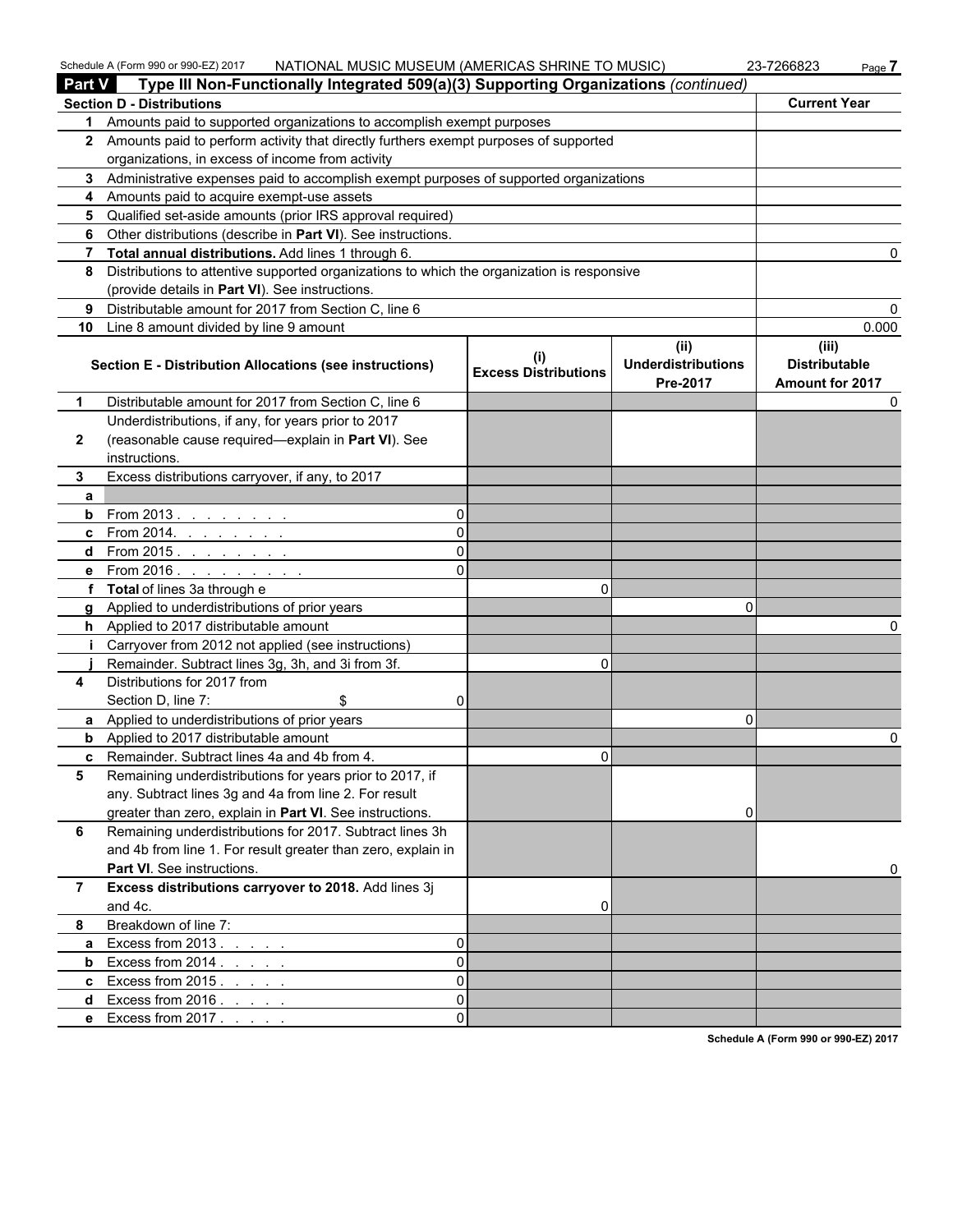|                | Schedule A (Form 990 or 990-EZ) 2017<br>NATIONAL MUSIC MUSEUM (AMERICAS SHRINE TO MUSIC)                                                                                                                                                                                                                                                                                                                                                                                                                                                                                                    | 23-7266823 | Page 8 |
|----------------|---------------------------------------------------------------------------------------------------------------------------------------------------------------------------------------------------------------------------------------------------------------------------------------------------------------------------------------------------------------------------------------------------------------------------------------------------------------------------------------------------------------------------------------------------------------------------------------------|------------|--------|
| <b>Part VI</b> | Supplemental Information. Provide the explanations required by Part II, line 10; Part II, line 17a or 17b; Part<br>III, line 12; Part IV, Section A, lines 1, 2, 3b, 3c, 4b, 4c, 5a, 6, 9a, 9b, 9c, 11a, 11b, and 11c; Part IV, Section<br>B, lines 1 and 2; Part IV, Section C, line 1; Part IV, Section D, lines 2 and 3; Part IV, Section E, lines 1c, 2a, 2b,<br>3a, and 3b; Part V, line 1; Part V, Section B, line 1e; Part V, Section D, lines 5, 6, and 8; and Part V, Section E,<br>lines 2, 5, and 6. Also complete this part for any additional information. (See instructions.) |            |        |
|                |                                                                                                                                                                                                                                                                                                                                                                                                                                                                                                                                                                                             |            |        |
|                |                                                                                                                                                                                                                                                                                                                                                                                                                                                                                                                                                                                             |            |        |
|                |                                                                                                                                                                                                                                                                                                                                                                                                                                                                                                                                                                                             |            |        |
|                |                                                                                                                                                                                                                                                                                                                                                                                                                                                                                                                                                                                             |            |        |
|                |                                                                                                                                                                                                                                                                                                                                                                                                                                                                                                                                                                                             |            |        |
|                |                                                                                                                                                                                                                                                                                                                                                                                                                                                                                                                                                                                             |            |        |
|                |                                                                                                                                                                                                                                                                                                                                                                                                                                                                                                                                                                                             |            |        |
|                |                                                                                                                                                                                                                                                                                                                                                                                                                                                                                                                                                                                             |            |        |
|                |                                                                                                                                                                                                                                                                                                                                                                                                                                                                                                                                                                                             |            |        |
|                |                                                                                                                                                                                                                                                                                                                                                                                                                                                                                                                                                                                             |            |        |
|                |                                                                                                                                                                                                                                                                                                                                                                                                                                                                                                                                                                                             |            |        |
|                |                                                                                                                                                                                                                                                                                                                                                                                                                                                                                                                                                                                             |            |        |
|                |                                                                                                                                                                                                                                                                                                                                                                                                                                                                                                                                                                                             |            |        |
|                |                                                                                                                                                                                                                                                                                                                                                                                                                                                                                                                                                                                             |            |        |
|                |                                                                                                                                                                                                                                                                                                                                                                                                                                                                                                                                                                                             |            |        |
|                |                                                                                                                                                                                                                                                                                                                                                                                                                                                                                                                                                                                             |            |        |
|                |                                                                                                                                                                                                                                                                                                                                                                                                                                                                                                                                                                                             |            |        |
|                |                                                                                                                                                                                                                                                                                                                                                                                                                                                                                                                                                                                             |            |        |
|                |                                                                                                                                                                                                                                                                                                                                                                                                                                                                                                                                                                                             |            |        |
|                |                                                                                                                                                                                                                                                                                                                                                                                                                                                                                                                                                                                             |            |        |
|                |                                                                                                                                                                                                                                                                                                                                                                                                                                                                                                                                                                                             |            |        |
|                |                                                                                                                                                                                                                                                                                                                                                                                                                                                                                                                                                                                             |            |        |
|                |                                                                                                                                                                                                                                                                                                                                                                                                                                                                                                                                                                                             |            |        |
|                |                                                                                                                                                                                                                                                                                                                                                                                                                                                                                                                                                                                             |            |        |
|                |                                                                                                                                                                                                                                                                                                                                                                                                                                                                                                                                                                                             |            |        |
|                |                                                                                                                                                                                                                                                                                                                                                                                                                                                                                                                                                                                             |            |        |
|                |                                                                                                                                                                                                                                                                                                                                                                                                                                                                                                                                                                                             |            |        |
|                |                                                                                                                                                                                                                                                                                                                                                                                                                                                                                                                                                                                             |            |        |
|                |                                                                                                                                                                                                                                                                                                                                                                                                                                                                                                                                                                                             |            |        |
|                |                                                                                                                                                                                                                                                                                                                                                                                                                                                                                                                                                                                             |            |        |
|                |                                                                                                                                                                                                                                                                                                                                                                                                                                                                                                                                                                                             |            |        |
|                |                                                                                                                                                                                                                                                                                                                                                                                                                                                                                                                                                                                             |            |        |
|                |                                                                                                                                                                                                                                                                                                                                                                                                                                                                                                                                                                                             |            |        |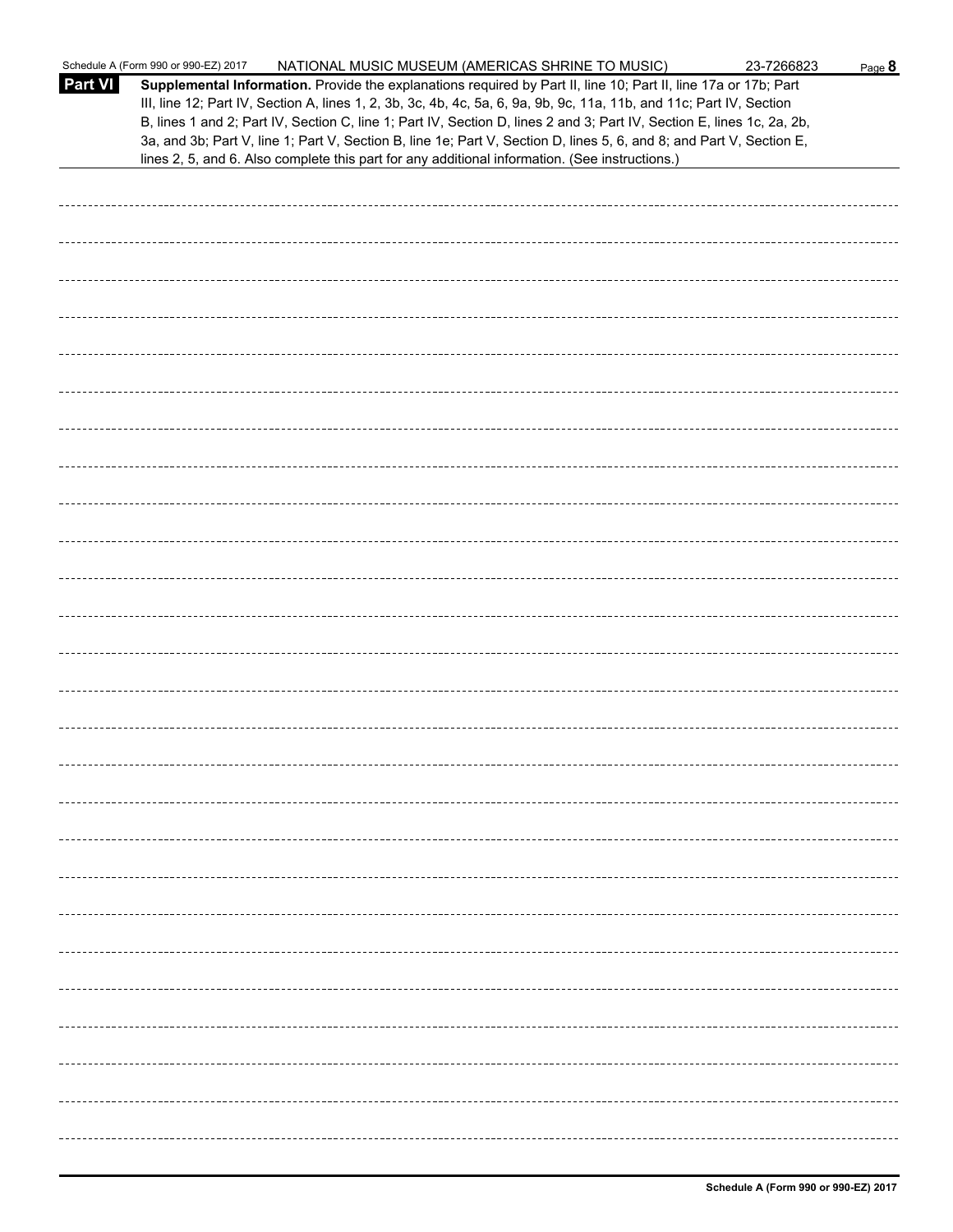| <b>Schedule B</b>                 |  |  |
|-----------------------------------|--|--|
| $T_{\text{max}}$ and and $\Gamma$ |  |  |

#### **(Form 990, 990) or 990-PF)**

### Department of the Treasury

### **Schedule of Contributors CONS NO. 1545-0047**

**▶ Go to www.irs.gov/Form990 for the latest information.** 

**Attach to Form 990, Form 990-EZ, or Form 990-PF.**

| Internal Revenue Service              | <u>00 to mmm.ii.g.gov/romisso for the latest implifiation.</u>              |                                       |
|---------------------------------------|-----------------------------------------------------------------------------|---------------------------------------|
| Name of the organization              |                                                                             | <b>Employer identification number</b> |
|                                       | NATIONAL MUSIC MUSEUM (AMERICAS SHRINE TO MUSIC)                            | 23-7266823                            |
| <b>Organization type (check one):</b> |                                                                             |                                       |
| Filers of:                            | Section:                                                                    |                                       |
| Form 990 or 990-EZ                    | $X = 501(c)$<br>3 ) (enter number) organization                             |                                       |
|                                       | $4947(a)(1)$ nonexempt charitable trust not treated as a private foundation |                                       |
|                                       | 527 political organization                                                  |                                       |
| Form 990-PF                           | 501(c)(3) exempt private foundation                                         |                                       |
|                                       | 4947(a)(1) nonexempt charitable trust treated as a private foundation       |                                       |
|                                       | $501(c)(3)$ taxable private foundation                                      |                                       |

Check if your organization is covered by the **General Rule** or a **Special Rule.**

**Note:** Only a section 501(c)(7), (8), or (10) organization can check boxes for both the General Rule and a Special Rule. See instructions.

#### **General Rule**

 $X$  For an organization filing Form 990, 990-EZ, or 990-PF that received, during the year, contributions totaling \$5,000 or more (in money or property) from any one contributor. Complete Parts I and II. See instructions for determining a contributor's total contributions.

#### **Special Rules**

| For an organization described in section $501(c)(3)$ filing Form 990 or 990-EZ that met the 33 1/3 % support test of the    |
|-----------------------------------------------------------------------------------------------------------------------------|
| regulations under sections $509(a)(1)$ and $170(b)(1)(A)(vi)$ , that checked Schedule A (Form 990 or 990-EZ), Part II, line |
| 13, 16a, or 16b, and that received from any one contributor, during the year, total contributions of the greater of (1)     |
| \$5,000; or (2) 2% of the amount on (i) Form 990, Part VIII, line 1h; or (ii) Form 990-EZ, line 1. Complete Parts I and II. |

For an organization described in section 501(c)(7), (8), or (10) filing Form 990 or 990-EZ that received from any one contributor, during the year, total contributions of more than \$1,000 *exclusively* for religious, charitable, scientific, literary, or educational purposes, or for the prevention of cruelty to children or animals. Complete Parts I, II, and III.

 For an organization described in section 501(c)(7), (8), or (10) filing Form 990 or 990-EZ that received from any one contributor, during the year, contributions *exclusively* for religious, charitable, etc., purposes, but no such contributions totaled more than \$1,000. If this box is checked, enter here the total contributions that were received during the year for an *exclusively* religious, charitable, etc., purpose. Don't complete any of the parts unless the **General Rule** applies to this organization because it received *nonexclusively* religious, charitable, etc., contributions totaling \$5,000 or more during the year . . . . . . . . . . . . . . . . . . . . . . . . . . . . . . . . . . . . . . . . . . . . . . . . . . . \$

**Caution:** An organization that isn't covered by the General Rule and/or the Special Rules doesn't file Schedule B (Form 990, 990-EZ, or 990-PF), but it **must** answer "No" on Part IV, line 2, of its Form 990; or check the box on line H of its Form 990-EZ or on its Form 990-PF, Part I, line 2, to certify that it doesn't meet the filing requirements of Schedule B (Form 990, 990-EZ, or 990-PF).

**For Paperwork Reduction Act Notice, see the instructions for Form 990, 990-EZ, or 990-PF. Schedule B (Form 990, 990-EZ, or 990-PF) (2017) HTA**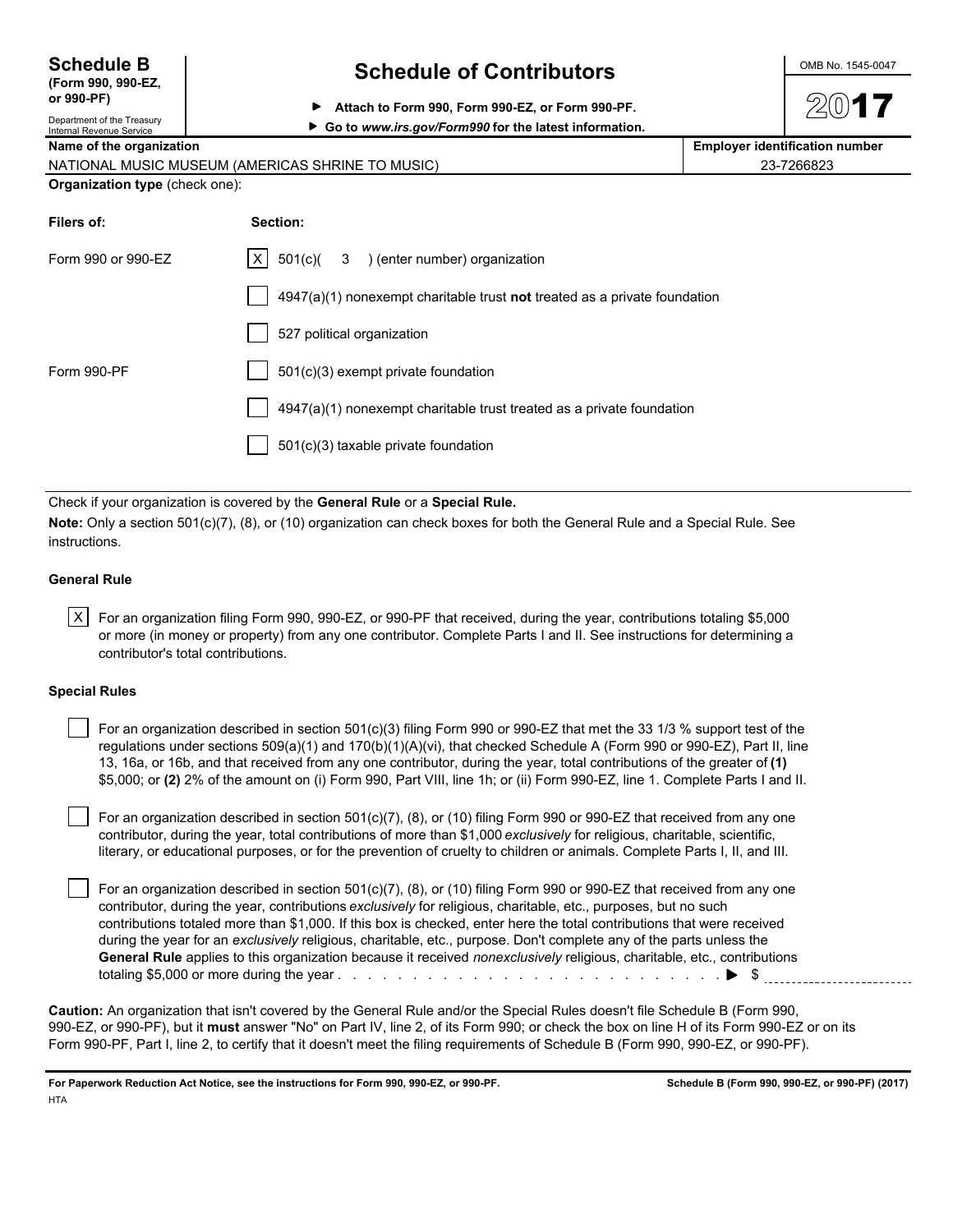| Name of organization | NATIONAL MUSIC MUSEUM (AMERICAS SHRINE TO MUSIC)                                                         |                                   | <b>Employer identification number</b><br>23-7266823                                     |
|----------------------|----------------------------------------------------------------------------------------------------------|-----------------------------------|-----------------------------------------------------------------------------------------|
| Part I               | <b>Contributors</b> (see instructions). Use duplicate copies of Part I if additional space is needed.    |                                   |                                                                                         |
| (a)                  | (b)                                                                                                      | (c)                               | (d)                                                                                     |
| No.                  | Name, address, and ZIP + 4                                                                               | <b>Total contributions</b>        | <b>Type of contribution</b>                                                             |
| <u>. 1</u>           | ANDRE LARSON ESTATE<br><b>VERMILLION</b><br>Foreign State or Province: _________________________________ |                                   | Person<br>Payroll<br><b>Noncash</b><br>(Complete Part II for<br>noncash contributions.) |
| (a)<br>No.           | (b)<br>Name, address, and ZIP + 4                                                                        | (c)<br><b>Total contributions</b> | (d)<br>Type of contribution                                                             |
| $-2$                 | CLIFFORD AND LAVONNE GRASES FDN<br>228 W 4TH ST                                                          | $\frac{15,000}{15,000}$           | Person<br>Payroll<br><b>Noncash</b><br>(Complete Part II for<br>noncash contributions.) |
| (a)<br>No.           | (b)<br>Name, address, and ZIP + 4                                                                        | (c)<br><b>Total contributions</b> | (d)<br>Type of contribution                                                             |
|                      |                                                                                                          |                                   | Person<br><b>Payroll</b><br>Noncash<br>(Complete Part II for<br>noncash contributions.) |
| (a)<br>No.           | (b)<br>Name, address, and ZIP + 4                                                                        | (c)<br><b>Total contributions</b> | (d)<br>Type of contribution                                                             |
|                      | Foreign State or Province: _______________________________                                               |                                   | Person<br>Payroll<br><b>Noncash</b><br>(Complete Part II for<br>noncash contributions.) |
| (a)<br>No.           | (b)<br>Name, address, and ZIP + 4                                                                        | (c)<br><b>Total contributions</b> | (d)<br>Type of contribution                                                             |
|                      |                                                                                                          |                                   | Person<br>Payroll<br><b>Noncash</b><br>(Complete Part II for<br>noncash contributions.) |
| (a)<br>No.           | (b)<br>Name, address, and ZIP + 4                                                                        | (c)<br><b>Total contributions</b> | (d)<br>Type of contribution                                                             |
|                      |                                                                                                          |                                   | Person<br>Payroll<br>Noncash<br>(Complete Part II for<br>noncash contributions.)        |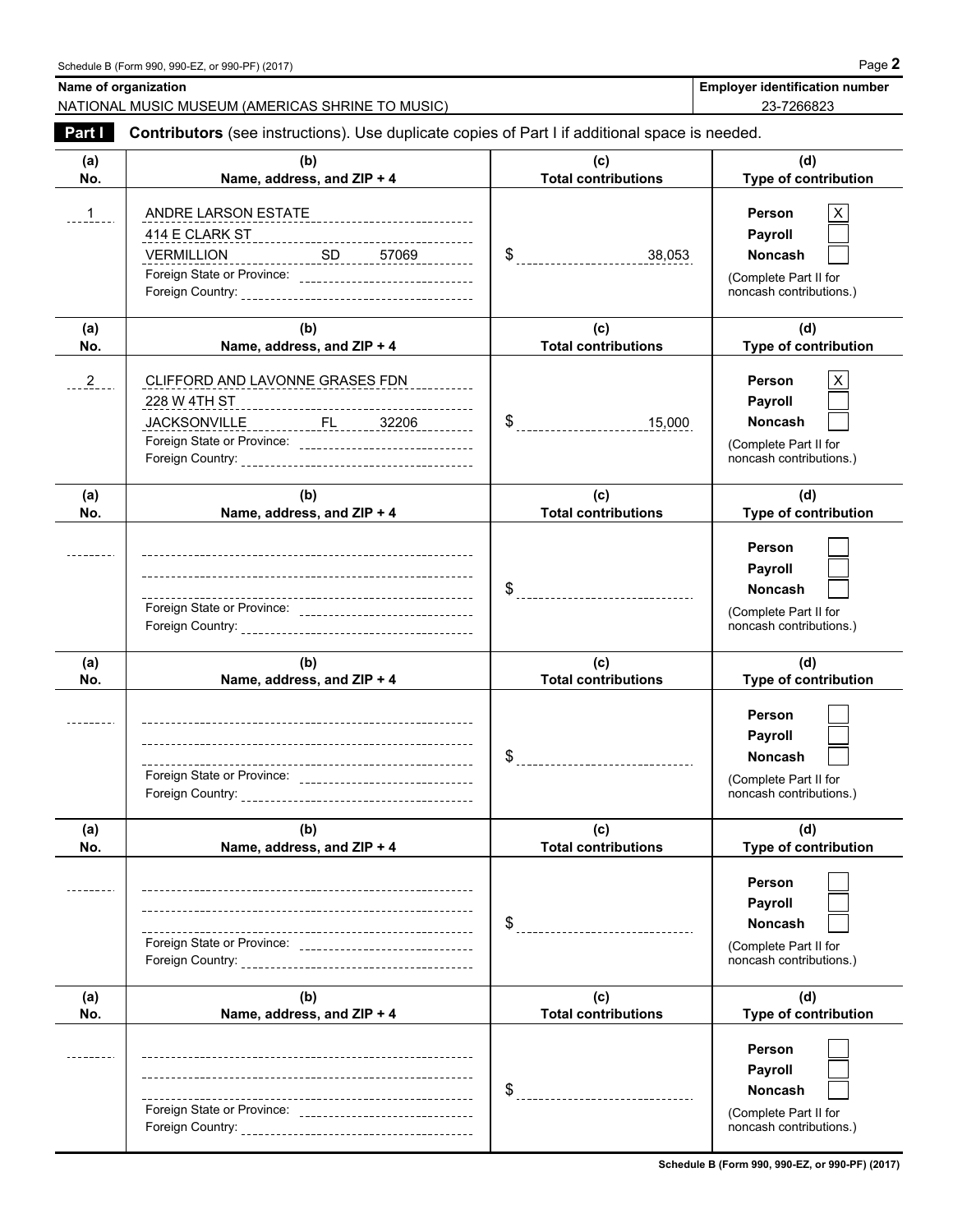| Name of organization      | NATIONAL MUSIC MUSEUM (AMERICAS SHRINE TO MUSIC)                                                    |                                                 | <b>Employer identification number</b><br>23-7266823 |
|---------------------------|-----------------------------------------------------------------------------------------------------|-------------------------------------------------|-----------------------------------------------------|
| Part II                   | Noncash Property (see instructions). Use duplicate copies of Part II if additional space is needed. |                                                 |                                                     |
| (a) No.<br>from<br>Part I | (b)<br>Description of noncash property given                                                        | (c)<br>FMV (or estimate)<br>(See instructions.) | (d)<br>Date received                                |
|                           |                                                                                                     | \$                                              |                                                     |
| (a) No.<br>from<br>Part I | (b)<br>Description of noncash property given                                                        | (c)<br>FMV (or estimate)<br>(See instructions.) | (d)<br>Date received                                |
|                           |                                                                                                     | \$                                              |                                                     |
| (a) No.<br>from<br>Part I | (b)<br>Description of noncash property given                                                        | (c)<br>FMV (or estimate)<br>(See instructions.) | (d)<br>Date received                                |
|                           |                                                                                                     | \$                                              |                                                     |
| (a) No.<br>from<br>Part I | (b)<br>Description of noncash property given                                                        | (c)<br>FMV (or estimate)<br>(See instructions.) | (d)<br>Date received                                |
|                           |                                                                                                     | \$                                              |                                                     |
| (a) No.<br>from<br>Part I | (b)<br>Description of noncash property given                                                        | (c)<br>FMV (or estimate)<br>(See instructions.) | (d)<br>Date received                                |
|                           |                                                                                                     | S                                               |                                                     |
| (a) No.<br>from<br>Part I | (b)<br>Description of noncash property given                                                        | (c)<br>FMV (or estimate)<br>(See instructions.) | (d)<br>Date received                                |
|                           |                                                                                                     | \$                                              |                                                     |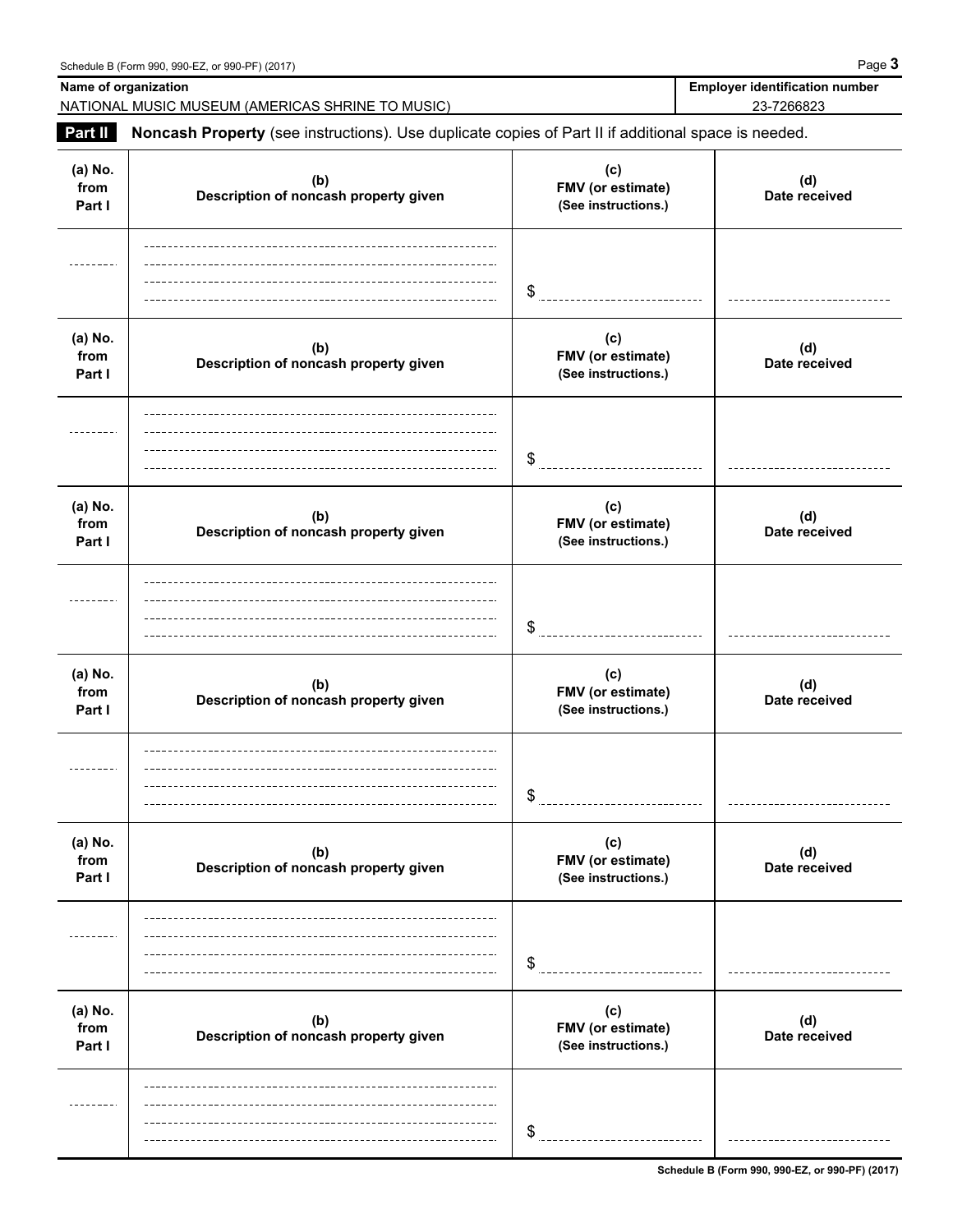| Name of organization      | NATIONAL MUSIC MUSEUM (AMERICAS SHRINE TO MUSIC)                                                                                                                                                                                                                                                                                                                                                                                                                                                                                       |                      | <b>Employer identification number</b><br>23-7266823 |
|---------------------------|----------------------------------------------------------------------------------------------------------------------------------------------------------------------------------------------------------------------------------------------------------------------------------------------------------------------------------------------------------------------------------------------------------------------------------------------------------------------------------------------------------------------------------------|----------------------|-----------------------------------------------------|
| Part III                  | Exclusively religious, charitable, etc., contributions to organizations described in section 501(c)(7), (8), or<br>(10) that total more than \$1,000 for the year from any one contributor. Complete columns (a) through (e) and<br>the following line entry. For organizations completing Part III, enter the total of exclusively religious, charitable, etc.,<br>contributions of \$1,000 or less for the year. (Enter this information once. See instructions.)<br>Use duplicate copies of Part III if additional space is needed. |                      | $\blacktriangleright$ \$<br>0                       |
| (a) No.<br>from<br>Part I | (b) Purpose of gift                                                                                                                                                                                                                                                                                                                                                                                                                                                                                                                    | (c) Use of gift      | (d) Description of how gift is held                 |
|                           |                                                                                                                                                                                                                                                                                                                                                                                                                                                                                                                                        |                      |                                                     |
|                           | Transferee's name, address, and ZIP + 4                                                                                                                                                                                                                                                                                                                                                                                                                                                                                                | (e) Transfer of gift | Relationship of transferor to transferee            |
|                           | For. Prov.<br>Country                                                                                                                                                                                                                                                                                                                                                                                                                                                                                                                  |                      |                                                     |
| (a) No.<br>from<br>Part I | (b) Purpose of gift                                                                                                                                                                                                                                                                                                                                                                                                                                                                                                                    | (c) Use of gift      | (d) Description of how gift is held                 |
|                           |                                                                                                                                                                                                                                                                                                                                                                                                                                                                                                                                        |                      |                                                     |
|                           |                                                                                                                                                                                                                                                                                                                                                                                                                                                                                                                                        | (e) Transfer of gift |                                                     |
|                           | Transferee's name, address, and ZIP + 4<br>For. Prov.<br>Country                                                                                                                                                                                                                                                                                                                                                                                                                                                                       |                      | Relationship of transferor to transferee            |
| (a) No.<br>from<br>Part I | (b) Purpose of gift                                                                                                                                                                                                                                                                                                                                                                                                                                                                                                                    | (c) Use of gift      | (d) Description of how gift is held                 |
|                           |                                                                                                                                                                                                                                                                                                                                                                                                                                                                                                                                        | (e) Transfer of gift |                                                     |
|                           | Transferee's name, address, and ZIP + 4                                                                                                                                                                                                                                                                                                                                                                                                                                                                                                |                      | Relationship of transferor to transferee            |
|                           |                                                                                                                                                                                                                                                                                                                                                                                                                                                                                                                                        |                      |                                                     |
| (a) No.<br>from           | For. Prov.<br>Country<br>(b) Purpose of gift                                                                                                                                                                                                                                                                                                                                                                                                                                                                                           | (c) Use of gift      | (d) Description of how gift is held                 |
| Part I                    |                                                                                                                                                                                                                                                                                                                                                                                                                                                                                                                                        |                      |                                                     |
|                           | Transferee's name, address, and ZIP + 4                                                                                                                                                                                                                                                                                                                                                                                                                                                                                                | (e) Transfer of gift | Relationship of transferor to transferee            |
|                           |                                                                                                                                                                                                                                                                                                                                                                                                                                                                                                                                        |                      |                                                     |
|                           | For. Prov.<br>Country                                                                                                                                                                                                                                                                                                                                                                                                                                                                                                                  |                      |                                                     |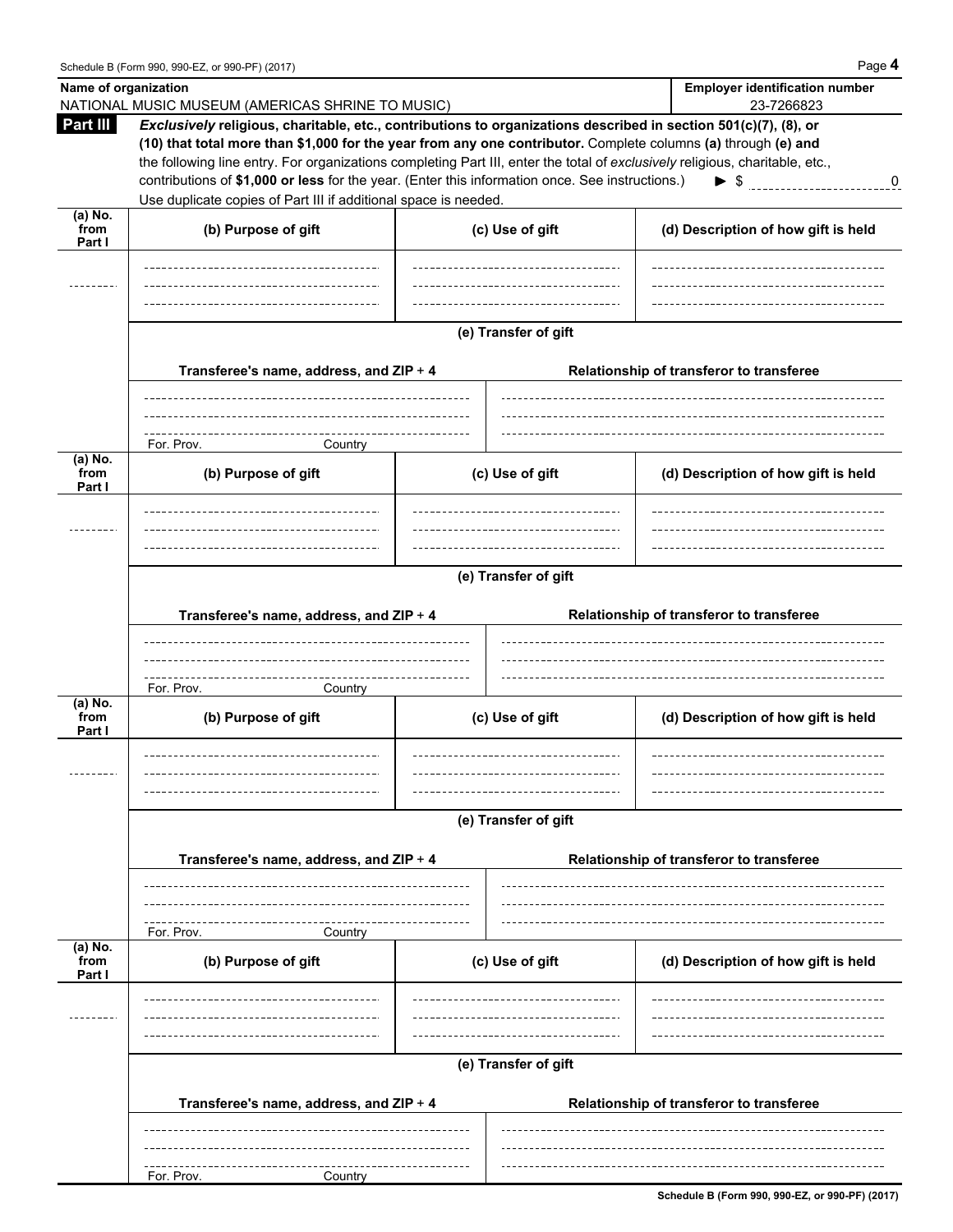|                    | <b>SCHEDULE D</b>                                      |                                                                                                                                                              |                                                                                                 |                                                    |                |                                       | OMB No. 1545-0047               |
|--------------------|--------------------------------------------------------|--------------------------------------------------------------------------------------------------------------------------------------------------------------|-------------------------------------------------------------------------------------------------|----------------------------------------------------|----------------|---------------------------------------|---------------------------------|
|                    | (Form 990)                                             |                                                                                                                                                              | <b>Supplemental Financial Statements</b>                                                        |                                                    |                |                                       |                                 |
|                    |                                                        |                                                                                                                                                              | Complete if the organization answered "Yes" on Form 990,                                        |                                                    |                |                                       |                                 |
|                    |                                                        |                                                                                                                                                              | Part IV, line 6, 7, 8, 9, 10, 11a, 11b, 11c, 11d, 11e, 11f, 12a, or 12b.<br>Attach to Form 990. |                                                    |                |                                       | <b>Open to Public</b>           |
|                    | Department of the Treasury<br>Internal Revenue Service |                                                                                                                                                              | Go to www.irs.gov/Form990 for instructions and the latest information.                          |                                                    |                |                                       | <b>Inspection</b>               |
|                    | Name of the organization                               |                                                                                                                                                              |                                                                                                 |                                                    |                | <b>Employer identification number</b> |                                 |
|                    |                                                        | NATIONAL MUSIC MUSEUM (AMERICAS SHRINE TO MUSIC)                                                                                                             |                                                                                                 |                                                    |                |                                       | 23-7266823                      |
|                    |                                                        | Part   Organizations Maintaining Donor Advised Funds or Other Similar Funds or Accounts.                                                                     |                                                                                                 |                                                    |                |                                       |                                 |
|                    |                                                        | Complete if the organization answered "Yes" on Form 990, Part IV, line 6.                                                                                    |                                                                                                 |                                                    |                |                                       |                                 |
|                    |                                                        |                                                                                                                                                              | (a) Donor advised funds                                                                         |                                                    |                |                                       | (b) Funds and other accounts    |
| -1<br>$\mathbf{2}$ |                                                        | Total number at end of year<br>Aggregate value of contributions to (during year).                                                                            |                                                                                                 |                                                    |                |                                       |                                 |
| 3                  |                                                        | Aggregate value of grants from (during year)                                                                                                                 |                                                                                                 |                                                    |                |                                       |                                 |
| 4                  |                                                        | Aggregate value at end of year                                                                                                                               |                                                                                                 |                                                    |                |                                       |                                 |
| 5                  |                                                        | Did the organization inform all donors and donor advisors in writing that the assets held in donor advised                                                   |                                                                                                 |                                                    |                |                                       |                                 |
|                    |                                                        | funds are the organization's property, subject to the organization's exclusive legal control?                                                                |                                                                                                 |                                                    |                |                                       | <b>Yes</b><br>No                |
| 6                  |                                                        | Did the organization inform all grantees, donors, and donor advisors in writing that grant funds can be                                                      |                                                                                                 |                                                    |                |                                       |                                 |
|                    |                                                        | used only for charitable purposes and not for the benefit of the donor or donor advisor, or for any other                                                    |                                                                                                 |                                                    |                |                                       |                                 |
|                    |                                                        |                                                                                                                                                              |                                                                                                 |                                                    |                |                                       | Yes<br>No.                      |
|                    |                                                        | <b>Part II</b> Conservation Easements.                                                                                                                       |                                                                                                 |                                                    |                |                                       |                                 |
|                    |                                                        | Complete if the organization answered "Yes" on Form 990, Part IV, line 7.                                                                                    |                                                                                                 |                                                    |                |                                       |                                 |
| $\mathbf 1$        |                                                        | Purpose(s) of conservation easements held by the organization (check all that apply).<br>Preservation of land for public use (e.g., recreation or education) |                                                                                                 | Preservation of a historically important land area |                |                                       |                                 |
|                    |                                                        |                                                                                                                                                              |                                                                                                 |                                                    |                |                                       |                                 |
|                    |                                                        | Protection of natural habitat                                                                                                                                |                                                                                                 | Preservation of a certified historic structure     |                |                                       |                                 |
|                    |                                                        | Preservation of open space                                                                                                                                   |                                                                                                 |                                                    |                |                                       |                                 |
| $\mathbf{2}$       |                                                        | Complete lines 2a through 2d if the organization held a qualified conservation contribution in the form of a conservation                                    |                                                                                                 |                                                    |                |                                       |                                 |
|                    |                                                        | easement on the last day of the tax year.                                                                                                                    |                                                                                                 |                                                    | 2a             |                                       | Held at the End of the Tax Year |
| а<br>$\mathbf b$   |                                                        |                                                                                                                                                              |                                                                                                 |                                                    | 2 <sub>b</sub> |                                       |                                 |
| C                  |                                                        | Number of conservation easements on a certified historic structure included in (a)                                                                           |                                                                                                 |                                                    | 2 <sub>c</sub> |                                       |                                 |
| d                  |                                                        | Number of conservation easements included in (c) acquired after 7/25/06, and not on a                                                                        |                                                                                                 |                                                    |                |                                       |                                 |
|                    |                                                        |                                                                                                                                                              |                                                                                                 |                                                    | <b>2d</b>      |                                       |                                 |
| 3                  |                                                        | Number of conservation easements modified, transferred, released, extinguished, or terminated by the organization during                                     |                                                                                                 |                                                    |                |                                       |                                 |
|                    | the tax year $\blacktriangleright$                     |                                                                                                                                                              |                                                                                                 |                                                    |                |                                       |                                 |
| 4                  |                                                        | Number of states where property subject to conservation easement is located                                                                                  |                                                                                                 |                                                    |                |                                       |                                 |
| 5                  |                                                        | Does the organization have a written policy regarding the periodic monitoring, inspection, handling of                                                       |                                                                                                 |                                                    |                |                                       |                                 |
|                    |                                                        |                                                                                                                                                              |                                                                                                 |                                                    |                |                                       | No<br>Yes                       |
| 6                  |                                                        | Staff and volunteer hours devoted to monitoring, inspecting, handling of violations, and enforcing conservation easements during the year                    |                                                                                                 |                                                    |                |                                       |                                 |
| 7                  |                                                        | Amount of expenses incurred in monitoring, inspecting, handling of violations, and enforcing conservation easements during the year                          |                                                                                                 |                                                    |                |                                       |                                 |
|                    | ► \$                                                   |                                                                                                                                                              |                                                                                                 |                                                    |                |                                       |                                 |
| 8                  |                                                        | Does each conservation easement reported on line 2(d) above satisfy the requirements of section 170(h)(4)(B)(i)                                              |                                                                                                 |                                                    |                |                                       |                                 |
|                    |                                                        |                                                                                                                                                              |                                                                                                 |                                                    |                |                                       | Yes I<br>No                     |
| 9                  |                                                        | In Part XIII, describe how the organization reports conservation easements in its revenue and expense statement, and                                         |                                                                                                 |                                                    |                |                                       |                                 |
|                    |                                                        | balance sheet, and include, if applicable, the text of the footnote to the organization's financial statements that describes                                |                                                                                                 |                                                    |                |                                       |                                 |
|                    |                                                        | the organization's accounting for conservation easements.                                                                                                    |                                                                                                 |                                                    |                |                                       |                                 |
|                    |                                                        | Part III Organizations Maintaining Collections of Art, Historical Treasures, or Other Similar Assets.                                                        |                                                                                                 |                                                    |                |                                       |                                 |
|                    |                                                        | Complete if the organization answered "Yes" on Form 990, Part IV, line 8.                                                                                    |                                                                                                 |                                                    |                |                                       |                                 |
| 1a                 |                                                        | If the organization elected, as permitted under SFAS 116 (ASC 958), not to report in its revenue statement and balance sheet                                 |                                                                                                 |                                                    |                |                                       |                                 |
|                    |                                                        | works of art, historical treasures, or other similar assets held for public exhibition, education, or research in furtherance                                |                                                                                                 |                                                    |                |                                       |                                 |
|                    |                                                        | of public service, provide, in Part XIII, the text of the footnote to its financial statements that describes these items.                                   |                                                                                                 |                                                    |                |                                       |                                 |
| b                  |                                                        | If the organization elected, as permitted under SFAS 116 (ASC 958), to report in its revenue statement and balance sheet                                     |                                                                                                 |                                                    |                |                                       |                                 |
|                    |                                                        | works of art, historical treasures, or other similar assets held for public exhibition, education, or research in furtherance                                |                                                                                                 |                                                    |                |                                       |                                 |
|                    |                                                        | of public service, provide the following amounts relating to these items:                                                                                    |                                                                                                 |                                                    |                |                                       |                                 |
|                    |                                                        |                                                                                                                                                              |                                                                                                 |                                                    |                |                                       |                                 |
| $\mathbf{2}$       |                                                        | If the organization received or held works of art, historical treasures, or other similar assets for financial gain, provide the                             |                                                                                                 |                                                    |                |                                       |                                 |
|                    |                                                        | following amounts required to be reported under SFAS 116 (ASC 958) relating to these items:                                                                  |                                                                                                 |                                                    |                |                                       |                                 |
| а                  |                                                        |                                                                                                                                                              |                                                                                                 |                                                    |                |                                       |                                 |
| b                  |                                                        |                                                                                                                                                              |                                                                                                 |                                                    |                |                                       |                                 |
|                    |                                                        | For Paperwork Reduction Act Notice, see the Instructions for Form 990.                                                                                       |                                                                                                 |                                                    |                |                                       | Schedule D (Form 990) 2017      |

HTA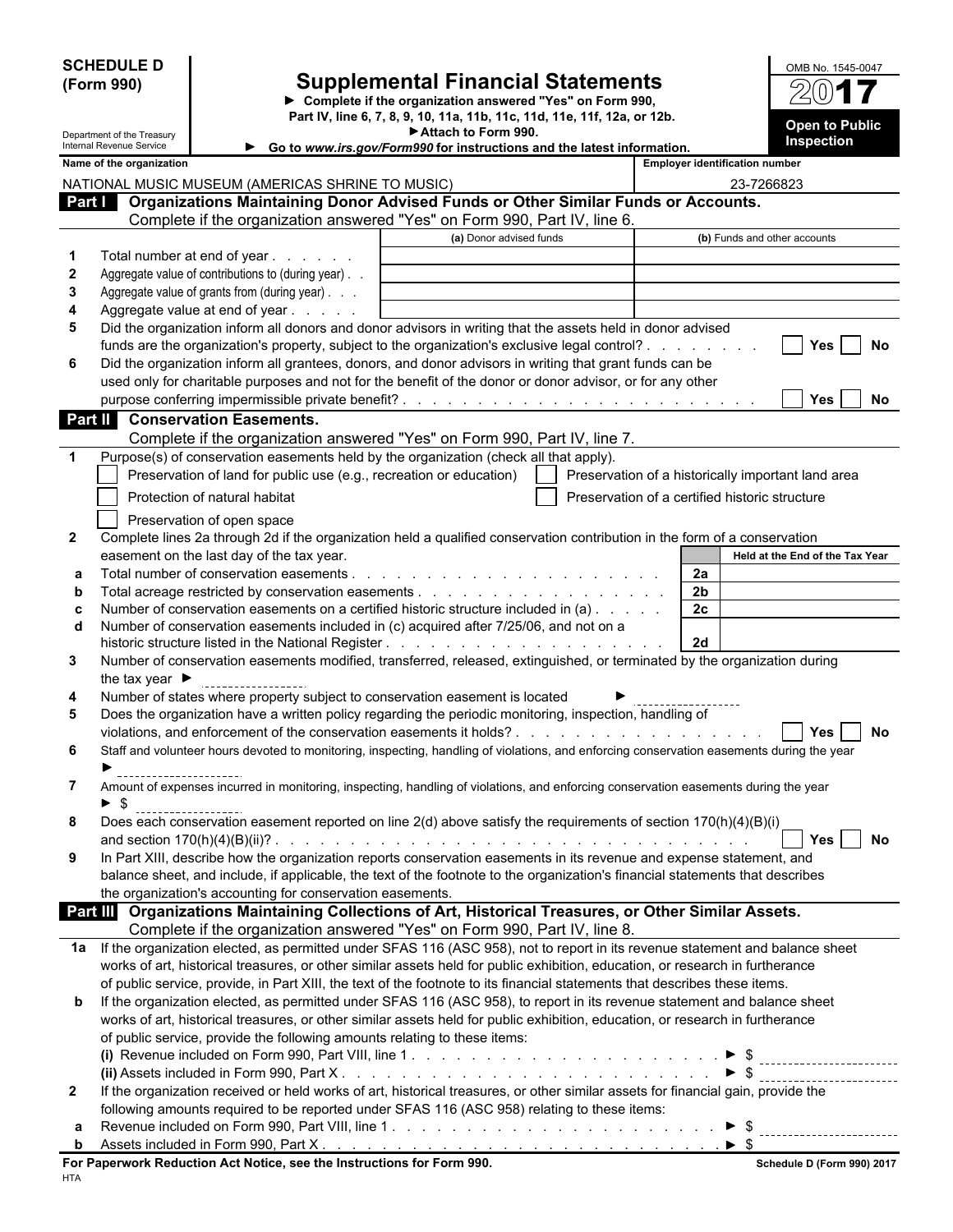|               | Schedule D (Form 990) 2017 NATIONAL MUSIC MUSEUM (AMERICAS SHRINE TO MUSIC)                                                             |                         |                |                           |                | 23-7266823           |                     | Page 2       |
|---------------|-----------------------------------------------------------------------------------------------------------------------------------------|-------------------------|----------------|---------------------------|----------------|----------------------|---------------------|--------------|
|               | Part III Organizations Maintaining Collections of Art, Historical Treasures, or Other Similar Assets (continued)                        |                         |                |                           |                |                      |                     |              |
| 3             | Using the organization's acquisition, accession, and other records, check any of the following that are a significant use of its        |                         |                |                           |                |                      |                     |              |
|               | collection items (check all that apply):                                                                                                |                         |                |                           |                |                      |                     |              |
| а             | X<br>Public exhibition                                                                                                                  |                         |                | Loan or exchange programs |                |                      |                     |              |
| b             | X<br>Scholarly research                                                                                                                 |                         | Other<br>e     |                           |                |                      |                     |              |
|               | $\mathsf X$                                                                                                                             |                         |                |                           |                |                      |                     |              |
| c             | Preservation for future generations                                                                                                     |                         |                |                           |                |                      |                     |              |
| 4             | Provide a description of the organization's collections and explain how they further the organization's exempt purpose in Part<br>XIII. |                         |                |                           |                |                      |                     |              |
| 5             | During the year, did the organization solicit or receive donations of art, historical treasures, or other similar                       |                         |                |                           |                |                      |                     |              |
|               | assets to be sold to raise funds rather than to be maintained as part of the organization's collection?                                 |                         |                |                           |                |                      | <b>Yes</b>          | No           |
|               | Part IV Escrow and Custodial Arrangements.                                                                                              |                         |                |                           |                |                      |                     |              |
|               | Complete if the organization answered "Yes" on Form 990, Part IV, line 9, or reported an amount on Form                                 |                         |                |                           |                |                      |                     |              |
|               | 990, Part X, line 21.                                                                                                                   |                         |                |                           |                |                      |                     |              |
|               |                                                                                                                                         |                         |                |                           |                |                      |                     |              |
| 1a            | Is the organization an agent, trustee, custodian or other intermediary for contributions or other assets not                            |                         |                |                           |                |                      |                     |              |
|               | If "Yes," explain the arrangement in Part XIII and complete the following table:                                                        |                         |                |                           |                |                      | Yes                 | No           |
|               |                                                                                                                                         |                         |                |                           |                |                      | Amount              |              |
| c             |                                                                                                                                         |                         |                |                           | 1c             |                      |                     | $\Omega$     |
|               |                                                                                                                                         |                         |                |                           | 1 <sub>d</sub> |                      |                     |              |
|               |                                                                                                                                         |                         |                |                           | 1e             |                      |                     |              |
|               |                                                                                                                                         |                         |                |                           | 1f             |                      |                     | $\Omega$     |
| 2a            | Did the organization include an amount on Form 990, Part X, line 21, for escrow or custodial account liability?                         |                         |                |                           |                |                      | Yes $X$ No          |              |
|               |                                                                                                                                         |                         |                |                           |                |                      |                     |              |
| $\mathbf b$   | If "Yes," explain the arrangement in Part XIII. Check here if the explanation has been provided on Part XIII.                           |                         |                |                           |                |                      |                     |              |
| <b>Part V</b> | <b>Endowment Funds.</b>                                                                                                                 |                         |                |                           |                |                      |                     |              |
|               | Complete if the organization answered "Yes" on Form 990, Part IV, line 10.                                                              |                         |                |                           |                |                      |                     |              |
|               |                                                                                                                                         | (a) Current year        | (b) Prior year | (c) Two years back        |                | (d) Three years back | (e) Four years back |              |
| 1a            | Beginning of year balance                                                                                                               | 6,413,987               | 6,035,305      |                           | 6,376,826      | 4,947,854            |                     | 4,361,385    |
|               | Contributions<br>Net investment earnings, gains,                                                                                        | 35,000                  | 44,779         |                           | $\Omega$       | 1,497,462            |                     | <sup>0</sup> |
| c             | and losses                                                                                                                              | 443,077                 | 705,559        |                           | $-47,628$      | 186,992              |                     | 813,679      |
|               | Grants or scholarships                                                                                                                  |                         |                |                           |                |                      |                     |              |
| е             | Other expenditures for facilities                                                                                                       |                         |                |                           |                |                      |                     |              |
|               | and programs                                                                                                                            | 241,502                 | 287,356        |                           | 222,539        | 185.003              |                     | 168,927      |
|               | Administrative expenses                                                                                                                 | 85,950                  | 84,300         |                           | 71,354         | 70,479               |                     | 58,283       |
| g             | End of year balance                                                                                                                     | 6,564,612               | 6,413,987      |                           | 6,035,305      | 6,376,826            |                     | 4.947.854    |
| $\mathbf{2}$  | Provide the estimated percentage of the current year end balance (line 1g, column (a)) held as:                                         |                         |                |                           |                |                      |                     |              |
| a             | Board designated or quasi-endowment                                                                                                     | $\triangleright$ %      |                |                           |                |                      |                     |              |
| b             | Permanent endowment                                                                                                                     | 100%                    |                |                           |                |                      |                     |              |
| c             | $\blacktriangleright$<br>Temporarily restricted endowment                                                                               | %                       |                |                           |                |                      |                     |              |
|               | The percentages on lines 2a, 2b, and 2c should equal 100%.                                                                              |                         |                |                           |                |                      |                     |              |
| За            | Are there endowment funds not in the possession of the organization that are held and administered for the                              |                         |                |                           |                |                      |                     |              |
|               | organization by:                                                                                                                        |                         |                |                           |                |                      | <b>Yes</b>          | No           |
|               | (i)                                                                                                                                     |                         |                |                           |                |                      | 3a(i)               | $\mathsf{X}$ |
|               | (ii)                                                                                                                                    |                         |                |                           |                |                      | 3a(ii)              | $\mathsf{X}$ |
| b             | If "Yes" on line 3a(ii), are the related organizations listed as required on Schedule R?                                                |                         |                |                           |                |                      | 3 <sub>b</sub>      | $\mathsf{X}$ |
| 4             | Describe in Part XIII the intended uses of the organization's endowment funds.                                                          |                         |                |                           |                |                      |                     |              |
| Part VI       | Land, Buildings, and Equipment.                                                                                                         |                         |                |                           |                |                      |                     |              |
|               | Complete if the organization answered "Yes" on Form 990, Part IV, line 11a. See Form 990, Part X, line 10.                              |                         |                |                           |                |                      |                     |              |
|               | Description of property                                                                                                                 | (a) Cost or other basis |                | (b) Cost or other         |                | (c) Accumulated      | (d) Book value      |              |
|               |                                                                                                                                         | (investment)            |                | basis (other)             |                | depreciation         |                     |              |
| 1a            |                                                                                                                                         |                         | $\overline{0}$ | 01                        |                |                      |                     | 0            |
| b             | Buildings                                                                                                                               |                         | $\Omega$       | $\overline{0}$            |                | 0                    |                     | $\Omega$     |
| С             | Leasehold improvements                                                                                                                  |                         | $\Omega$       | $\Omega$                  |                | 0                    |                     | $\Omega$     |
| d             | Equipment. $\ldots$ $\ldots$ $\ldots$ $\ldots$ $\ldots$                                                                                 |                         | $\Omega$       | 345,023                   |                | 202,259              |                     | 142,764      |
| е             | Other $\ldots$ $\ldots$ $\ldots$ $\ldots$ $\ldots$ $\ldots$ $\ldots$                                                                    |                         | $\Omega$       | $\Omega$                  |                | 0<br>▶               |                     |              |
|               | Total. Add lines 1a through 1e. (Column (d) must equal Form 990, Part X, column (B), line 10c.).                                        |                         |                |                           |                |                      |                     | 142,764      |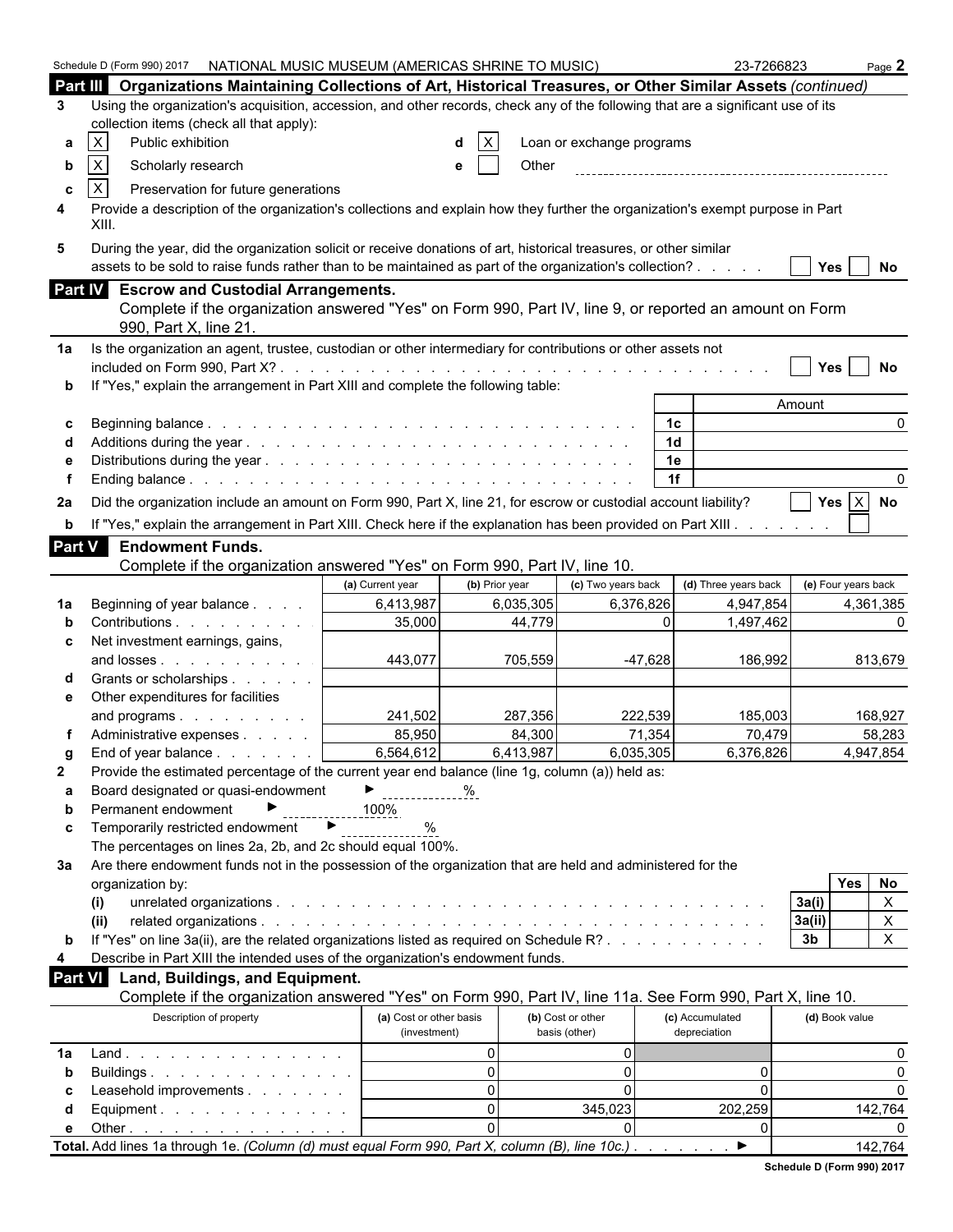| Schedule D (Form 990) 2017 |                                                                                                                                                    | NATIONAL MUSIC MUSEUM (AMERICAS SHRINE TO MUSIC) |                                                              | 23-7266823<br>Page 3 |          |
|----------------------------|----------------------------------------------------------------------------------------------------------------------------------------------------|--------------------------------------------------|--------------------------------------------------------------|----------------------|----------|
| <b>Part VII</b>            | <b>Investments-Other Securities.</b><br>Complete if the organization answered "Yes" on Form 990, Part IV, line 11b. See Form 990, Part X, line 12. |                                                  |                                                              |                      |          |
|                            | (a) Description of security or category<br>(including name of security)                                                                            | (b) Book value                                   | (c) Method of valuation:<br>Cost or end-of-year market value |                      |          |
|                            | (1) Financial derivatives                                                                                                                          | $\pmb{0}$                                        |                                                              |                      |          |
|                            | (2) Closely-held equity interests                                                                                                                  | $\mathbf 0$                                      |                                                              |                      |          |
| $(3)$ Other                |                                                                                                                                                    |                                                  |                                                              |                      |          |
|                            |                                                                                                                                                    |                                                  |                                                              |                      |          |
|                            |                                                                                                                                                    |                                                  |                                                              |                      |          |
| (C)                        |                                                                                                                                                    |                                                  |                                                              |                      |          |
| (D)                        |                                                                                                                                                    |                                                  |                                                              |                      |          |
| (E)                        |                                                                                                                                                    |                                                  |                                                              |                      |          |
| (F)                        |                                                                                                                                                    |                                                  |                                                              |                      |          |
| (G)                        |                                                                                                                                                    |                                                  |                                                              |                      |          |
| (H)                        | Total. (Column (b) must equal Form 990, Part X, col. (B) line 12.) $\blacktriangleright$                                                           | $\pmb{0}$                                        |                                                              |                      |          |
| <b>Part VIII</b>           | <b>Investments-Program Related.</b>                                                                                                                |                                                  |                                                              |                      |          |
|                            | Complete if the organization answered "Yes" on Form 990, Part IV, line 11c. See Form 990, Part X, line 13.                                         |                                                  |                                                              |                      |          |
|                            | (a) Description of investment                                                                                                                      | (b) Book value                                   | (c) Method of valuation:                                     |                      |          |
|                            |                                                                                                                                                    |                                                  | Cost or end-of-year market value                             |                      |          |
| (1)                        |                                                                                                                                                    |                                                  |                                                              |                      |          |
| (2)                        |                                                                                                                                                    |                                                  |                                                              |                      |          |
| (3)                        |                                                                                                                                                    |                                                  |                                                              |                      |          |
| (4)                        |                                                                                                                                                    |                                                  |                                                              |                      |          |
| (5)                        |                                                                                                                                                    |                                                  |                                                              |                      |          |
| (6)                        |                                                                                                                                                    |                                                  |                                                              |                      |          |
| (7)                        |                                                                                                                                                    |                                                  |                                                              |                      |          |
| (8)                        |                                                                                                                                                    |                                                  |                                                              |                      |          |
| (9)                        |                                                                                                                                                    |                                                  |                                                              |                      |          |
|                            | Total. (Column (b) must equal Form 990, Part X, col. (B) line 13.) $\blacktriangleright$                                                           | $\mathbf 0$                                      |                                                              |                      |          |
| Part IX                    | <b>Other Assets.</b><br>Complete if the organization answered "Yes" on Form 990, Part IV, line 11d. See Form 990, Part X, line 15.                 |                                                  |                                                              |                      |          |
|                            |                                                                                                                                                    | (a) Description                                  |                                                              | (b) Book value       |          |
|                            |                                                                                                                                                    |                                                  |                                                              |                      |          |
| (1)<br>(2)                 |                                                                                                                                                    |                                                  |                                                              |                      |          |
| (3)                        |                                                                                                                                                    |                                                  |                                                              |                      |          |
| (4)                        |                                                                                                                                                    |                                                  |                                                              |                      |          |
| (5)                        |                                                                                                                                                    |                                                  |                                                              |                      |          |
| (6)                        |                                                                                                                                                    |                                                  |                                                              |                      |          |
| (7)                        |                                                                                                                                                    |                                                  |                                                              |                      |          |
| (8)                        |                                                                                                                                                    |                                                  |                                                              |                      |          |
| (9)                        |                                                                                                                                                    |                                                  |                                                              |                      |          |
|                            |                                                                                                                                                    |                                                  |                                                              |                      | $\Omega$ |
| Part X                     | <b>Other Liabilities.</b>                                                                                                                          |                                                  |                                                              |                      |          |
|                            | Complete if the organization answered "Yes" on Form 990, Part IV, line 11e or 11f. See Form 990, Part X,<br>line 25.                               |                                                  |                                                              |                      |          |
| 1.                         | (a) Description of liability                                                                                                                       | (b) Book value                                   |                                                              |                      |          |
|                            | (1) Federal income taxes                                                                                                                           | 0                                                |                                                              |                      |          |
| (2)                        |                                                                                                                                                    |                                                  |                                                              |                      |          |
| (3)                        |                                                                                                                                                    |                                                  |                                                              |                      |          |
| (4)                        |                                                                                                                                                    |                                                  |                                                              |                      |          |
| (5)                        |                                                                                                                                                    |                                                  |                                                              |                      |          |
| (6)                        |                                                                                                                                                    |                                                  |                                                              |                      |          |
| (7)                        |                                                                                                                                                    |                                                  |                                                              |                      |          |
| (8)                        |                                                                                                                                                    |                                                  |                                                              |                      |          |

**Total.** *(Column (b) must equal Form 990, Part X, col. (B) line 25.)* 0 **2.** Liability for uncertain tax positions. In Part XIII, provide the text of the footnote to the organization's financial statements that reports the organization's liability for uncertain tax positions under FIN 48 (ASC 740). Check here if the text of the footnote has been provided in Part XIII

(9)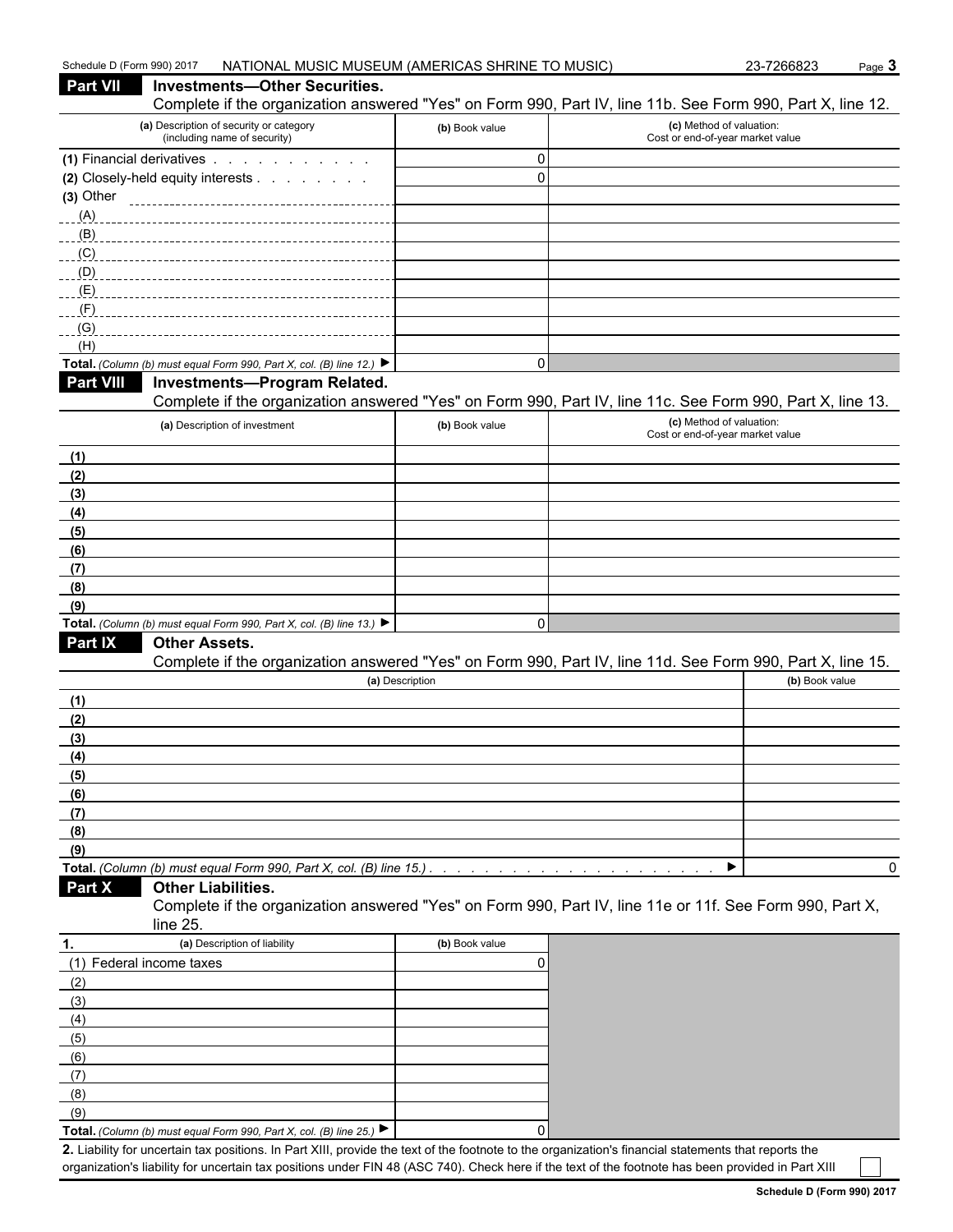|              | Schedule D (Form 990) 2017 |                                                                      | NATIONAL MUSIC MUSEUM (AMERICAS SHRINE TO MUSIC)                                                                                                   |                           | 23-7266823   | Page 4    |
|--------------|----------------------------|----------------------------------------------------------------------|----------------------------------------------------------------------------------------------------------------------------------------------------|---------------------------|--------------|-----------|
| Part XI      |                            |                                                                      | Reconciliation of Revenue per Audited Financial Statements With Revenue per Return.                                                                |                           |              |           |
|              |                            |                                                                      | Complete if the organization answered "Yes" on Form 990, Part IV, line 12a.                                                                        |                           |              |           |
| $\mathbf{1}$ |                            |                                                                      | Total revenue, gains, and other support per audited financial statements                                                                           |                           |              | 1,650,213 |
| $\mathbf{2}$ |                            | Amounts included on line 1 but not on Form 990, Part VIII, line 12:  |                                                                                                                                                    |                           |              |           |
| a            |                            |                                                                      | Net unrealized gains (losses) on investments                                                                                                       | 2a<br>330,864             |              |           |
| b            |                            |                                                                      |                                                                                                                                                    | 2 <sub>b</sub><br>220,825 |              |           |
| C            |                            |                                                                      |                                                                                                                                                    | 2c                        |              |           |
| d            |                            |                                                                      |                                                                                                                                                    |                           |              |           |
| $\mathbf{e}$ |                            |                                                                      |                                                                                                                                                    |                           | 2e           | 551,689   |
| 3            |                            |                                                                      |                                                                                                                                                    |                           | $\mathbf{3}$ | 1,098,524 |
| 4            |                            | Amounts included on Form 990, Part VIII, line 12, but not on line 1: |                                                                                                                                                    |                           |              |           |
| a            |                            |                                                                      | Investment expenses not included on Form 990, Part VIII, line 7b                                                                                   | 4a                        |              |           |
| b            |                            |                                                                      |                                                                                                                                                    |                           |              |           |
| C            |                            |                                                                      |                                                                                                                                                    |                           | 4c<br>5      |           |
| 5            |                            |                                                                      | Total revenue. Add lines 3 and 4c. (This must equal Form 990, Part I, line 12.)                                                                    |                           |              | 1,098,524 |
| Part XII     |                            |                                                                      | Reconciliation of Expenses per Audited Financial Statements With Expenses per Return.                                                              |                           |              |           |
| $\mathbf{1}$ |                            |                                                                      | Complete if the organization answered "Yes" on Form 990, Part IV, line 12a.                                                                        |                           |              | 1,567,737 |
| $\mathbf{2}$ |                            | Amounts included on line 1 but not on Form 990, Part IX, line 25:    |                                                                                                                                                    |                           |              |           |
| a            |                            |                                                                      |                                                                                                                                                    | 2a<br>220,825             |              |           |
| b            |                            |                                                                      |                                                                                                                                                    | 2 <sub>b</sub>            |              |           |
| C            |                            |                                                                      |                                                                                                                                                    | 2c                        |              |           |
| d            |                            |                                                                      |                                                                                                                                                    | 2d                        |              |           |
| е            |                            |                                                                      |                                                                                                                                                    |                           | 2e           | 220,825   |
| 3            |                            |                                                                      |                                                                                                                                                    |                           | $\mathbf{3}$ | 1,346,912 |
| 4            |                            | Amounts included on Form 990, Part IX, line 25, but not on line 1:   |                                                                                                                                                    |                           |              |           |
| a            |                            |                                                                      | Investment expenses not included on Form 990, Part VIII, line 7b                                                                                   | 4а                        |              |           |
| b            |                            |                                                                      |                                                                                                                                                    | 4 <sub>b</sub>            |              |           |
| C            |                            |                                                                      |                                                                                                                                                    |                           | 4c           |           |
| 5            |                            |                                                                      | Total expenses. Add lines 3 and 4c. (This must equal Form 990, Part I, line 18.)                                                                   |                           | 5            | 1,346,912 |
|              |                            | Part XIII Supplemental Information.                                  |                                                                                                                                                    |                           |              |           |
|              |                            |                                                                      | Provide the descriptions required for Part II, lines 3, 5, and 9; Part III, lines 1a and 4; Part IV, lines 1b and 2b; Part V, line 4; Part X, line |                           |              |           |
|              |                            |                                                                      | 2; Part XI, lines 2d and 4b; and Part XII, lines 2d and 4b. Also complete this part to provide any additional information.                         |                           |              |           |
|              |                            |                                                                      |                                                                                                                                                    |                           |              |           |
|              |                            |                                                                      |                                                                                                                                                    |                           |              |           |
|              |                            |                                                                      |                                                                                                                                                    |                           |              |           |
|              |                            |                                                                      |                                                                                                                                                    |                           |              |           |
|              |                            |                                                                      |                                                                                                                                                    |                           |              |           |
|              |                            |                                                                      |                                                                                                                                                    |                           |              |           |
|              |                            |                                                                      |                                                                                                                                                    |                           |              |           |
|              |                            |                                                                      |                                                                                                                                                    |                           |              |           |
|              |                            |                                                                      |                                                                                                                                                    |                           |              |           |
|              |                            |                                                                      |                                                                                                                                                    |                           |              |           |
|              |                            |                                                                      |                                                                                                                                                    |                           |              |           |
|              |                            |                                                                      |                                                                                                                                                    |                           |              |           |
|              |                            |                                                                      |                                                                                                                                                    |                           |              |           |
|              |                            |                                                                      |                                                                                                                                                    |                           |              |           |
|              |                            |                                                                      |                                                                                                                                                    |                           |              |           |
|              |                            |                                                                      |                                                                                                                                                    |                           |              |           |
|              |                            |                                                                      |                                                                                                                                                    |                           |              |           |
|              |                            |                                                                      |                                                                                                                                                    |                           |              |           |
|              |                            |                                                                      |                                                                                                                                                    |                           |              |           |
|              |                            |                                                                      |                                                                                                                                                    |                           |              |           |
|              |                            |                                                                      |                                                                                                                                                    |                           |              |           |
|              |                            |                                                                      |                                                                                                                                                    |                           |              |           |
|              |                            |                                                                      |                                                                                                                                                    |                           |              |           |
|              |                            |                                                                      |                                                                                                                                                    |                           |              |           |
|              |                            |                                                                      |                                                                                                                                                    |                           |              |           |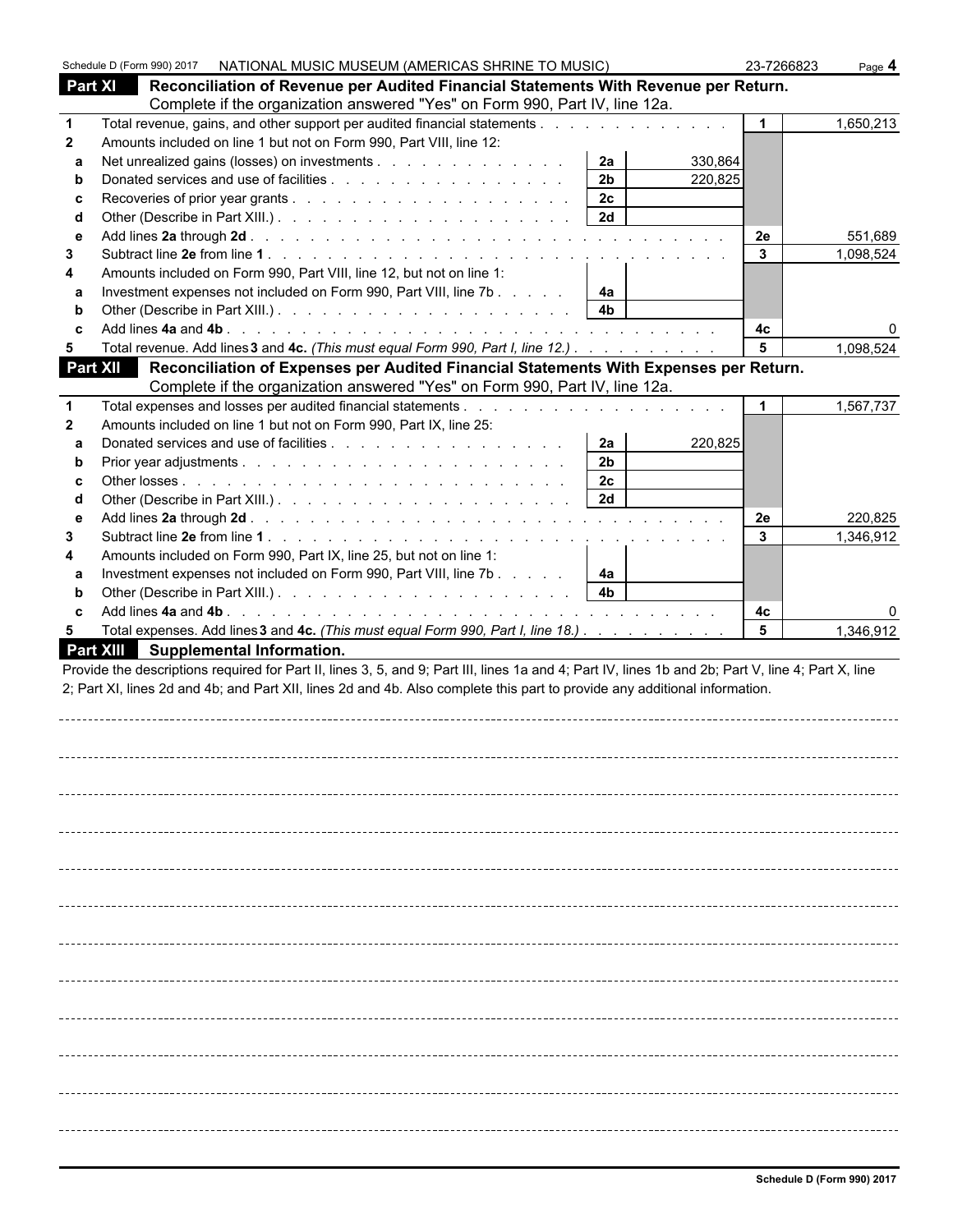| Schedule D (Form 990) 2017 | NATIONAL MUSIC MUSEUM (AMERICAS SHRINE TO MUSIC) | 23-7266823 | Page 5 |
|----------------------------|--------------------------------------------------|------------|--------|
| <b>Part XIII</b>           | Supplemental Information (continued)             |            |        |
|                            |                                                  |            |        |
|                            |                                                  |            |        |
|                            |                                                  |            |        |
|                            |                                                  |            |        |
|                            |                                                  |            |        |
|                            |                                                  |            |        |
|                            |                                                  |            |        |
|                            |                                                  |            |        |
|                            |                                                  |            |        |
|                            |                                                  |            |        |
|                            |                                                  |            |        |
|                            |                                                  |            |        |
|                            |                                                  |            |        |
|                            |                                                  |            |        |
|                            |                                                  |            |        |
|                            |                                                  |            |        |
|                            |                                                  |            |        |
|                            |                                                  |            |        |
|                            |                                                  |            |        |
|                            |                                                  |            |        |
|                            |                                                  |            |        |
|                            |                                                  |            |        |
|                            |                                                  |            |        |
|                            |                                                  |            |        |
|                            |                                                  |            |        |
|                            |                                                  |            |        |
|                            |                                                  |            |        |
|                            |                                                  |            |        |
|                            |                                                  |            |        |
|                            |                                                  |            |        |
|                            |                                                  |            |        |
|                            |                                                  |            |        |
|                            |                                                  |            |        |
|                            |                                                  |            |        |
|                            |                                                  |            |        |
|                            |                                                  |            |        |
|                            |                                                  |            |        |
|                            |                                                  |            |        |
|                            |                                                  |            |        |
|                            |                                                  |            |        |
|                            |                                                  |            |        |
|                            |                                                  |            |        |
|                            |                                                  |            |        |
|                            |                                                  |            |        |
|                            |                                                  |            |        |
|                            |                                                  |            |        |
|                            |                                                  |            |        |
|                            |                                                  |            |        |
|                            |                                                  |            |        |
|                            |                                                  |            |        |
|                            |                                                  |            |        |
|                            |                                                  |            |        |
|                            |                                                  |            |        |
|                            |                                                  |            |        |
|                            |                                                  |            |        |
|                            |                                                  |            |        |
|                            |                                                  |            |        |
|                            |                                                  |            |        |
|                            |                                                  |            |        |
|                            |                                                  |            |        |
|                            |                                                  |            |        |
|                            |                                                  |            |        |
|                            |                                                  |            |        |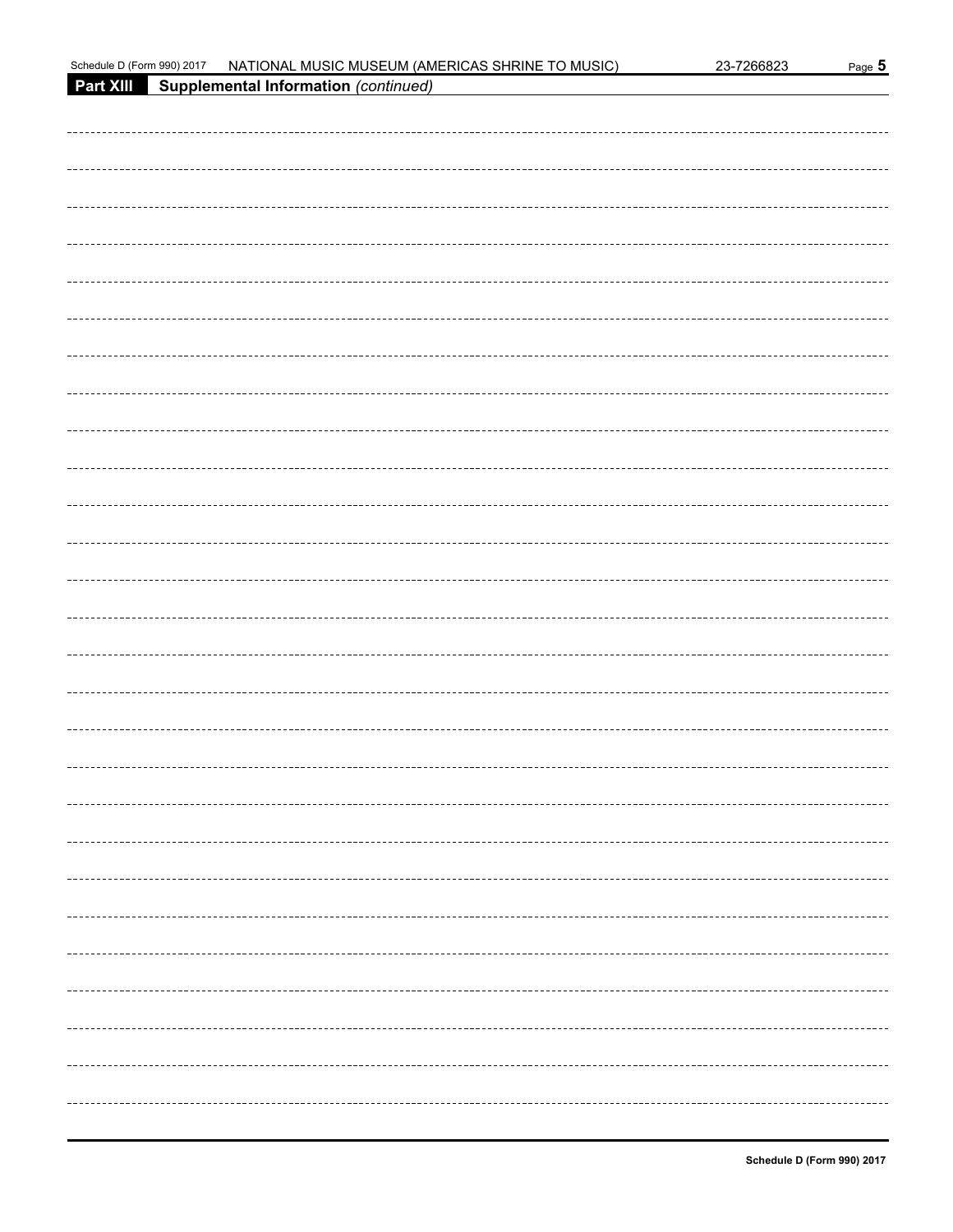| <b>SCHEDULE O</b><br>(Form 990 or 990-EZ)              | Supplemental Information to Form 990 or 990-EZ<br>Complete to provide information for responses to specific questions on<br>Form 990 or 990-EZ or to provide any additional information.<br>Attach to Form 990 or 990-EZ. |                                                     |                                     |  |
|--------------------------------------------------------|---------------------------------------------------------------------------------------------------------------------------------------------------------------------------------------------------------------------------|-----------------------------------------------------|-------------------------------------|--|
| Department of the Treasury<br>Internal Revenue Service | Go to www.irs.gov/Form990 for the latest information.                                                                                                                                                                     |                                                     | <b>Open to Public</b><br>Inspection |  |
| Name of the organization                               | NATIONAL MUSIC MUSEUM (AMERICAS SHRINE TO MUSIC)                                                                                                                                                                          | <b>Employer identification number</b><br>23-7266823 |                                     |  |
|                                                        | Form 990, Part VI, Section B, Line 12C: ANY ACTIVITY THAT MAY BE PERCEIVED AS A CONFLICT OF                                                                                                                               |                                                     |                                     |  |
|                                                        | INTEREST SHOULD BE DISCUSSED AND RESOLVED. ALSO, NEW EMPLOYEES ARE ASKED TO SIGN A CONFLICT OF                                                                                                                            |                                                     |                                     |  |
|                                                        | INTEREST STATEMENT AGREEING TO DISCLOSE ANY POSSIBLE PERSONAL INTEREST THAT MAY CAUSE                                                                                                                                     |                                                     |                                     |  |
|                                                        | QUESTIONS IN PROPERLY CARRYING OUT THEIR POSITION.                                                                                                                                                                        |                                                     |                                     |  |
|                                                        | Form 990, Part VI, Section B, Line 15B: THE ORGANIZATION USES DATA FROM SIMILAR ORGANIZATIONS                                                                                                                             |                                                     |                                     |  |
|                                                        | TO DETERMINE ACCEPTABLE COMPENSATION FOR MANAGEMENT PERSONNEL.                                                                                                                                                            |                                                     |                                     |  |
|                                                        | Form 990, Part VI, Section C, Line 19: GOVERNING DOCUMENTS AND FINANCIAL DATA ARE AVAILABLE TO                                                                                                                            |                                                     |                                     |  |
| THE PUBLIC UPON REQUEST.                               |                                                                                                                                                                                                                           |                                                     |                                     |  |
|                                                        | Form 990, Part IV, Section A, Line 2: BOARD OF DIRECTOR'S TRUSTEES, TOM AND CINDY LILLIBRIDGE                                                                                                                             |                                                     |                                     |  |
| ARE HUSBAND AND WIFE.                                  |                                                                                                                                                                                                                           |                                                     |                                     |  |
|                                                        |                                                                                                                                                                                                                           |                                                     |                                     |  |
|                                                        |                                                                                                                                                                                                                           |                                                     |                                     |  |
|                                                        |                                                                                                                                                                                                                           |                                                     |                                     |  |
|                                                        |                                                                                                                                                                                                                           |                                                     |                                     |  |
|                                                        |                                                                                                                                                                                                                           |                                                     |                                     |  |
|                                                        |                                                                                                                                                                                                                           |                                                     |                                     |  |
|                                                        |                                                                                                                                                                                                                           |                                                     |                                     |  |
|                                                        |                                                                                                                                                                                                                           |                                                     |                                     |  |
|                                                        |                                                                                                                                                                                                                           |                                                     |                                     |  |
|                                                        |                                                                                                                                                                                                                           |                                                     |                                     |  |
|                                                        |                                                                                                                                                                                                                           |                                                     |                                     |  |
|                                                        |                                                                                                                                                                                                                           |                                                     |                                     |  |
|                                                        |                                                                                                                                                                                                                           |                                                     |                                     |  |
|                                                        |                                                                                                                                                                                                                           |                                                     |                                     |  |
|                                                        |                                                                                                                                                                                                                           |                                                     |                                     |  |